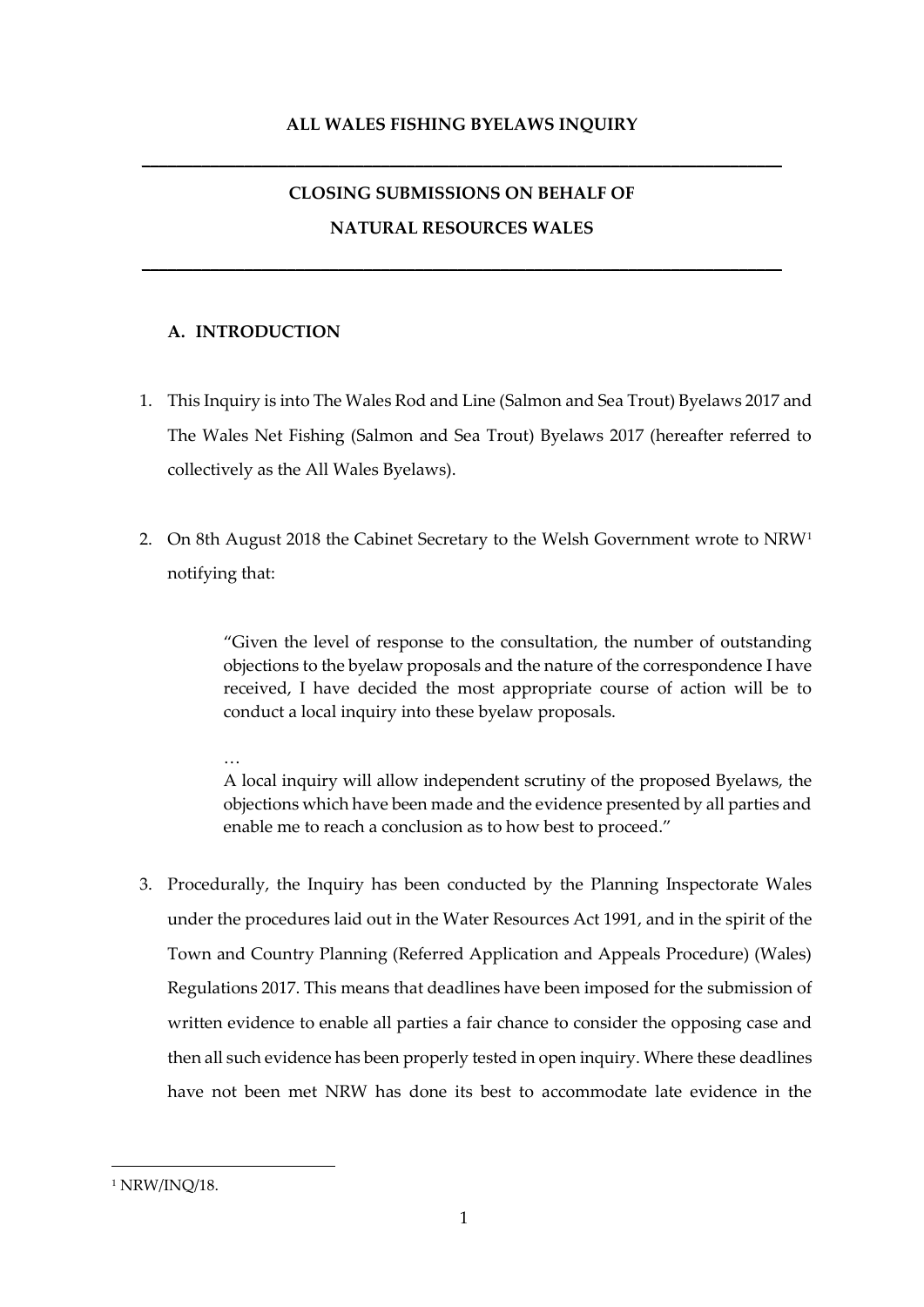interests of the smooth and time-efficient running of the Inquiry.

- 4. NRW has engaged seriously and diligently in this process throughout, conscious as it is that the All Wales Byelaws it promotes would result in a temporary change in the law for approximately 15%<sup>2</sup> of Welsh anglers and a change in practice for that proportion of these anglers not already engaged in voluntary Catch & Release ("C&R") with associated method restrictions (estimated, on the basis of objector evidence to be somewhere in the region of 86% for the return of salmon in 2017).<sup>3</sup> Netsmen have also already indicated a willingness to engage in voluntary C&R. In 2017, coracle netsmen returned all salmon caught (a 100% voluntary rate).<sup>4</sup>
- 5. The versions of the All Wales Byelaws before this Inquiry have been comprehensively tested. During their development, NRW engaged with the angling community by attending over 50 local place based meetings with Local Fisheries Groups.<sup>5</sup> NRW has also held a three month long public consultation period, during which it held 10 local meetings<sup>6</sup>. NRW reviewed and analyzed the large volume of consultation responses it received, and responded to each representation. NRW made a number of substantive

<sup>2</sup> See PG RPoE (NRW/1R/2.22) which, at Figure 3 relies on a figure of 15%. See also the Tech Case (APP/4/44, Table 3) which adopts a figure of 10% for 2016. In any event it is a small minority of Welsh anglers and netsmen who would be affected by the Proposed Byelaws.

<sup>&</sup>lt;sup>3</sup> For example, this figure is quoted in CPWF/2, p 4 and AT/1, p 2. It does not solely reflect the voluntary rate as it includes mandatory elements (the Spring Salmon Byelaws and mandatory catch and release on the Wye and Taff & Ely, see APP/4, p 113).

<sup>4</sup> IH/INQ/1. It is noted however that Mr Ian Harries explains in his written evidence that feeling the announcement of the proposed season changes prescribed by the byelaws was 'unfair', the coracle fishermen on the Teifi decided to keep some of the salmon caught in 2018. He clarified in XX (Day 12) that he agreed with the All Wales Byelaws, expected them to come into force and reverted to catch and kill salmon fishing on the assumption that 2017-18 would likely be his last opportunity to do so for a decade.

<sup>5</sup> APP/8.1-9, 12.1-12.47, 41-43.9.

<sup>6</sup> Somewhat surprisingly several of the objectors who appeared at the Inquiry and raised alternatives to the All Wales Byelaws, did not engage in this consultation process or otherwise with NRW. Reverend Cawthorne, Mr Andrew Davies and Mr Len Walters are examples of such objectors (see XX of each on Day 12).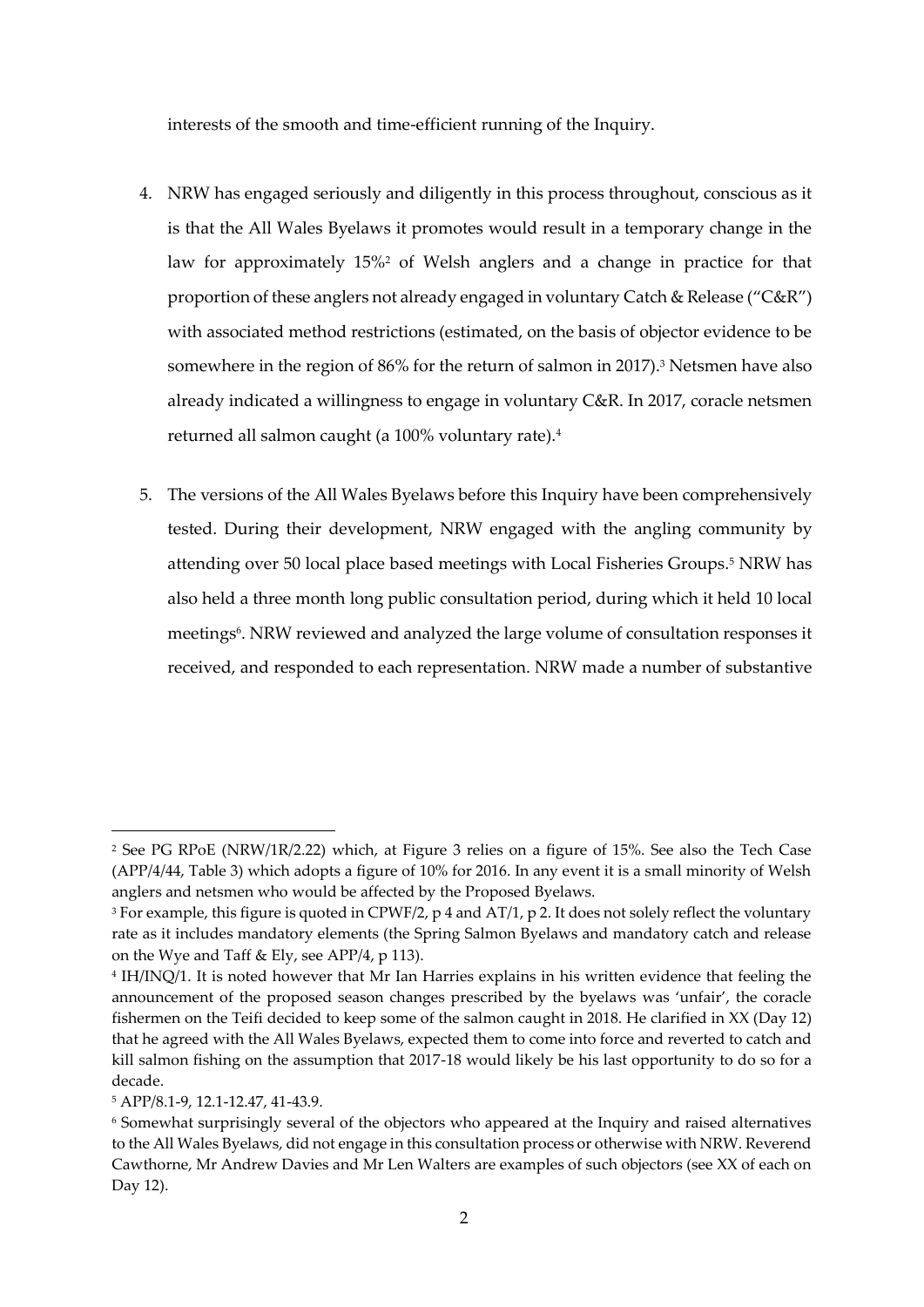amendments to the All Wales Byelaws as a result.<sup>7</sup>

- 6. The All Wales Byelaws have also been comprehensively scrutinized by external experts. The Technical Case, which included alternatives considered by NRW, was assessed by Mr Ian Russell, $^8$  and its underlying statistical methodology analyzed by Dr Jon Barry,<sup>9</sup> of the Centre for Environment, Fisheries and Aquaculture Science ("Cefas"). Both experts are independent from NRW. And both endorsed the All Wales Byelaws without reservation.
- 7. Finally as a result of this Inquiry process the All Wales Byelaws have now been subject to comprehensive testing through cross-examination ("XX"). <sup>10</sup> Furthermore, the Inquiry has also heard and seen evidence from interested parties who broadly expressed support for the All Wales Byelaws, such as fishery scientist Dr Guy Mawle, experienced angler Mr Creighton Harvey, Dŵr Cymru Welsh Water and other organizations such as Salmon and Trout Conservation Cymru ("STC") and Afonydd

<sup>7</sup> NRW/1, para 7.5. E.g. the draft byelaws were amended so as to permit shrimp and prawn fishing with barbless or de-barbed hooks (including trebles <7mm gape) from 1st September. This change was made following advice received on typical hooking in the mouth, and in order to address issues raised concerning disabled and elderly anglers. Further changes were also made to hook controls. E.g., the use of artificial lures is restricted to one single hook only to a maximum gape of 13 millimetres. A list of the amendments made to the All Wales Byelaws following consultation is set out in an Appendix to the January 2018 Board Paper: APP/25-27.

<sup>8</sup> NRW/4. APP/4, p 90. During XX, Mr Karl Humphries acknowledged, contrary to assertions made in X-in-Chief, that the Technical Case had included an analysis of alternatives (including voluntary measures), which had been assessed by Mr Ian Russell (Day 11). <sup>9</sup> NRW/3.

<sup>&</sup>lt;sup>10</sup> Some objectors have repeatedly alleged an inequality of arms as between themselves and NRW. As noted by the Inspector (Day 12), this is not a matter which is relevant to the issues for determination. In any event, there is nothing to suggest that objectors could not have equipped themselves with professional representation had they (or those they claimed to speak for, which according to Mr Nicholson and Mr White's closings, include '*businesses, private syndicates and numerous individuals'* and *'21 angling clubs'* respectively) chosen such a course. It is worth noting in this regard that many of the objectors are members of the Angling Trust and could presumably therefore have availed themselves of the legal arm of that organization, Fish Legal. Mr Mark Lloyd, CEO of the Angling Trust and Fish Legal (see GM/4) appeared without the assistance of his legal team and without making it available to others but nonetheless felt able to join in the chorus of cries of a tilted playing field (X-in-Chief, Day 7). Besides, objectors could, had they chosen to, have sought professional representation through other means, just as they instructed and paid for two statisticians.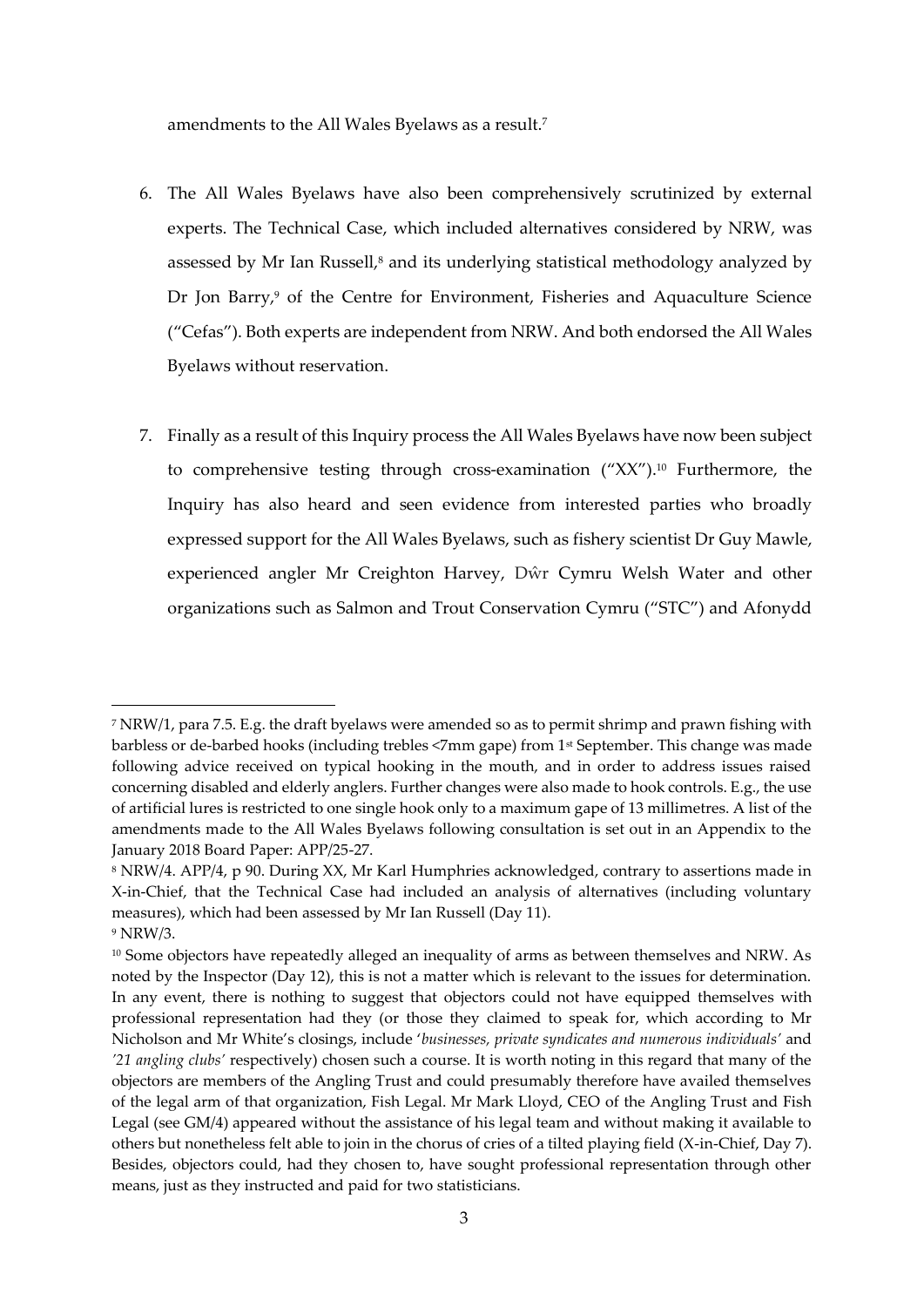Cymru.<sup>11</sup>

- 8. It was common ground between NRW and objectors that salmon and sea trout stocks in Wales have been generally suffering an ongoing decline. It is therefore generally agreed that there is a problem.<sup>12</sup>
- 9. Many objectors also accept, as a matter of principle, that it is important that stock levels do not fall to unsafe levels, and that declines are reversed. During XX, Mr Reuben Woodford (Afon Ogwen Anglers/Campaign for the Protection of Welsh Fisheries "CPWF") when asked whether the outcomes that NRW and CPWF seek are the same (i.e. the reversal of sock decline) replied:

*...there is a divergence there in intent in relation to the outcomes, but in relation to increasing the number of salmon, essentially we are one and the same.<sup>13</sup>*

- 10. And Mr Chris White commented during XX that '*all the objectors want to reverse the decline*.'<sup>14</sup>
- 11. During the course of this Inquiry, the scope of the disagreement between NRW and the parties objecting to the All Wales Byelaws has become clearer. Essentially, notwithstanding some parties' distrust of the stock assessment and river classification processes, there is nothing between NRW and the majority of angling objectors (including CPWF and the Angling Trust) except for the mandatory nature of the measures. There was even less between NRW and the netsmen, who generally (and

<sup>&</sup>lt;sup>11</sup> The support of Dr Mawle and Afonydd Cymru is caveated.

<sup>12</sup> For example Mr Chris White (CPWF) observed (in Examination-in-Chief ("X-in-Ch") that '*on the receiving end, we have seen the steady decline in numbers of fish we catch.*' (Day 5). Even Mr Andrew Nicholson accepted in XX that the overall trend in stocks was downward, and despite his original claim that '*many, many rivers*' were seeing an increase in stocks could not name any river other than the Dyfi (Day 11). It is acknowledged that not all anglers accept the extent of the decline presented in NRW's evidence. During XX, Mr Peter Gerald John was asked as follows *'Q. Do you accept there has been a decline in fish stocks? A. Yes, a lot of anglers think there has been a decline in fish stocks. Every angler will tell you the current season is the worst there has been ever been. Saying this since 1974, and it's their belief that there has been a decline ….'*

<sup>13</sup> Day 7.

<sup>14</sup> Day 6.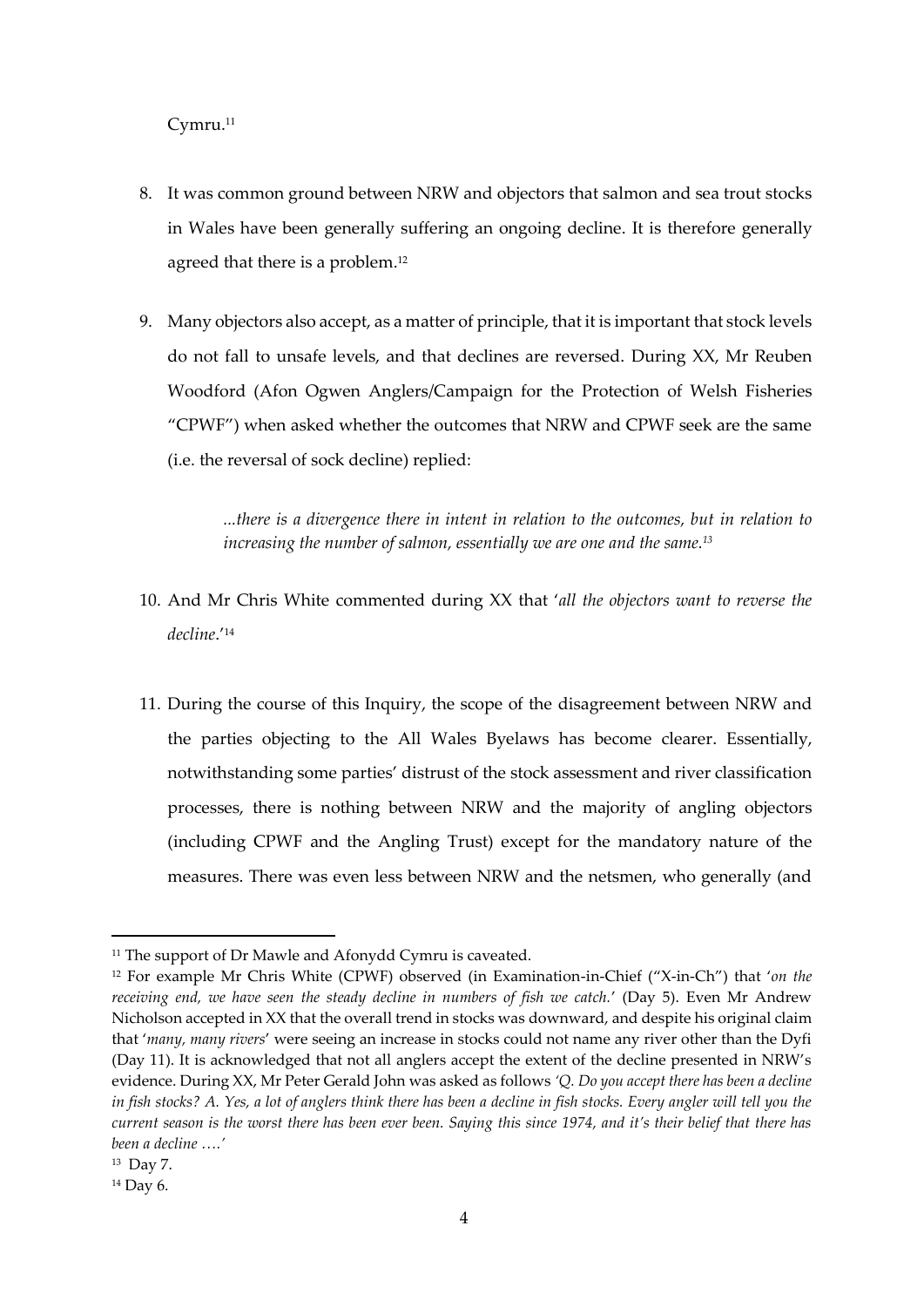very reasonably) acknowledged the urgent need for the proposed measures but sought to preserve the month of April for their fishing activities<sup>15</sup>.

- 12. It was generally accepted that C&R is a reasonable, necessary and proportionate response where stocks are vulnerable. However, it was not accepted that C&R (and accompanying method restrictions to maximise the survival of caught and released fish) should be implemented through mandatory regulation. This, essentially philosophical argument, is the crux of the objection to the All Wales Byelaws put forward by members of the angling community who have submitted evidence to this Inquiry. <sup>16</sup> Given the importance of what is at stake, it is submitted that this is a consideration which deserves little if any weight.
- 13. NRW have submitted to this Inquiry considerable detailed evidence in support of the All Wales Byelaws. Key documents include its Technical Case, its various main, rebuttal and supplementary proofs of evidence ("PoE", "RPoE" and "SRPoE") and relevant peer-reviewed academic papers. However, a significant number of objectors (the vast majority in fact) acknowledged, during their oral evidence, that they had not read NRW's Technical Case or its submitted written evidence, let alone the supporting third party documentation, even in instances where such material was expressly produced in order to address individual objector concerns. 17

<sup>&</sup>lt;sup>15</sup> XX of various netsmen, Day 12. It is notable that the general approach of the netsmen's engagement with NRW's evidence, and the Inquiry process, was and promises to continue to be more cooperative with NRW, despite the commercial nature of their craft and the different impacts the All Wales Byelaws would have on some of them.

<sup>16</sup> On Day 7 Mr Lloyd (Angling Trust) (in X-in-Ch) summarised this as follows: '*it's about the right to take a fish even if you choose not to.'* Similarly, on Days 4 and 5, Mr White referred to this being a *'fundamental right... we have a right to remove fish for the table to eat.'* Similarly, in his X-in-Ch on Day 6, John Eardley explained this as follows '*it's a strange one, it's difficult to explain, it is complex. But the reality is that, for whatever reason, you start to question your own motives…there are many anglers who, when you take away the option of [taking] one fish, stop fishing. I'm not saying it's right, not saying it's wrong.'*

<sup>17</sup> A particularly egregious example occurred on Day 10, during XX Mr Andrew Renwick acknowledged that he had not read Mr Davidson's RPoE (NRW/2R) which specifically addressed an issue only he had raised in his written evidence relating to the Welsh Dee. Further, on Day 7, Mr Woodford made criticisms relating to the enforceability of the byelaws, but during XX acknowledged that he had not read Mr Gough's RPoE (NRW/1R) which addressed that very issue. Numerous other witnesses, including Mr Lloyd, referred to the need for action against agricultural pollution but were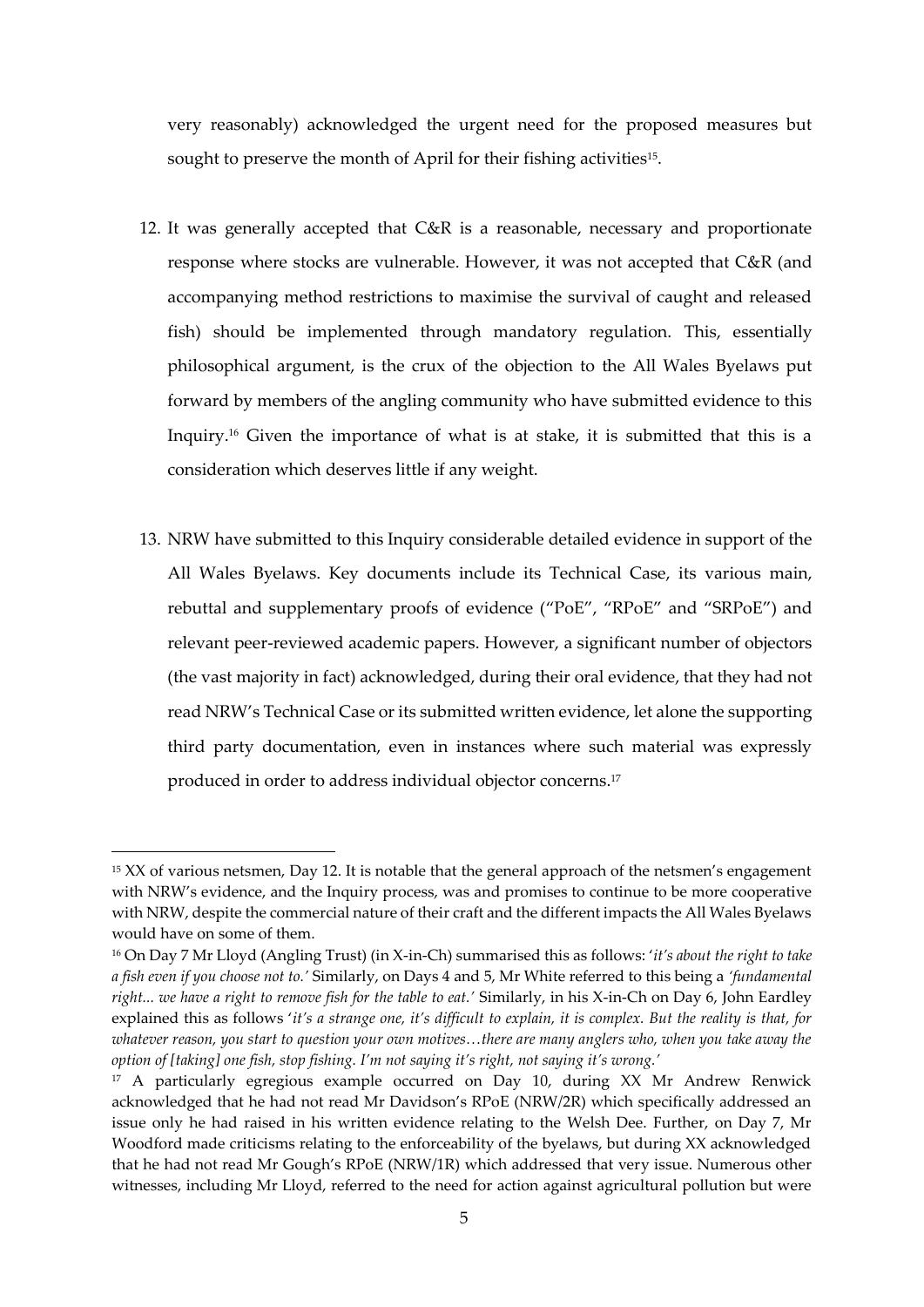- 14. This is regrettable, as the overwhelming majority of concerns raised by objectors are addressed in that documentation and this evidence has been available for a considerable period of time. An unfortunate consequence of the failure of objectors to consider NRW's written evidence in advance was that inquiry time was spent directing individual witnesses to it and to the comprehensive answers provided therein to points they nonetheless raised before the Inspector.<sup>18</sup>
- 15. Further, there has been a sorry dearth of objective scientific evidence put forward by objectors, despite numerous opportunities to provide such evidence. <sup>19</sup> The vast bulk of objectors' cases has been simply the assertion of opinion, and anecdotal evidence. There has been a general reluctance to accept the expert scientific evidence relied upon by NRW, and a great deal of suspicion and skepticism has been expressed toward that evidence by objectors during the course of the Inquiry despite the absence of contrary evidence upon which to base such skepticism. <sup>20</sup> Perhaps the most stark example of this dogged and baseless rejection of sound science was expressed by Mr Andrew Nicholson in his X-in-Ch:

*No amount of evidence that is thrust in my hands – it's fundamental this - will deter me away from the fact that these byelaws are wrong.<sup>21</sup>*

completely unaware of the content of Mr Robert Vaughan's evidence which expressly deals with this topic and notably in his case nonetheless (for some reason) took no personal action to report incidents. <sup>18</sup> For example, Mr John Eardley (CPWF) acknowledged that he had not read the NASCO guidance on the risks and benefits of stocking and hatchery activities (ACC/39) before giving evidence on the subject to the Inquiry (Day 6). Further, in oral evidence, Mr Lloyd (Angling Trust) made criticisms relating to pollution before the inquiry, but then acknowledged that he had not read the evidence of Mr Vaughan (Day 7).

<sup>19</sup> On Day 11, during both X-in-Ch and XX, Mr Nicholson said that he '*could have produced reams and reams'* of scientific evidence, and that it would have been '*very easy'* to do so. However, he did not avail himself of the many opportunities he in fact had to do so. When asked in XX whether he could name any academic article that supported his position, Mr Nicholson stated that he could not.

<sup>&</sup>lt;sup>20</sup> For example, during X-in-Ch and in response to a question from the Inspector noting that NRW had cited a number of studies in support of its position, Mr Nicholson responded simply and unhelpfully that '*I just don't agree with it.*' (Day 11). Similarly, in his closing statement, Mr Nicholson contended that the scientific evidence had been '*tinkered'* in order to suit NRW's case, referring to it pejoratively and without basis as '*supposed fishery science*.' Likewise, when confronted in XX with Mr Davidson's evidence (NRW/2R, para 3.16 onwards) which explains why redd counting is no longer used, Mr Humphries simply stated '*that's just his opinion, we have a different opinion.*' (Day 11)

<sup>&</sup>lt;sup>21</sup> Day 11. This was reiterated by Mr Nicholson in his closing statement. Indeed, Mr Nicholson went even further, by presenting evidence which involved distortions of the truth, and misrepresentations.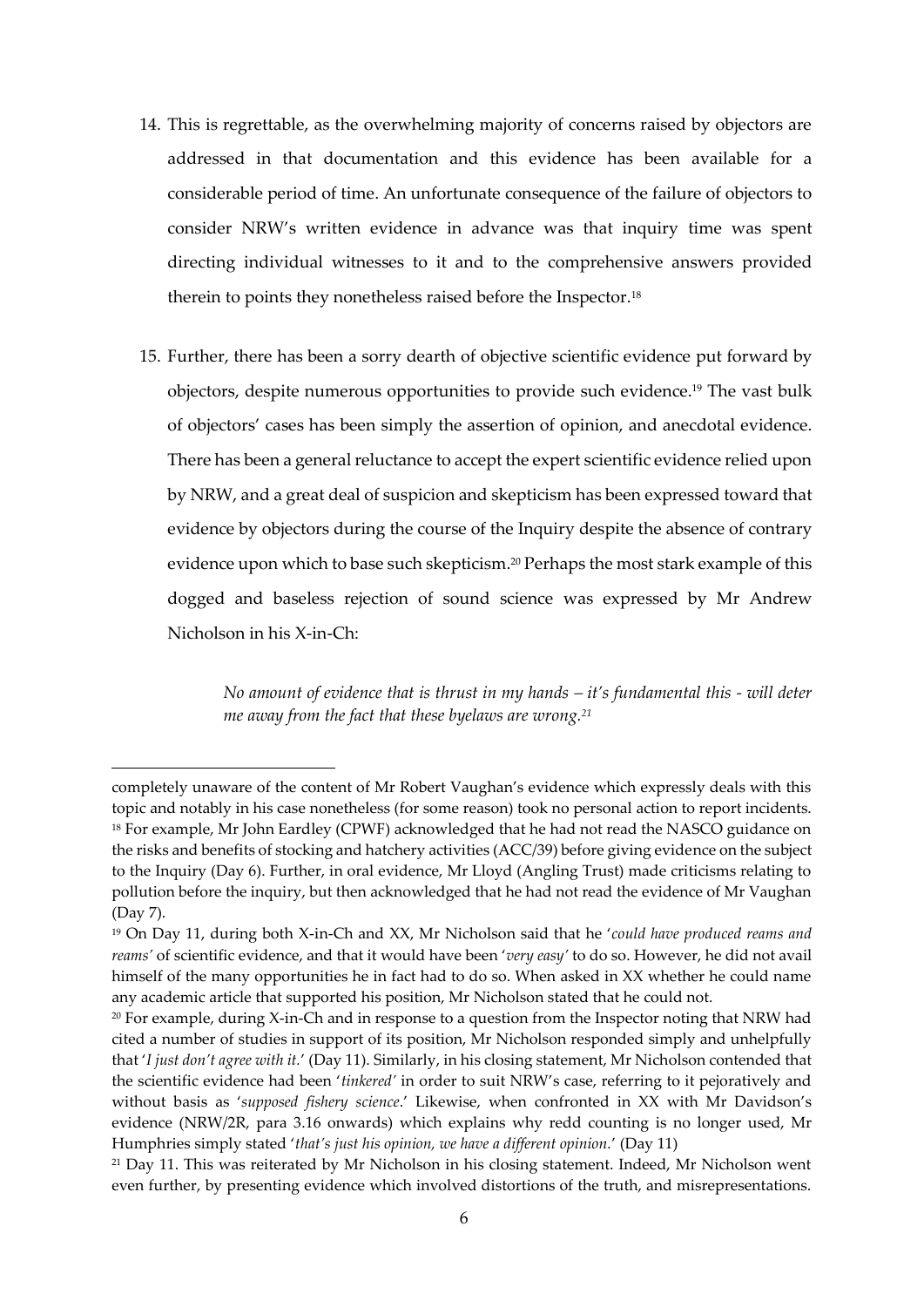- 16. In order to make most efficient use of limited Inquiry time NRW made clear that it would not cross-examine every objector on all topics where such an approach would result in unhelpful repetition or where a particular witness lacked the relevant expertise in order to assist. Moreover, NRW noted that a number of objectors adopted the evidence of CPWF, <sup>22</sup> which was presented by Mr Chris White, Mr Mike Ashwin, Mr John Eardley and Mr Reuben Woodford. <sup>23</sup> In particular, this evidence was supported by Mr Mark Lloyd (Angling Trust), the representative body of anglers in England which is seeking a similar status in Wales. NRW therefore sought to test common arguments made by objectors through XX of the representatives of CPWF, where appropriate.
- 17. And as with XX so too in these Closing Submissions, NRW has sought to avoid repetition and focus instead on identifying the key elements of the evidence as tested, necessary to determination whether the All Wales Byelaws are (to adopt the formulation of issues set out by the Inspector both at the PIM and at the commencement of this Inquiry), "*necessary, proportionate and reasonable in view of the unsustainable condition of salmon and sea trout stocks throughout Wales*".

# **B. SUMMARY OF NRW'S CASE**

**.** 

18. NRW's case, in a nut shell, is that the All Wales Byelaws meet all three of the requirements of necessity, proportionality and reasonableness and that this can be demonstrated by providing, on the basis of all of the evidence before the inquiry,

For example, Mr Nicholson contended (in both his written evidence (AN/1a) and opening statement (Day 1) that 62% of NRW employees did not agree with NRW's proposals. This was completely inaccurate, and a total distortion of the survey he relied upon, which related to internal staffing reorganisation (AN/2). His rendition of the interview he and Mr Eardley conducted with NRW officers, produced at a time when there was no transcript or easy means of verifying his account, provided further numerous examples of inaccurate reporting.

<sup>22</sup> CPWF/1-19. For example, Mr Mark Frey stated that he supported CPWF's evidence '*in broad principle*' (on Day 8).

<sup>&</sup>lt;sup>23</sup> Representatives from CPWF were present most hearing days of the Inquiry. Mr White, in particular, was present at the Inquiry on every hearing day.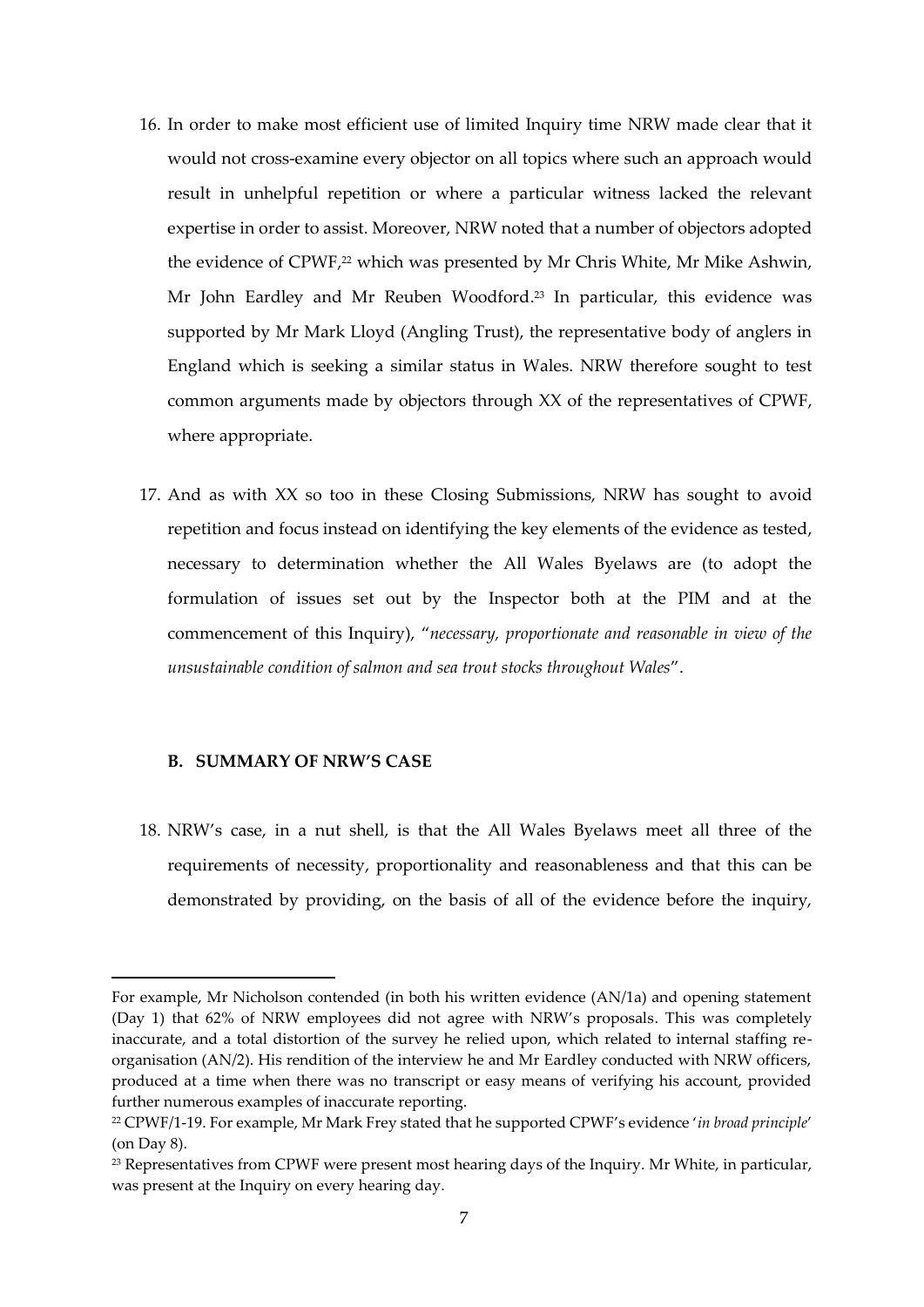answers to the questions it set out in its Opening Submissions, as follows:

- a. First, the nature and extent of the problem is severe. The majority of salmon and sea trout stocks in Wales are falling below their management targets, and are deemed unsustainable because of the risk of ongoing decline to unsafe stock levels.
- b. Secondly, there is a range of factors that contribute to the decline of salmon and sea trout. It is recognized that anglers are not primarily responsible, but in the current context of the severity of the depletion of the stocks, the killing of fish is unsustainable and contributes to the problem. Anglers and netsmen must therefore be part of the solution.
- c. Thirdly, NRW's solution is its proposed broad range of measures to address the numerous complex causes of this problem, and ensure that land and water are managed sustainably. The All Wales Byelaws are an integral component of this suite of measures as they would preserve vital breeding resources whilst other threats to relevant habitats are addressed. The All Wales Byelaws would be effective because they would reduce the intentional killing of fish, which would maximize the number of fish that survive to spawn each year: (i) even relatively small numbers of fish are crucial in order to recover stocks in as short a time as possible, (ii) there would be accumulated benefits over spawner numbers over time and (iii) there is a further imperative to preserve the fittest fish who have managed to survive natural mortality factors. <sup>24</sup> It is therefore essential that spawning stocks are maximized if populations are to have the best chance of recovery.
- d. Finally, less onerous restrictions would not suffice. NRW recognizes that there is a risk that the proposed measures would lead to a decline in angling and nets fisheries activity, and has therefore sought to ensure that the socioeconomic

<sup>24</sup> Elaborated at paras 111 to 120 below.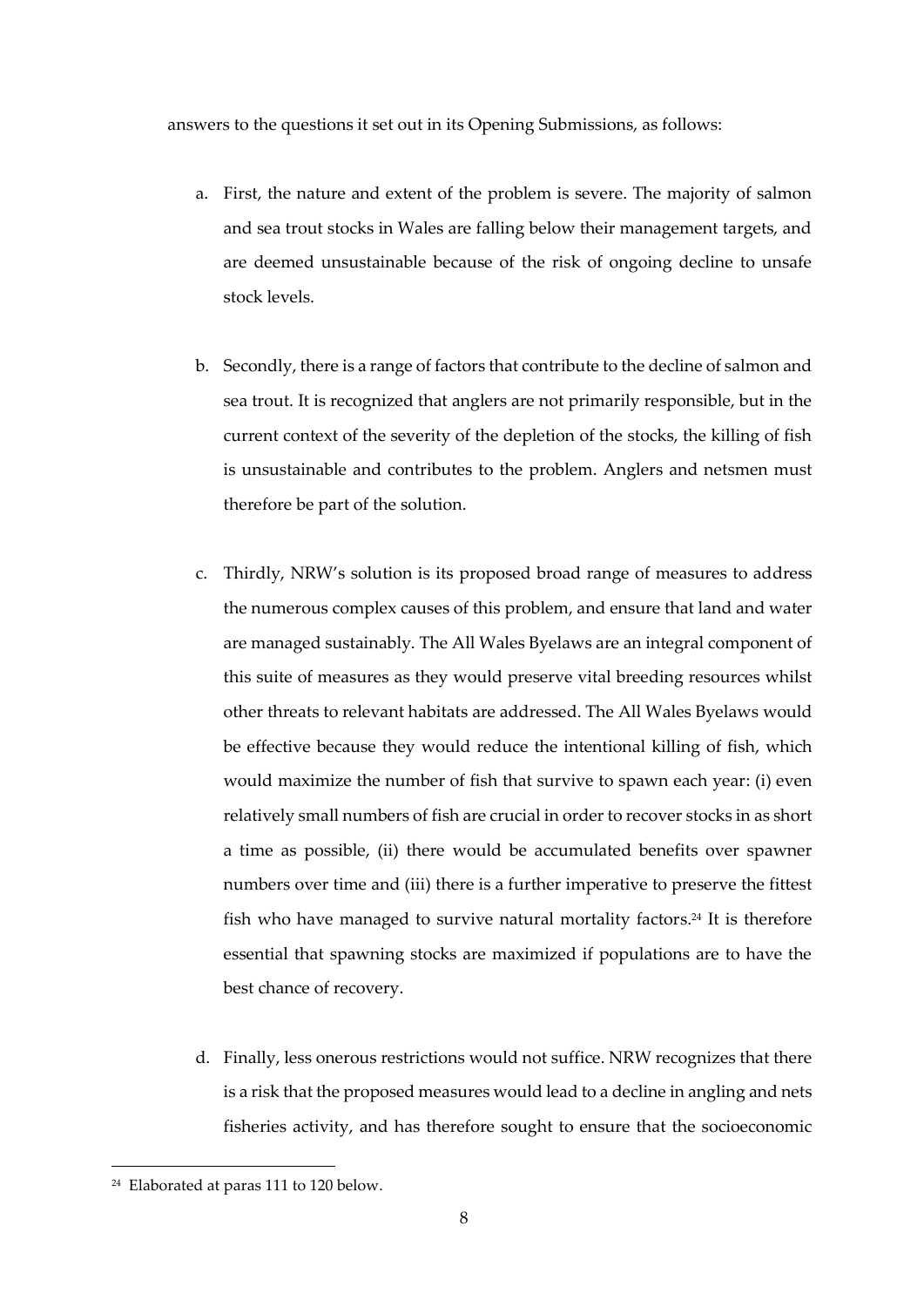benefits associated with the angling and nets fisheries are protected, in so far as is commensurate with securing the savings in stocks required to reduce ongoing pressure on them.

- 19. NRW therefore submits that the All Wales Byelaws are necessary, proportionate and reasonable.
- 20. NRW repeats that it is not proposing to prevent or stop fishing. Anglers and netsmen would still be able to fish for salmon and sea trout, as well as (so far as more than 85% of Welsh anglers are concerned) other species wholly unaffected by the All Wales Byelaws.
- 21. However, the 15% of so of anglers who would be affected by the All Wales Byelaws would no longer be able to intentionally kill sea trout or salmon on 'at risk' or 'probably at risk' rivers. This is because allowing anglers the freedom to continue to intentionally kill those fish would further risk the dwindling stock of these species, and would introduce inequality between those who voluntarily practice C&R and those who do not (including so called 'fish mongers' who kill everything they catch). 25 The All Wales Byelaws would require this effort be made by members of the angling community (or at least that small minority who do not already engage in practices which would be compliant with the All Wales Byelaws), as a contribution to the solution of depleted salmonid stocks.
- 22. Angling has been generally in decline over the past few decades. Ultimately, the greatest deterrent to angling is the lack of availability of fish.<sup>26</sup> The All Wales Byelaws would therefore aim to protect and improve the state of fisheries in Wales now and for future generations.

<sup>&</sup>lt;sup>25</sup> Mr White XX, Day 6. Mr Nicholson adopted the same term in XX (Day 11).

<sup>26</sup> NRW/1R, para 2.22, figure 3. See also paragraphs 198 to 201 below.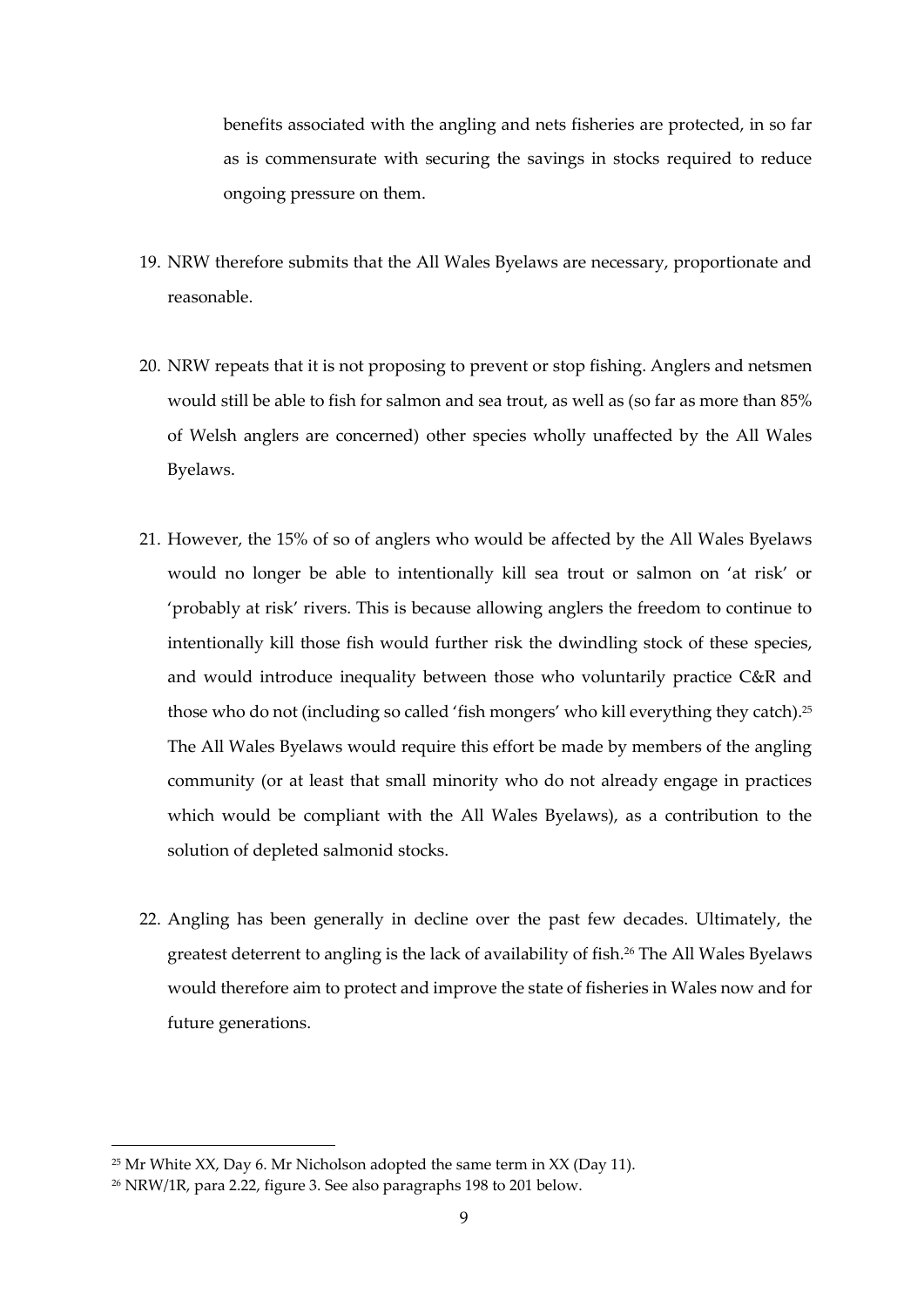# **C. POLICY AND LEGISLATIVE BACKGROUND**

#### **Natural Resources Wales' role and responsibilities**

## *Overview*

- 23. NRW was formed on 1 April 2013 when it took over the management of the natural resources of Wales. It resulted from the amalgamation of the Countryside Council for Wales, Environment Agency Wales and the Forestry Commission Wales and also assumes certain other functions formerly undertaken by Welsh Government.<sup>27</sup>. NRW uses powers provided through Welsh, UK and European legislation to achieve the right outcomes for the protection of the environment in Wales and sustainable management of natural resources.
- 24. The legislation and policy background are set out in the evidence of Ms Ruth Jenkins.<sup>28</sup> The following section seeks to avoid repetition of that evidence which is not in any event understood to be in dispute. Objectors did however raise two issues that bear on the policy and legislative framework and which require clarification:
	- a. First, it has been suggested by some objectors that the implementation of legislation is a choice that has been unnecessarily preferred over leaving anglers to regulate themselves voluntarily. For example, Mr Woodford stated in X-in-Ch that '*the Byelaws are engineered, they are a choice'*. 29
	- b. Secondly, the Angling Trust and CWPF (in particular) have referred to the approach taken by the Environment Agency ("EA") in England, and inferred that it should be adopted in Wales by NRW.<sup>30</sup>

<sup>&</sup>lt;sup>27</sup> The Natural Resources Body for Wales (Establishment) Order 2012; The Natural Resources Body for Wales (Functions) Order 2013.

<sup>28</sup> NRW/5; NRW/5R.

 $29$  Day 7. The contention that the byelaws are 'engineered' was repeated by Mr Woodford in his closing statement. See also the evidence of Mr White (Days 5-6); CPWF/6.

<sup>30</sup> See, for example, the X-in-Ch of Mr Lloyd (Day 7). See also AT/1, para 3; AC/1, paras 11-13; AR/1, paras 7-12, 54, AN/a, paras 1b and 1e.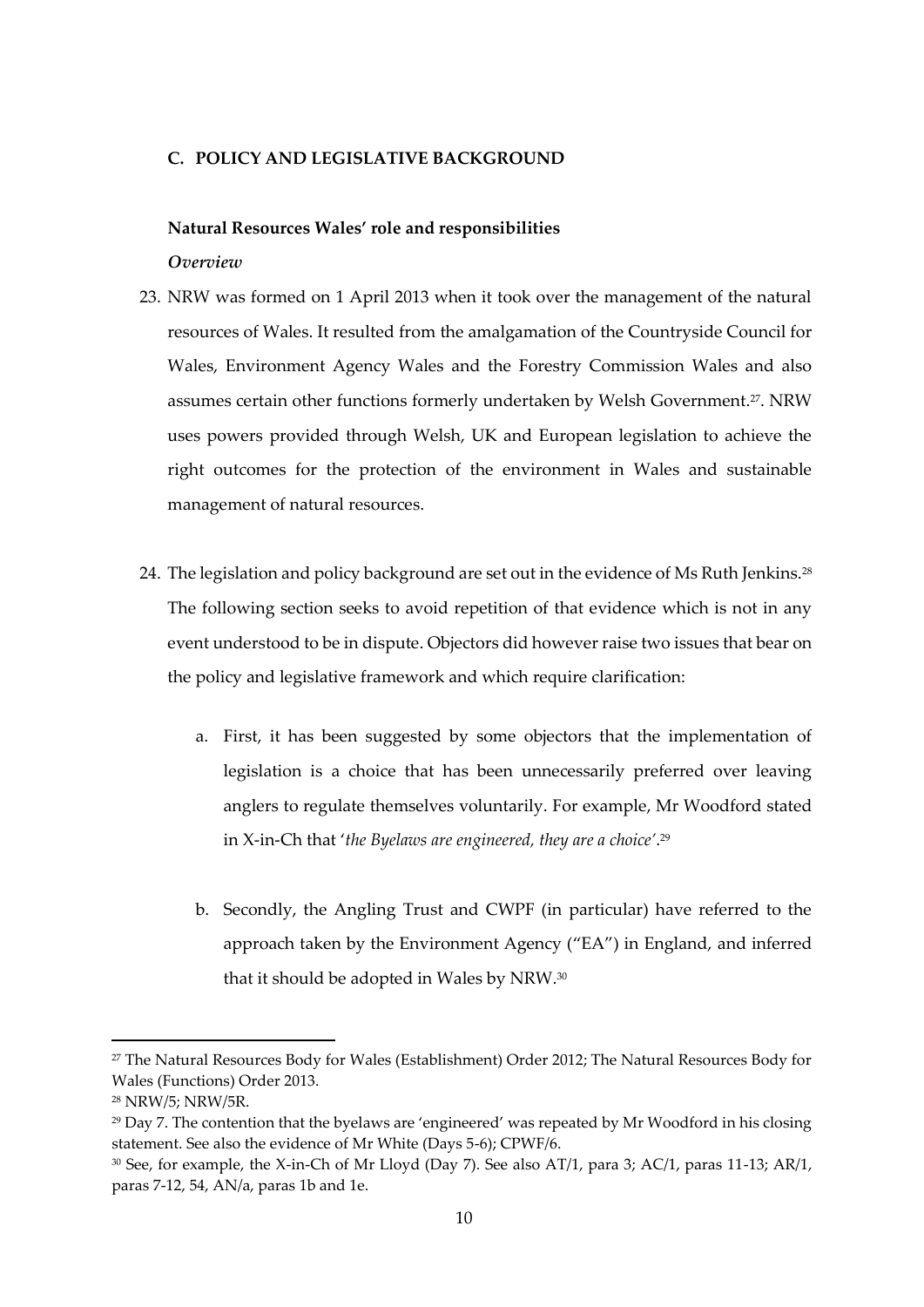25. These two issues are addressed in turn.

#### **NRW's duties to act**

26. NRW is under both general duties that require it to take action to conserve natural resources, and specific duties in relation to the protection of fisheries. The All Wales Byelaws are therefore not an engineered choice as labelled by Mr Woodford, but rather, are necessary in order for NRW to comply with its legislative duties. Indeed, if it fails to take the appropriate action then it would be in breach of these duties.

#### *General statutory duties*

27. NRW has general conservation duties under recent Welsh legislation (Environment Wales Act 2016 and Well-being of Future Generations (Wales) Act 2015), as well as under EU directives and international obligations under conventions.<sup>31</sup>

#### *Sustainable Management of Natural Resources*

28. In her PoE, Ms Jenkins has observed that the introduction of the Environment Wales Act 2016, which requires NRW to pursue sustainable management of natural resources ("SMNR") represents a shift towards a more integrated approach to addressing the pressures and drivers of ecosystem change, rather than just its effects.<sup>32</sup> Ensuring that natural resources are sustainably managed is a complex task, which requires NRW to apply the full range of its relevant powers.<sup>33</sup>

#### *The Well-being Goals*

29. Further, the Well-being of Future Generations (Wales) Act 2015 ("the 2015 Act") imposes further duties on NRW.<sup>34</sup> In particular, section 3 imposes a 'well-being duty' on all public bodies in Wales. NRW has set well-being objectives in accordance with

<sup>31</sup> APP/4, pp 20-25; NRW/5 (the PoE of Ms Ruth Jenkins provides further background as to the role and responsibilities of NRW).

<sup>32</sup> NRW/5, para 4.1.

<sup>33</sup> Mr Robert Vaughan, X-in-Ch (Day 5).

<sup>34</sup> LEG/23.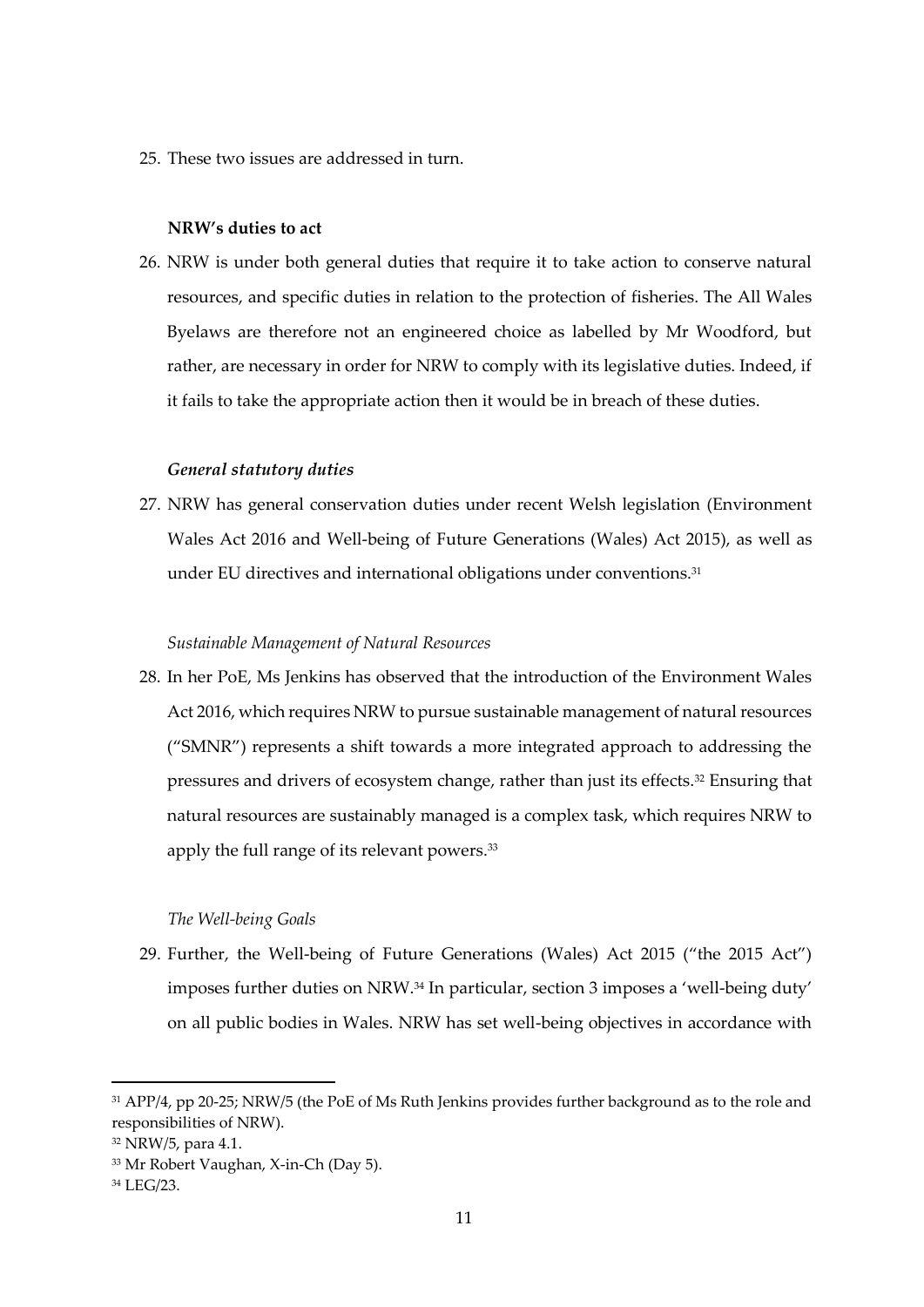this duty, which are presented in the evidence of Ms Jenkins.<sup>35</sup>

- 30. NRW now seek to comply with these policies through the implementation of the All Wales Byelaws. Although recreational fishing can support individual well-being, the adherence to 'catch and kill' at the expense of the pursuit of a resilient ecosystem would not deliver SMNR. Moreover, in accordance with the objective of not compromising future generations' ability to meet their own needs, it is necessary to strike a balance between protecting well-being in the short term, and securing and enhancing well-being in the longer term.<sup>36</sup>
- 31. As explained by Ms Jenkins in response to questions from the Inspector during XX by Woodford, in exercising its duty and delivering its general purpose, NRW doesn't have to try and deliver every single well-being goal. Critically, all these points of wellbeing are underpinned by healthy and resilient natural resources. Different weight is attached to these goals, but ultimately, if resource of salmon and sea trout is not protected, all goals could be detrimentally impacted.<sup>37</sup>

#### *Fisheries-specific statutory duties*

- 32. NRW has statutory fisheries duties under the Salmon and Freshwater Fisheries Act 1975. Moreover, pursuant to section 6(1) of the Environment Act 1995 NRW is required to promote the conservation and enhancement of the natural beauty and amenity of inland waters and of land associated with such waters; the conservation of flora and fauna which are dependent on an aquatic environment; and the use of such waters and land for recreational purposes.
- 33. In particular, section 6(6) of the Environment Act 1995, requires NRW 'to maintain, improve and develop fisheries of salmon, trout, eels, lampreys, smelt and freshwater fish'. NRW have made the All Wales Byelaws also in order to comply with this duty.

<sup>35</sup> NRW/5, para 4.8. These objectives are set out in NRW's State of Natural Resources Report ("SoNaRR"), POL/19.

<sup>36</sup> NRW/5R, para 4.3; POL/18.

<sup>37</sup> Day 4 (22.01.19), X-in-Ch of Ms Ruth Jenkins.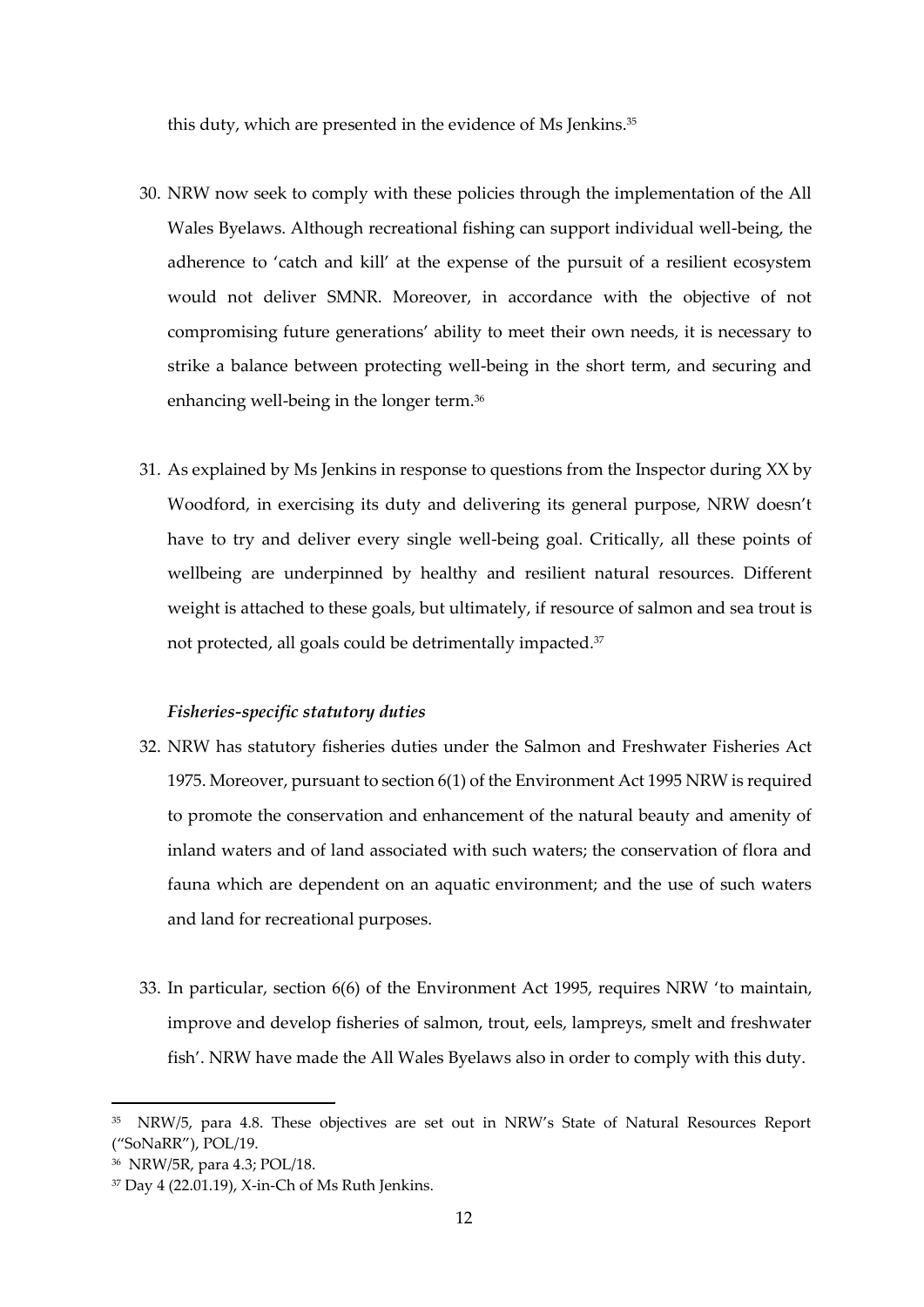#### *The 1998 Ministerial Direction*

34. Principal Salmon Rivers, of which there are 23, were designated under a Ministerial Direction in 1998 ("the Direction"), which also obliges NRW to assess and set targets for the conservation of stocks. <sup>38</sup> This is set out in the evidence of Mr Gough.<sup>39</sup> The Direction continues to apply to NRW, and its current procedures follow it.

# *The Precautionary Principle*

- 35. There are other high-level principles which guide NRW's work. For example, the need to apply a Precautionary Principle arises from Article 191 of the Treaty of the European Union, ("the TEU")<sup>40</sup>. This principle informs the manner in which decisions should be made where there is uncertainty about the (environmental) consequences. Generally, the requirement to prove no harm overrides the requirement to prove harm. In other words to the extent that a public authority, such as NRW, may err, when the environment is at stake, it should err on the side of caution.<sup>41</sup>
- 36. The Precautionary Principle applies to NRW's approach to the conservation, management and exploitation of natural resources, and has in turn informed its proposed All Wales Byelaws.<sup>42</sup> The importance of the precautionary principle is not in dispute. For example, during Mr White's presentation on behalf of CWPF, he acknowledged that '*we do not deny that under the precautionary principle that actions must be taken*'.<sup>43</sup>

#### **The use of byelaws to pursue conservation duties**

37. NRW's aim is to ensure that it has sustainable stocks to protect, through the

<sup>38</sup> LEG/13.

<sup>39</sup> NRW/1, paras 3.1-3.2

<sup>40</sup> LEG/7.

<sup>&</sup>lt;sup>41</sup> This principle is reflected also in guidance relating to the conservation, management and exploitation of salmon as adopted by the North Atlantic Salmon Conservation Organisation ("NASCO") [POL/13] and its Contracting Parties and that relating to the management of salmon fisheries [POL/14]. See also POL/12.

<sup>42</sup> NRW/5, paras 6.1-6.2.

<sup>43</sup> Day 5.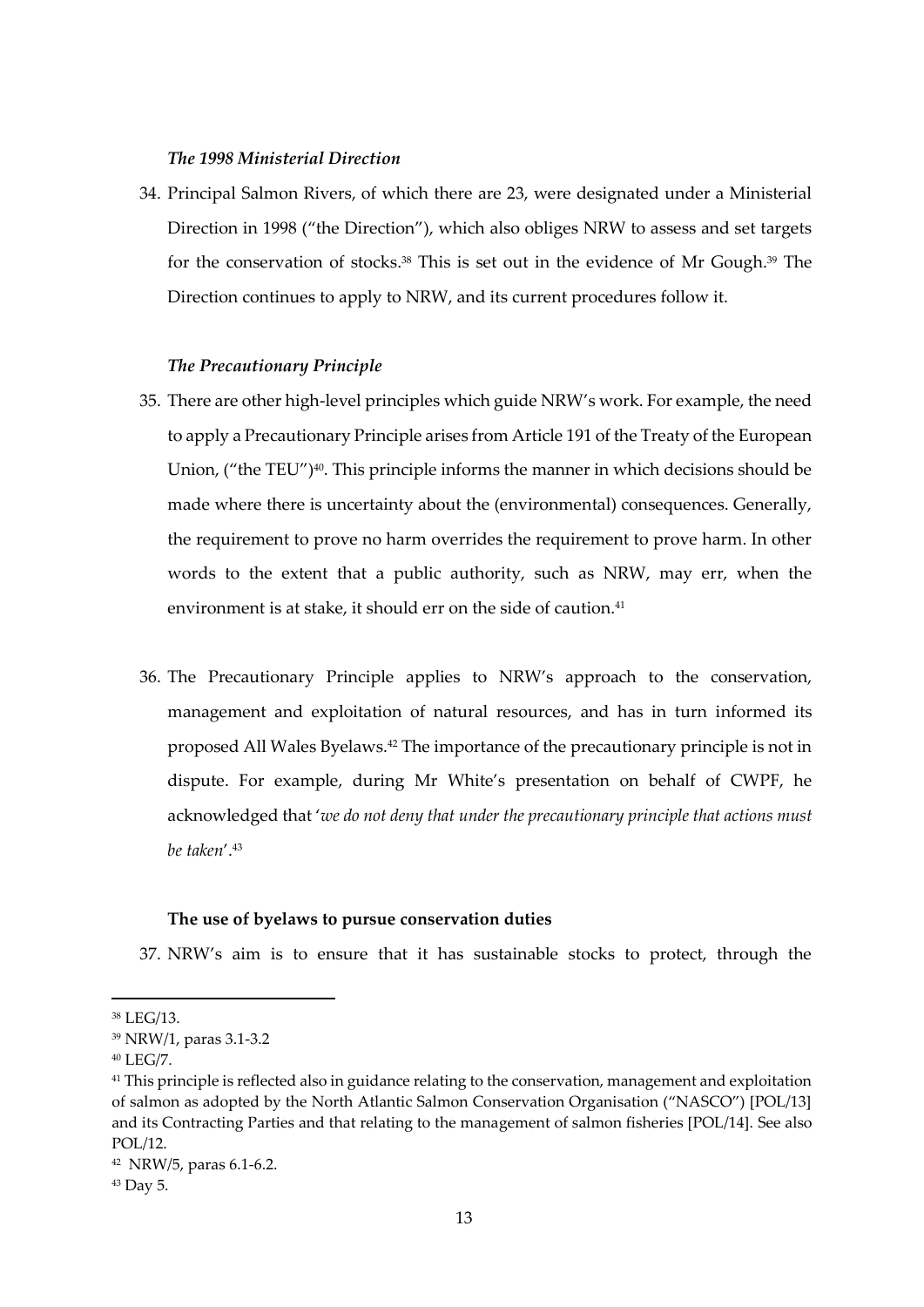application of best-practice science and management, the sustainability of our natural resource of wild salmon and sea trout stocks in Wales.

- 38. Pursuant to section 210, and paragraph 6 of schedule 25 to the Water Resources Act 1991, NRW have the power to make byelaws generally for the purposes of the better protection, preservation and improvement of salmon and sea trout (among other species).<sup>44</sup> It is in the exercise of these powers that NRW seeks to make the proposed 'All Wales Byelaws'<sup>45</sup> on the basis of its detailed technical case, $46$  the results of its comprehensive consultation process <sup>47</sup> and evidence seen and heard at this Inquiry.
- 39. Many objectors accept, as a matter of principle, that it is important that stock levels do not fall to unsafe levels, and that declines are reversed. Therefore, a point arrives at which meaningful action must be taken by NRW to prevent ongoing decline to biologically unsafe levels. Based on the available evidence, NRW submits that this point is now. To fail to act would be a dereliction of duty. The requirement of necessity is therefore forcibly met.

# **Differences between Wales and England**

- 40. The second issue can be dealt with very briefly. NRW operates under specific legislation that is distinct from the Environment Agency ("EA") in England, where there is no directly equivalent body with so broad a range of duties and functions. This is addressed in detail in the RPoE of Ms Ruth Jenkins, and so is not repeated here.<sup>48</sup> Of course, both the 2016 Act and 2015 Act, referred to above, apply to Wales only.
- 41. The Angling Trust, in both its oral and written evidence, has referred to the measures being introduced in England, and inferred that the same approach should be taken in

<sup>&</sup>lt;sup>44</sup> LEG/6: Pursuant to these provisions, NRW also have power to make byelaws for the better execution of the Salmon and Freshwater Fisheries Act 1975, and for the purposes of better protection, preservation and improvement of other species, including eels, lampreys, smelt, shad and freshwater fish. <sup>45</sup> APP/32-33.

<sup>46</sup> APP/3.

<sup>47</sup> APP/2.

<sup>48</sup> NRW/5R.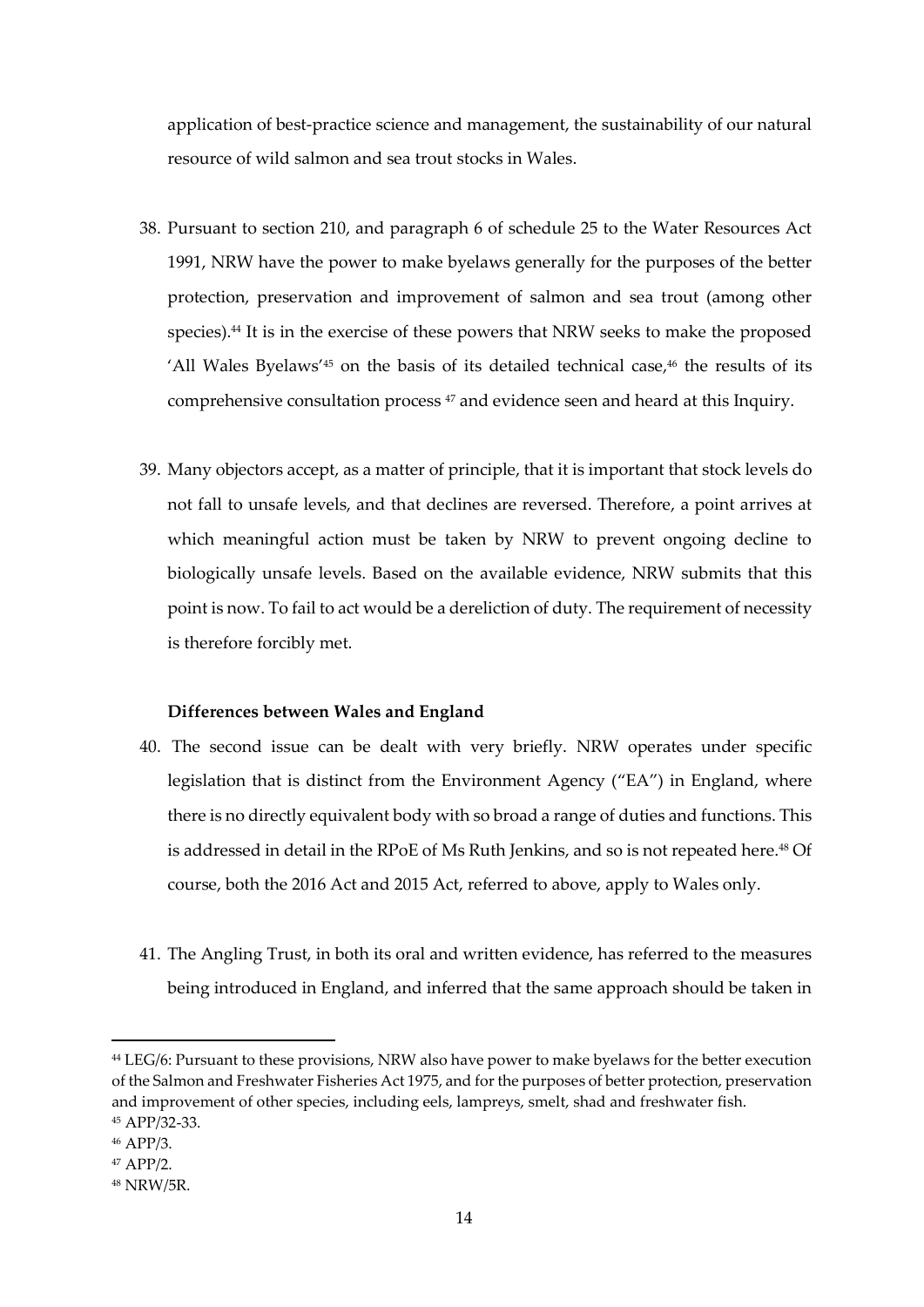Wales.<sup>49</sup> When asked whether he had read NRW's response to this argument in Ms Ruth Jenkin's RPoE in XX, Mr Lloyd stated that he '*could not recall',* but gave the impression that he was unfamiliar with it. Moreover, when probed further, he accepted that the situation in Wales is different to England.<sup>50</sup>

# **D. THE NATURE AND EXTENT OF THE PROBLEM**

42. It is NRW's case that the All Wales Byelaws are necessary to address the poor state of salmon and sea trout stocks.

# **Identification of a problem**

- 43. As indicated, it is common ground between NRW and many objectors that salmon and some sea trout stocks in Wales have been suffering an ongoing decline.
- 44. There has, however, been a degree of cynicism expressed (principally by the CPWF, which is shared by others, including the Angling Trust) as to the reliability of the data sources NRW relies upon for assessing salmon and some sea trout stocks. Notably this cynicism has not been substantiated by any expert evidence but instead appears to be based on personal observations and beliefs or anecdotal evidence.
- 45. This cynicism was exemplified by the evidence of Mr Andrew Nicholson, who rejected wholesale the expertise and scientific evidence relied upon by NRW. In his PoE, Mr Nicholson repeatedly misquoted his interview with Mr Gough to suggest that NRW considered that stakeholders were better placed to make decisions in relation to salmon and sea trout stocks, and the riverine environment more generally, than NRW (despite Mr Gough's express statement that he *'did not want to be misquoted on this'*).<sup>51</sup> When challenged in XX, Mr Nicholson implausibly contended that the anecdotal experience of some objectors was more reliable than the expertise of NRW fisheries scientists:

<sup>49</sup> AT/1; Day 7.

<sup>50</sup> Day 7.

<sup>51</sup> AN/1a, p 4; AN/INQ/1, para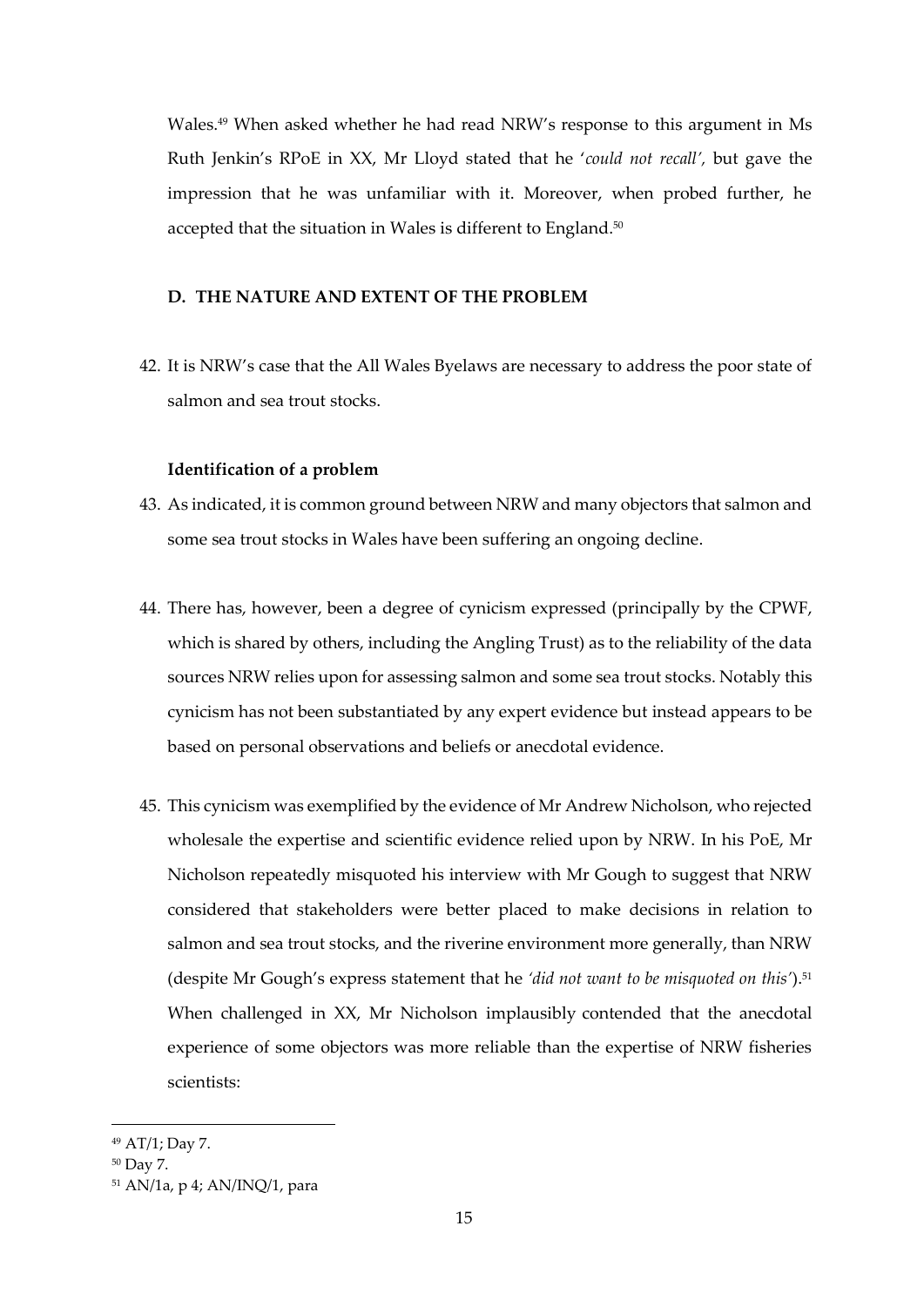*[the objectors] know a vast amount of science. John Eardley has forgotten more than NRW know…the stakeholders know those river systems – the scientific aspect – better than NRW, and that is a fact.<sup>52</sup>*

46. This assertion was repeated in Mr Nicholson's closing statement, but applied even more widely and even more implausibly to all objectors.<sup>53</sup>

# *Reliability of evidence in relation to fish populations, trends and catch statistics*

- 47. There is no simple solution to estimating the total return of adult salmon and/or sea trout to our rivers. A degree of uncertainty is unavoidable. However, rod statistics, combined with the use of fish traps and counter data, as well as juvenile data from electrofishing surveys, provide a sufficiently robust evidence base upon which to estimate the state of fish populations and certainly no party has demonstrated the existence of a superior method. In any event these methods of stock assessment provide a reliable means of tracking trends in stock availability. This is comprehensively addressed in the PoE's of Mr Davidson and Mr Russell<sup>54</sup> .
- 48. During his XX of Mr Davidson, Mr Ashwin referred to an academic paper written by Mr Ivor Llewellyn (Atlantic Salmon Trust), and asked Mr Davidson to comment upon it '*as regards accuracy for NRW rivers'*<sup>55</sup> *.* However, Mr Llewellyn's conclusion is that any inaccuracies identified should not affect the outcomes:

*while we need to acknowledge that there are weaknesses in current methods for assessing stock levels, it is also important to emphasise that these need not affect the conclusions drawn from these assessments.<sup>56</sup>*

<sup>52</sup> Day 11.

<sup>53</sup> AN Closing REF

<sup>54</sup> NRW/2 and NRW/4.

<sup>55</sup> Day 3. This paper was also referred to in Mr Ashwin's closing statement. Mr Llewellyn's paper was also referred to by Mr Eardley in the interview he conducted with Mr Nicholson (AN/INQ/1). Despite the reliance both objectors sought to place on Mr Llewellyn's work it is noteworthy that he, on behalf of the Atlantic Salmon Trust, has lent unequivocal support to the All Wales Byelaws (NRW/INQ/20). <sup>56</sup> CPWF/1A, SD/6.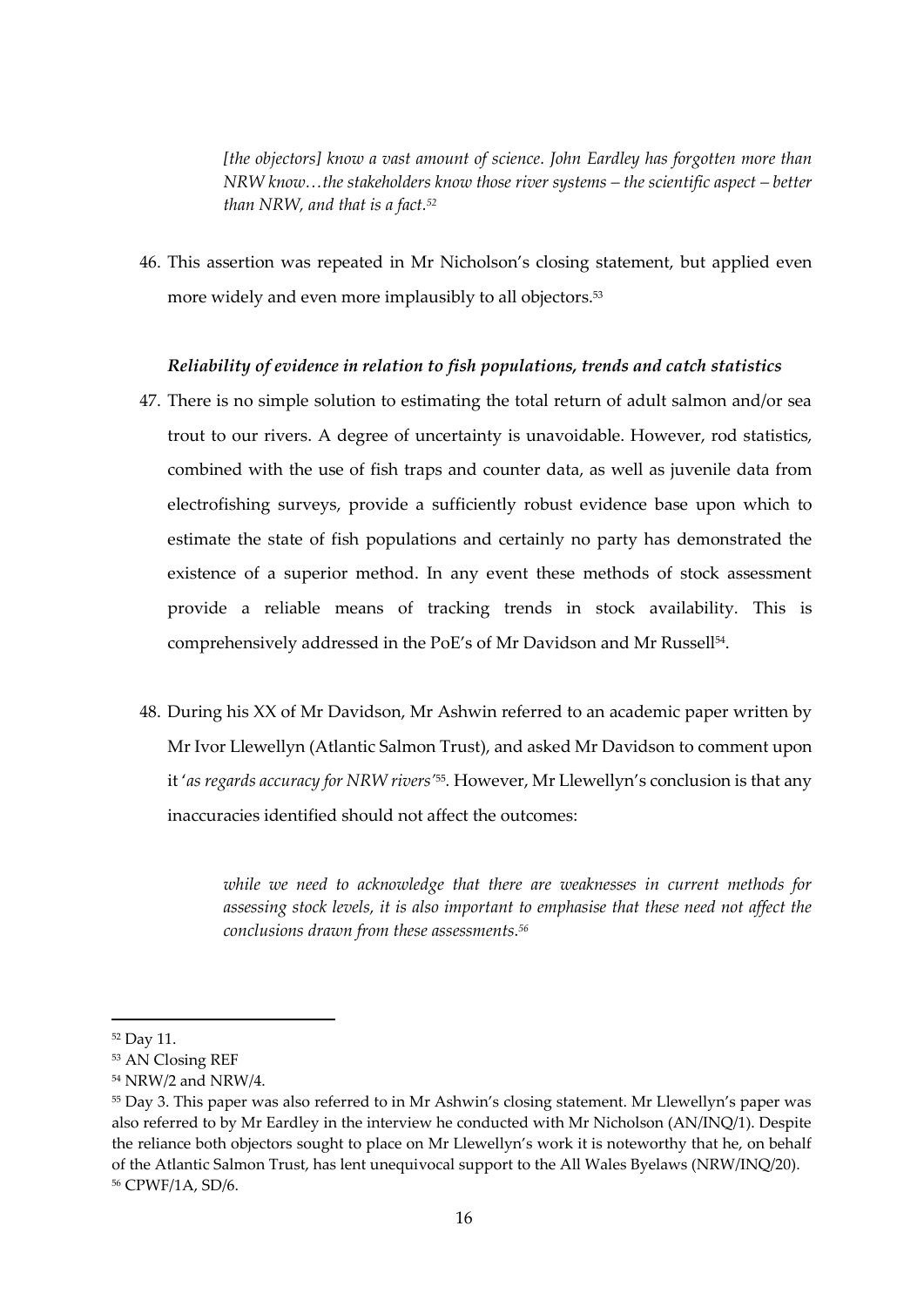*Rod and net catch statistics*

49. Some objectors (such as CPWF) have contended that angler catch returns are too inaccurate to be relied upon for the purpose of assessing stock levels. This was perhaps put most bluntly by Mr Nicholson, who claimed, again without basis, that NRW '*actually don't know'* what the stock levels are, as though this was a reason to do nothing. Catch data serve as indicators of stock abundance as well as providing information on the size/age composition of returning fish. NASCO advises that the following information be collected:

> *catch statistics (e.g. number, size, age and river of origin of fish caught (both retained and released)); and – estimates of the level of unreported catches and other mortalities associated with the fishery.<sup>57</sup>*

- 50. Moreover, the long time-series of catch records available are un-matched in the length of time they cover compared to other sources of fisheries data, and so catches also provide invaluable insight into long-term patterns and trends in abundance.<sup>58</sup> As Mr Davidson observed in his evidence '*there is quite strong evidence of these long-term cycles*.'<sup>59</sup>
- 51. For rod fisheries, correction factors (a national raising factor of c. x1.5) have been applied to declared catches in order to account for under-reporting of catches. In his X-in-Ch, Mr Davidson explained how the correction factor has been determined:

*Catch data is corrected as best we can to address under reporting. It's done in practice for rod catchers, as there is evidence from research of what proportion of license holders return fish in their declaration, some of this is based on NRW's reminder system. You can estimate what proportion of fish the license holders are declaring. The remainder to report will account for a very small proportion of the catch…The number of licence holders that have made a return is 60%. There is a requirement to report nil catch. The proportion of the catch is much higher, nearer 90% based on previous studies.<sup>60</sup>*

<sup>57</sup> POL/14.

<sup>58</sup> NRW/2, para 3.2(a).

<sup>59</sup> Day 2.

<sup>60</sup> Day 2.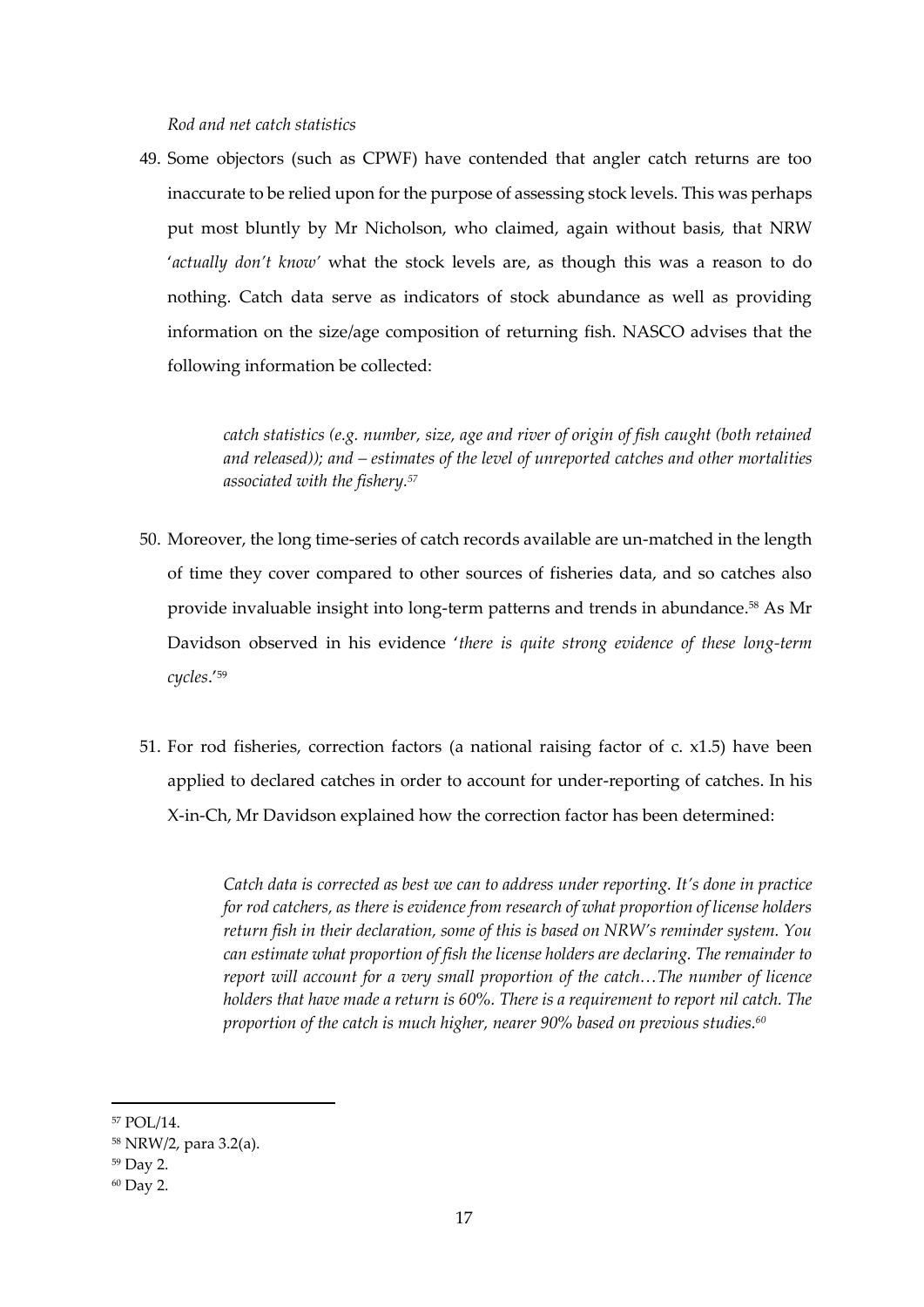#### *Data sources: conclusion*

- 52. Dr Mawle, an interested party with great relevant experience and expertise, considers that rod catch statistics, combined with information from the Welsh Dee as an index river, provides a practical method of assessing annual runs of salmon, estimating subsequent egg deposition and stock status. Dr Mawle observes that the only alternatives would be to develop a counter or trap, which would nonetheless contain errors and would be very expensive.<sup>61</sup>
- 53. As Mr Russell explained in his X-in-Ch:

*There will always be uncertainty in whatever assessment process. That's the way of the natural world. You can't distil everything to perfection. Fish numbers are highly variable and subject to complex environmental factors we can't understand in entirety. The point is that we have an approach that is objective and robust, and whilst it is not perfect, it is what we have. Conclusions are in the state we describe. On that basis we need to act. The absence of perfection doesn't stop us acting in a precautionary way.<sup>62</sup>*

- 54. In any event, the data that NRW collates and analyses enables it to assess trends of an abundance, even if it does not accurately reflect numbers of fish in absolute terms. It is the past, present and future trajectory of these trends which form the primary driver in its decision-making process.
- 55. Further, the precautionary principle means that even though the evidence may not be perfect, it is necessary to exercise caution in the measures taken to protect the environment. Mr White fairly expressed the principle thus:

*I'm well aware of the precautionary principle. If there are indications that a system is about to fail, you take actions immediately, you don't wait for failure to occur.<sup>63</sup>*

<sup>61</sup> GM/1.

<sup>62</sup> Day 3.

<sup>63</sup> XX Day 6.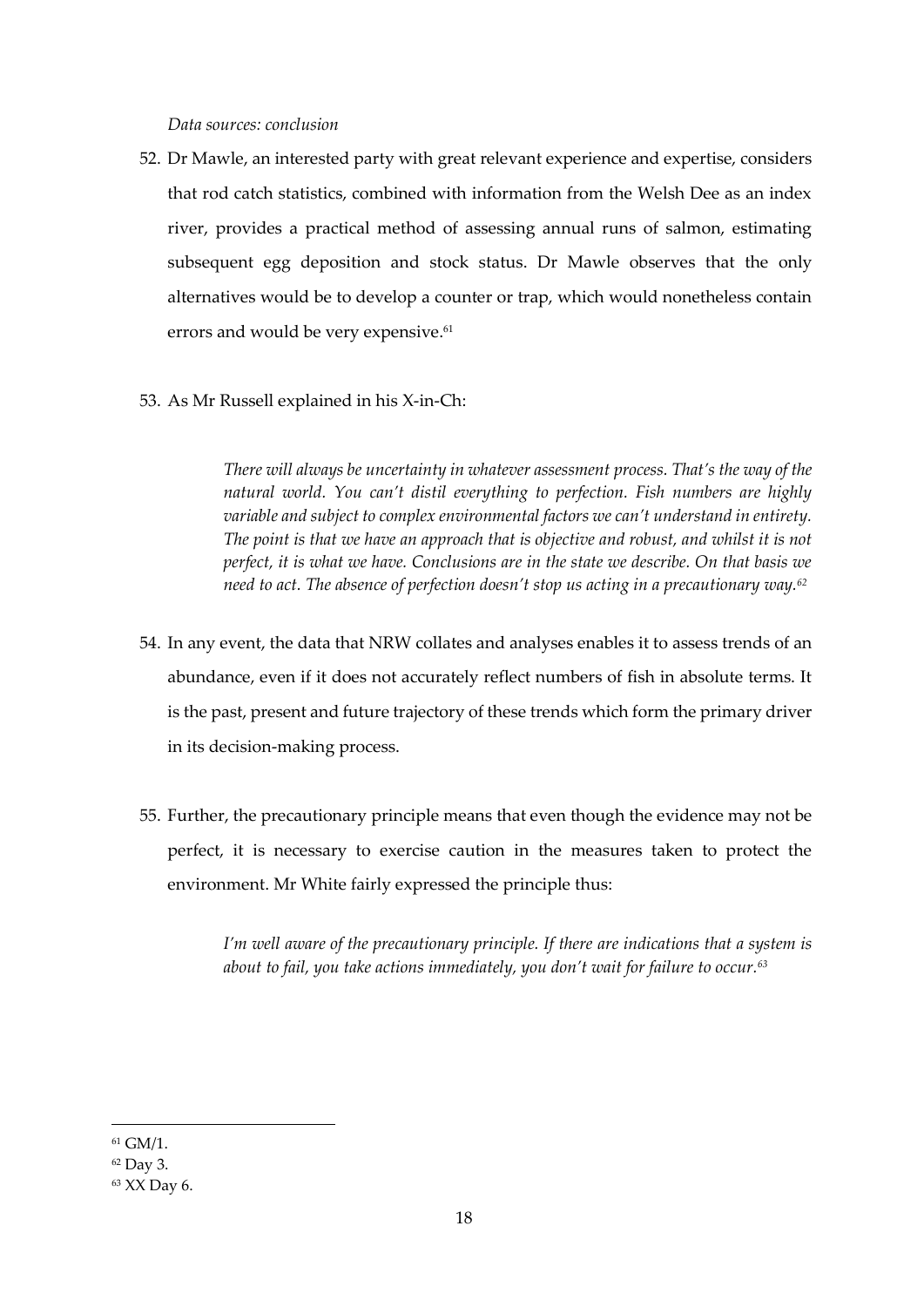- 56. Even Mr Nicholson, when asked if he agreed with Mr White's summary in XX, stated that he did, subject to the caveat that '*each river has to be looked under its own merits, and*  dealt with accordingly.' This is, of course, precisely the approach that NRW has taken.<sup>64</sup>
- 57. Mr White also agreed with the application of the precautionary principle in this context:

*Q. Even if the evidence is not clear, wouldn't the precautionary principle militate in favour of Byelaws intervention in any event? We take it at an early stage if we are dealing with a risk? A. I agree with that... 65*

58. A number of objectors and interested parties agreed (sensibly) that imperfections in stock data were not a reason for inaction. For example, during XX, Mr Andrew Renwick was asked as follows:

> *Q. You don't disagree, I don't understand you to, where there is a problem of stock depletion, it's not satisfactory to say we don't have perfect data? A. It's no good to anyone to write academic articles.<sup>66</sup>*

# **The nature and extent of the problem**

59. The setting of, and assessment of compliance with, conservation limits involves complex statistical analysis.<sup>67</sup> Set against objectors' expressed lack of trust in this analysis, NRW adduced evidence from three experts. In particular, statistics expert Dr Barry (Cefas) has deemed the methodology '*fit for purpose'*. <sup>68</sup> In his oral evidence, Mr Russell noted that '*there are very broadly similar approaches in jurisdictions across the North Atlantic.*' <sup>69</sup> And in his written evidence he lends unequivocal support to the NRW

<sup>64</sup> NRW/1R, paras 4.2-4.8; APP/4, p 86. See also para 182 below.

<sup>&</sup>lt;sup>65</sup> Day 6. Indeed, Mr White seemed to contend essentially that NRW had not been precautionary enough, stating that '*we are in this situation because of the failure to reverse the decline over a considerable number of years.'*

<sup>66</sup> Day 10.

 $67$  This is explained in the evidence of Dr Jon Barry (NRW/3), Mr Russell (NRW/4) and Mr Ian Davidson (NRW/2).

<sup>68</sup> Day 4, Dr Jon Barry.

<sup>69</sup> Day 3.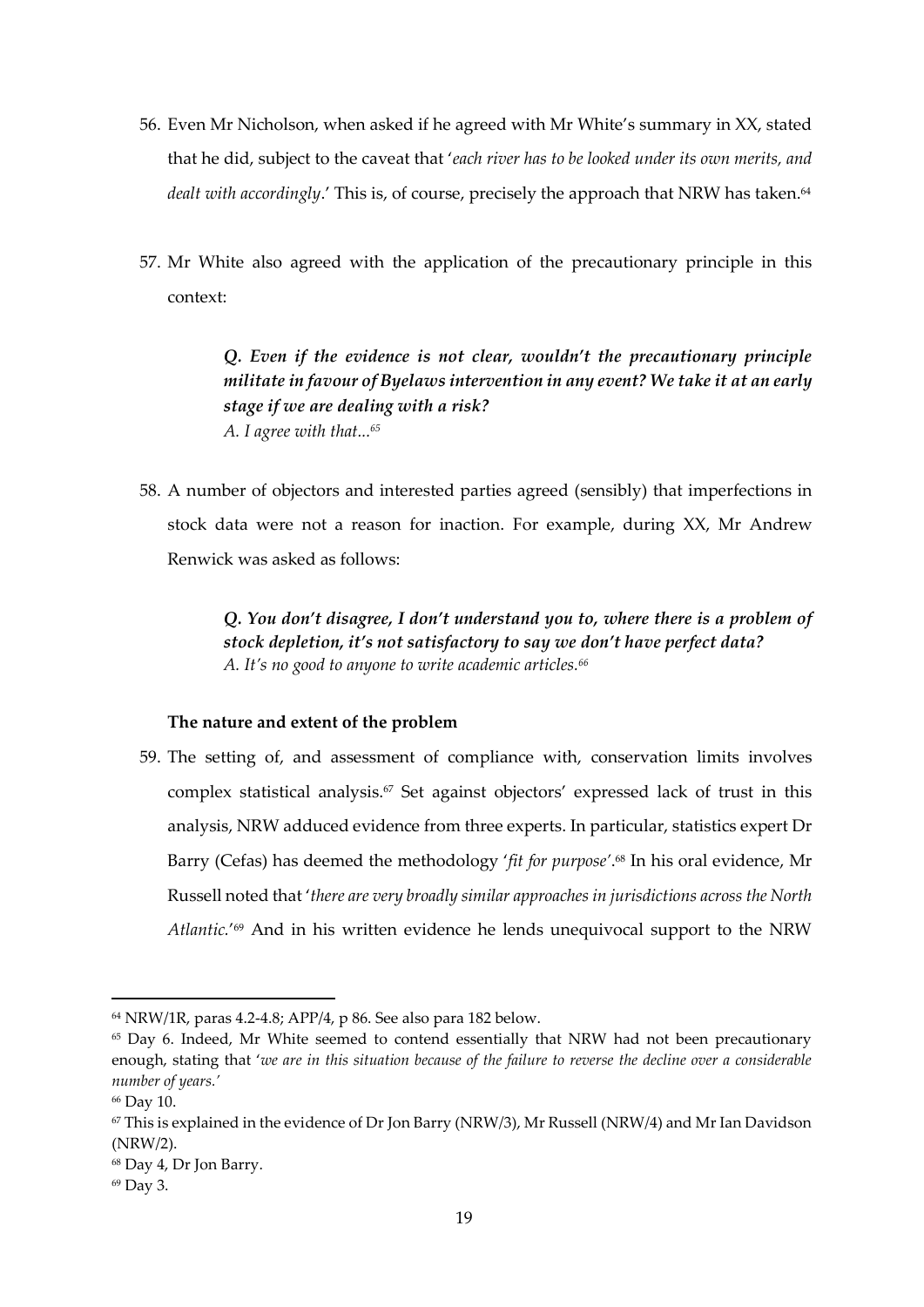approach<sup>70</sup>.

- 60. The only statistical expertise that has been relied upon by objectors has come from witnesses that neither appeared at this Inquiry nor took up the invitation by NRW to attend a meeting between experts to narrow and/or resolve issues, namely Dr O'Hagan and Dr Fop of the University of Dublin ("the Dublin Statisticians").
- 61. Whilst the scope of the instructions these two statisticians received from Mr Ashwin was never revealed to the Inquiry, despite repeated requests for them to be so,<sup>71</sup> what was beyond any doubt was that they undertook their review of NRW's methodology on the basis of a fundamental misunderstanding of the Bayesian methodology employed.<sup>72</sup> This, as Dr Jon Barry explained, rendered many of their criticisms totally invalid.<sup>73</sup> Their evidence, and NRW's response to it, is considered further below at paragraphs 78 to 86.
- 62. Almost all objectors (including Mr White of CPWF and Mr Lloyd of the Angling Trust) acknowledged they didn't have the requisite expertise to challenge the methodology. During XX by NRW, Mr Ashwin conceded that the reason the statisticians were instructed was because '*we needed independent statistical analysis. I can't undertake that. It involves Bayesian linear regression. I'm not equipped to do that*.'<sup>74</sup>

<sup>70</sup> See e.g. paras 5.8-5.9 of his MPoE, NRW4.

<sup>71</sup> Representatives of CPWF did refer to there being a letter and emails regarding the instruction of the Dublin Statisticians. On Day 3, Mr Ashwin stated that '*is very clear from the brief, and letter I provided to them, the report refers to the model being a Bayesian regression model*.' On Day 6, when asked in XX whether he saw any instructions in writing, Mr White responded that '*I saw copies of emails between Mr Ashwin and Dublin, but I was not aware of what the brief was*.' Despite multiple requests, including from the Inspector himself, no such brief or letter was ever provided. On Day 6 (in XX) Mr Ashwin tried to shut the matter down by contradicting himself '*As I said, there was no instruction as regards the brief, no.'*

<sup>72</sup> Day 4, Dr Jon Barry referred to their use of the terms 'confidence' rather than 'credible' interval which indicated that they considered the methodology was frequentist rather than Bayesian. Moreover, at CPWF/2, page 58, the Dublin Statisticians' themselves acknowledged *'nowhere were we able to find evidence in the documentation of the Bayesian approach available.'*

<sup>73</sup> X-in-Chief, Day 4.

<sup>74</sup> Day 6, xx of Mr Ashwin.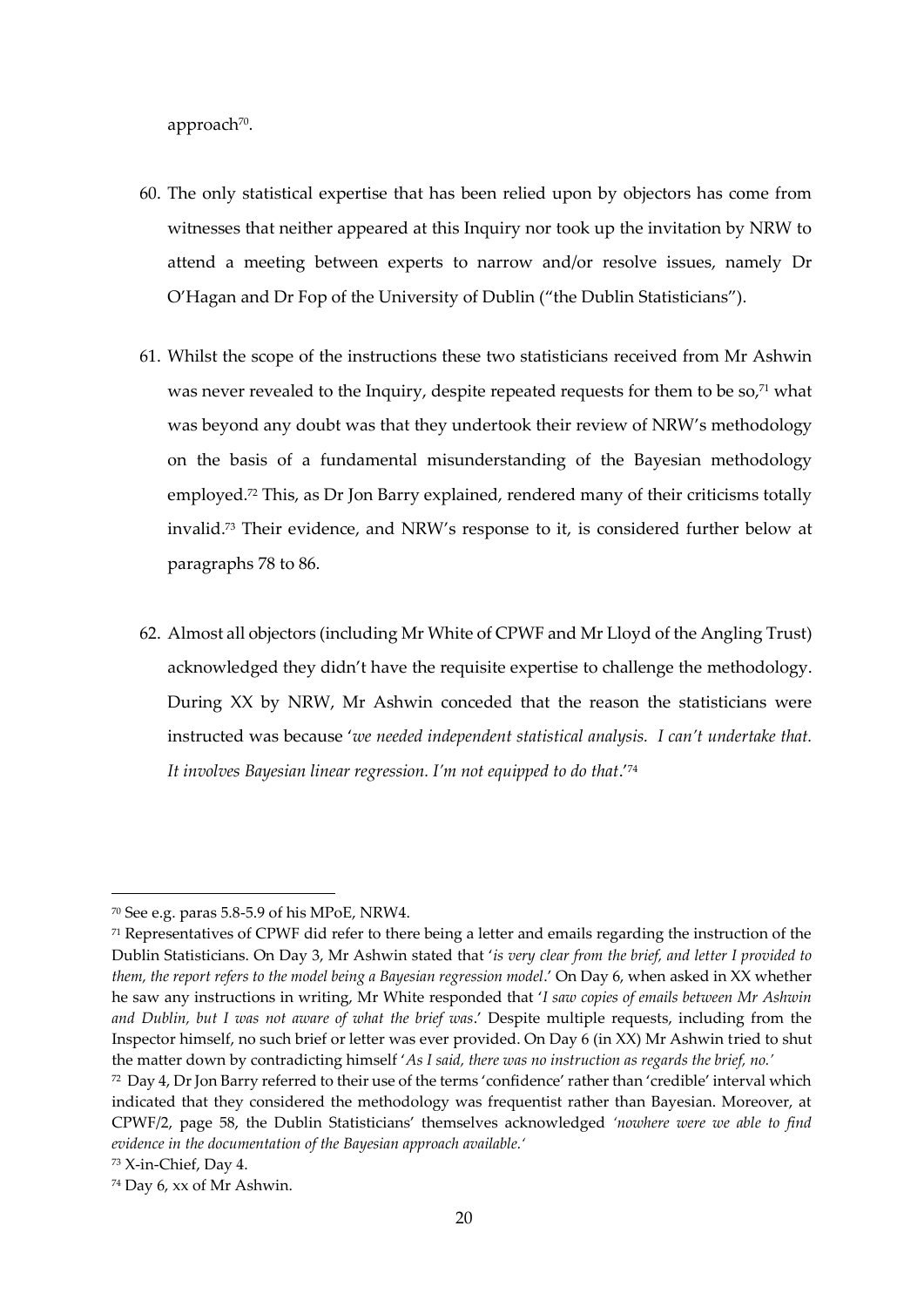- 63. Those who disagreed with the NRW statistical case did so on the basis of impressions or beliefs, rather than solid evidence. Mr Benutto, for example, explicitly expressed his critical view of the technical evidence as being a '*hunch'*, acknowledging that he had no expert evidence on which to base his challenge to the evidence, but nonetheless stated that he just wasn't convinced.
- 64. Mr Nicholson claimed in his written evidence that '*leading fisheries scientists'* were opposed to the byelaws,<sup>75</sup> but when asked in XX to name any such scientists, he was incapable of doing so:

*Q. There are some scientists who don't want to be named because they don't want to be associated? A. Yes… Q. Do you expect the inspector to place weight on scientific evidence from unnamed individuals which is not before the inquiry? A. I'm hoping you'll look at the whole thing as a whole*. 76

65. Mr Llewellyn, in the paper relied upon by CPWF and referred to above at paragraph 48, explains that the system is complex and distrust is regrettably commonplace:

> *There is no doubt that the current system is difficult to explain to fishermen, or indeed anyone without a reasonable grasp of statistical theory. It is regrettable that 20 years after the introduction of CLs, many people still question their value, and do not understand how they work, particularly as the principles underlying them are relatively simple. More needs to be done to explain the system in straightforward terms.*<sup>77</sup>

- 66. Most objectors were fair in recognizing their limitations. For example:
	- a. Mr White stated in his evidence in chief: '*I'm not a statistician. I don't intend to challenge the statisticians.' 78*

<sup>75</sup> AN/1a, page 28.

<sup>76</sup> XX, Day 12.

<sup>77</sup> CPWF/1A, SD/6.

<sup>78</sup> Day 5.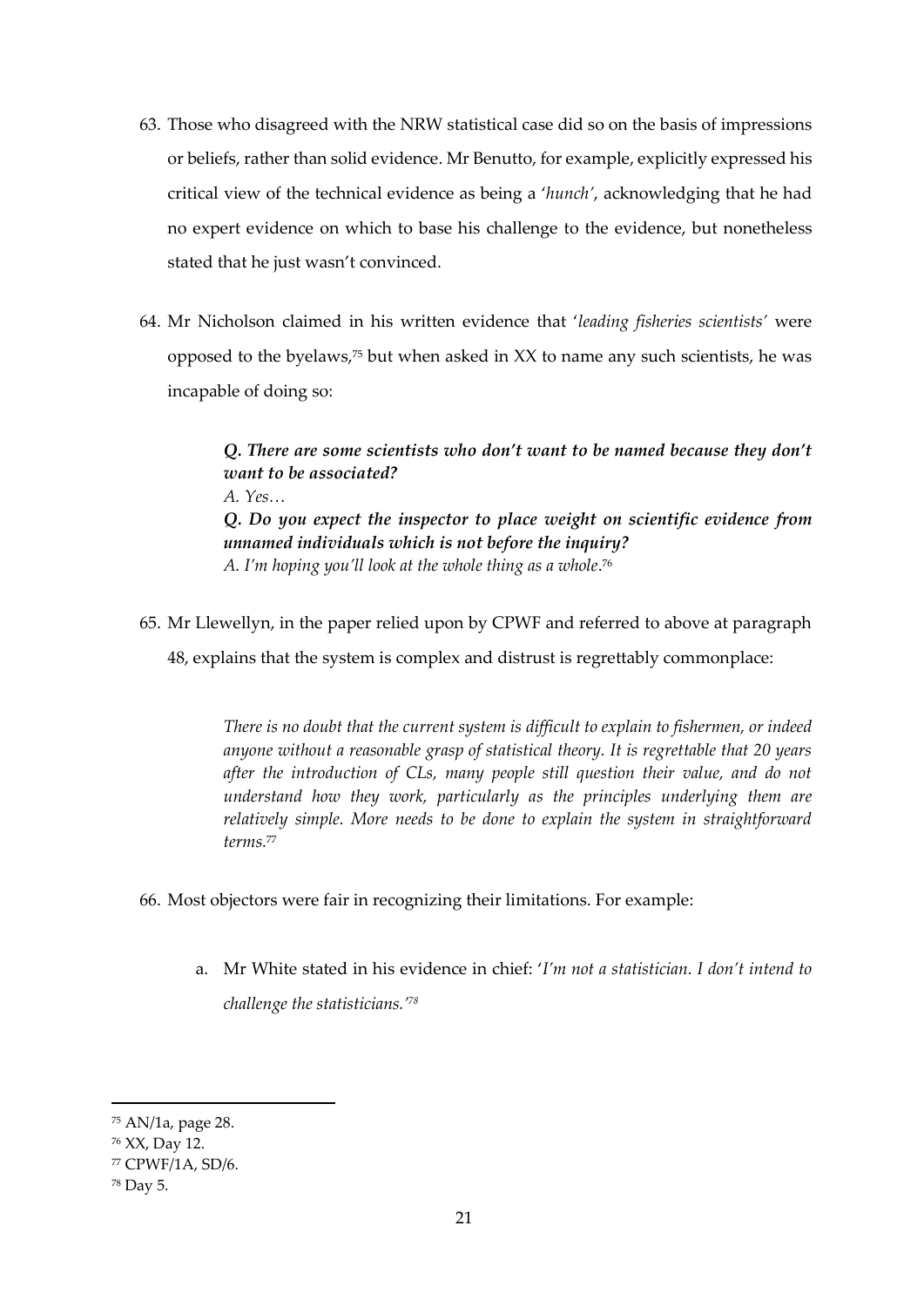- b. During XX, Mr Hulmston acknowledged that he purposefully stayed away from statistics because he was '*certainly not'* a statistician.<sup>79</sup>
- c. During XX, Mr Gerald John responded to a question about the lack of statistical expertise as follows:

*Q. No matter how long, or frequently you angle, it's not going to be a substitute for the national agency charged with safeguarding the welfare of natural resources, performing its assessment, with assistance of statisticians. A. All I can tell you is opinion based on my personal experience, I can't make* 

d. Finally, Mr Malcolm Rees observed, with commendable candour and good sense that:

> *I'm not a statistician. I'm not a scientist. I think NRW's evidence is compelling. In my experience, the deterioration is clear.<sup>81</sup>*

# *Derivation and use of Conservation Limits*

*any [further] comment.<sup>80</sup>*

67. Conservation Limits ("CLs") indicate the minimum desirable spawning stock levels below which stocks should not be allowed to fall. This is explained and considered in further detail in the PoE's of Mr Davidson, Mr Russell and Dr Barry.<sup>82</sup>

# *Conservation Limits*

68. A criticism made of the use of CLs is that the 'bar has been set too high', and these limits were unattainable. However Mr Davidson explained that the limits were not overly stringent in comparison with other jurisdictions. Indeed, he noted that '*using* 

<sup>79</sup> Day 7.

<sup>80</sup> Day 8.

<sup>&</sup>lt;sup>81</sup> X-in-Chief, Day 12. This reflected an overall more reasonable approach taken by the netsmen, who like some anglers recognised that killing fish does contribute to stock problems (albeit not the primary cause) and so they should contribute to the solution.

<sup>82</sup> NRW/2; NRW/3 and NRW/4.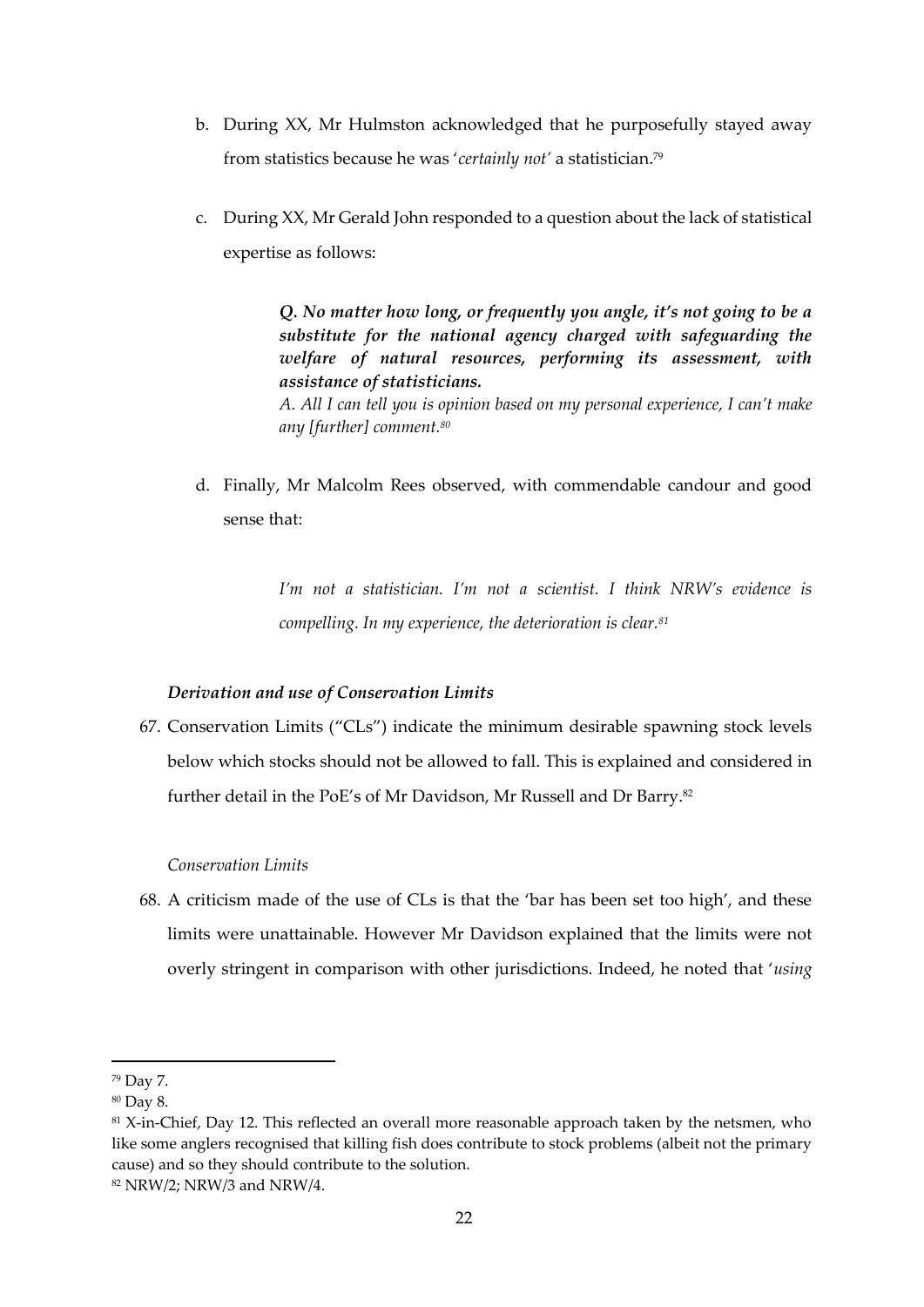*the Irish method, you'd use higher conservation methods than the English [and Welsh] method…if we applied an Irish approach, we'd set the bar even higher.'<sup>83</sup>*

69. Moreover, Dr Barry's independent and expert judgment was that '*fair and sensible'*  decisions had properly been made in setting those limits and targets, on the basis of a precautionary approach.<sup>84</sup>

# *Management Objective and Management Targets*

- 70. The Management Objective ("MO") is an over-arching requirement that a river's stock should be meeting or exceeding its conservation limit in at least four years out of five (i.e. >80% of the time). A Management Target ("MT") is set for each river, representing a spawning stock level for managers to aim at in order to meet this objective.<sup>85</sup>
- 71. Mr Ashwin queried the meaning of the phrase 'four years out of five on average.' During his evidence, Dr Barry made clear that the phrase 'on average' means that the MO was assessed whether or not a river met its CL four out of years in the long run:

*if you had loads of batches – thousand batches of 5 years, on average you get 4 above. This is a long run thing – in any 5 years, you might 4, you might 3, you might 5…<sup>86</sup>*

#### *Compliance with Conservation Limits*

72. Compliance with the CL is tested each year using a statistical procedure. This is addressed in detail in the written evidence of Dr Barry and Mr Russell.<sup>87</sup>

#### *River classification*

73. The status of individual river stocks in Wales is evaluated annually. The majority of salmon and sea trout stocks in Wales are falling below their MTs, and are deemed unsustainable because of the risk of ongoing decline to unsafe stock levels. This is

<sup>83</sup> X-in-Chief, Day 3; CPWF/1A.

<sup>84</sup> X-in-Chief, Day 3.

<sup>85</sup> This is set out in detail in NRW/2, NRW/3 and NRW/4.

<sup>86</sup> X-in-Chief, Day 3.

<sup>87</sup> NRW/3 and NRW/4.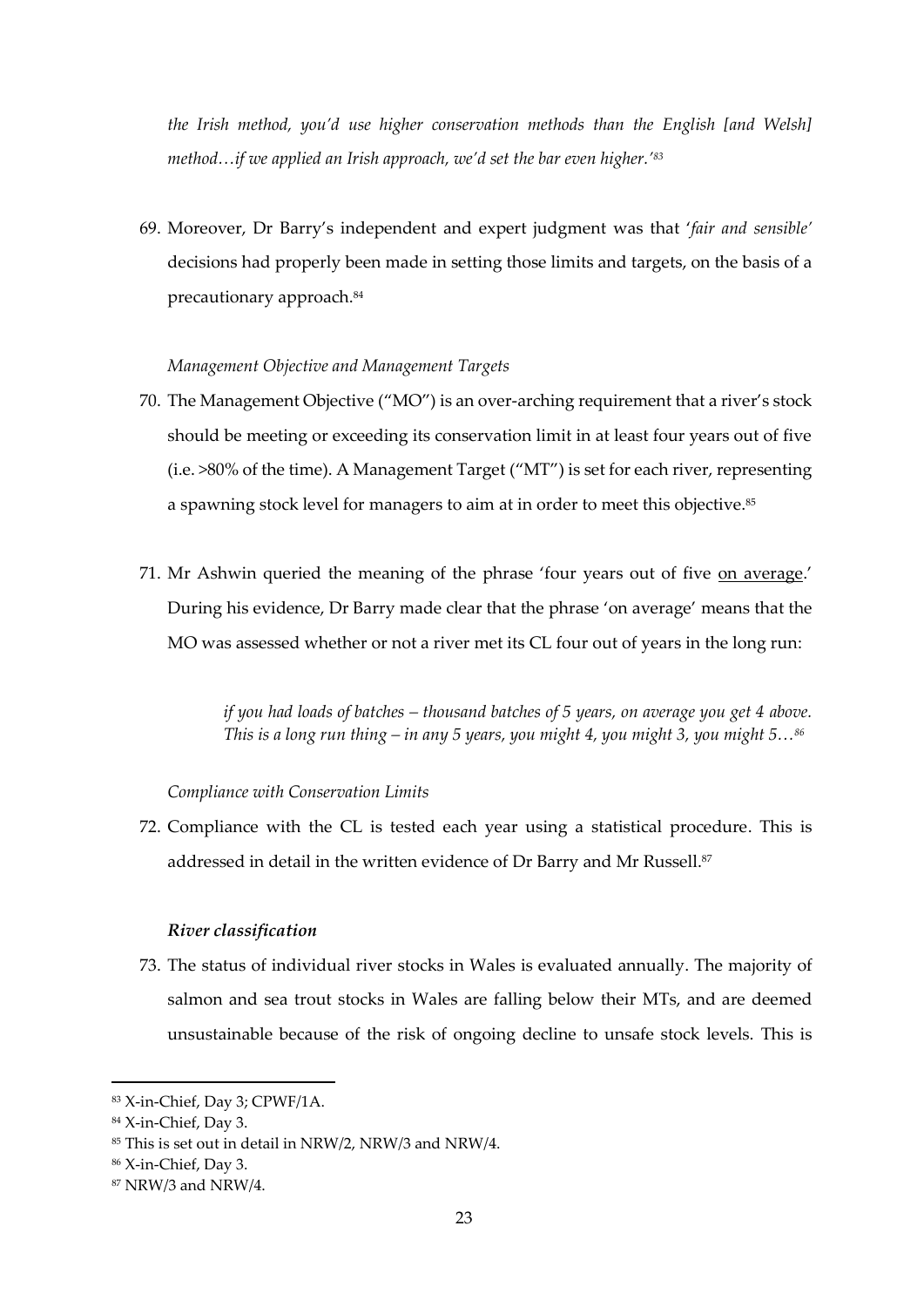explained in the evidence of Mr Gough, and is set out in detail in the Technical Case<sup>88</sup> which demonstrates the very antithesis of a blanket approach, as alleged, unfairly, by numerous objectors.

- 74. A further allegation levelled by objectors against the NRW case relates to the accuracy of the projected risk classification status of rivers.<sup>89</sup> During his XX of Dr Jon Barry, Mr Ashwin alleged, without basis, that NRW are '*only right 20-30% of time on average*.'<sup>90</sup>
- 75. However, NRW's predictions are consistently under, rather than over, precautionary. As such, inaccuracies tend to mean that the actual results were worse than predicted. Mr White was cross-examined on one such example:

*Q. In 2009, it was predicted that there would be 9 rivers not at risk, in fact there were 0 rivers not at risk? A. yes Q. So the reality was graver than the prediction? A. In those instances.<sup>91</sup>*

76. The fact that such inaccuracies tend to have been as a result of over-optimism, rather than pessimism<sup>92</sup> reinforces the need for a precautionary approach.

# *New assessment process for sea trout*

77. Whilst this described process has been used for salmon, there was no an equivalent established method for assessing sea trout. As explained in Mr Davidson's PoE, NRW have therefore developed a new approach<sup>93</sup> which was not challenged in the course of the Inquiry.

# *Challenges to the statistical methodology*

<sup>88</sup> NRW/1, para 4.13; APP/4, Annex 3. See also table at p 86.

<sup>89</sup> CPWF/2. This was repeated in Mr White's closing statement, paras 6-7.

<sup>90</sup> Day 3.

<sup>&</sup>lt;sup>91</sup> Day 5.

<sup>92</sup> CPWF/INQ/7, slide 31. See also CPWF/2, Appendix C, Table 6. This point was also made by Mr Ivor Llewellyn (Atlantic Salmon Trust) in his consultation response: NRW/INQ/20.

<sup>93</sup> NRW/2.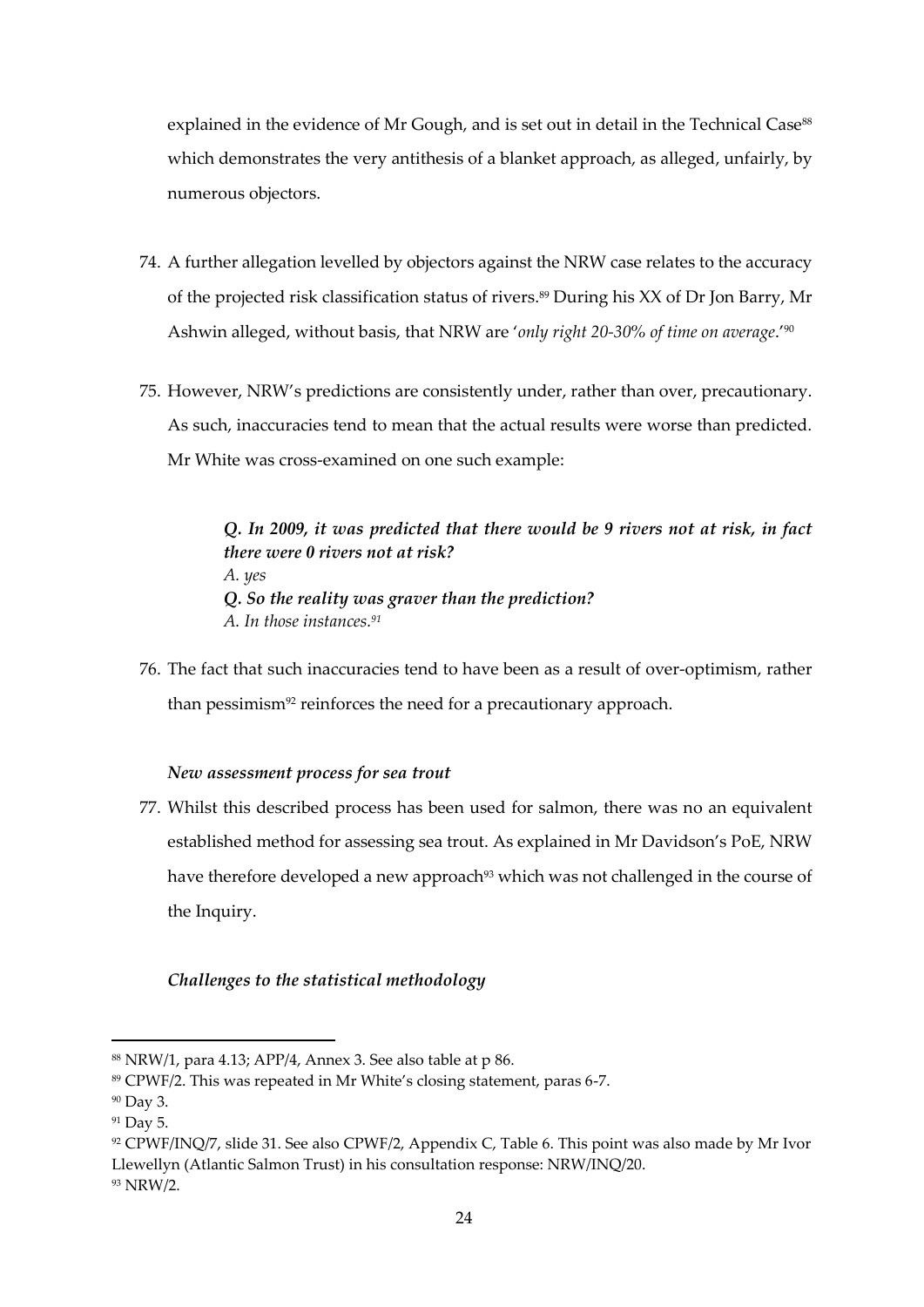- 78. Mr Ashwin, on behalf of CPWF instructed the Dublin Statisticians to critique the methodology employed by NRW in determining whether a particular stock is at risk or not.<sup>94</sup>.
- 79. Furthermore, it appears that neither of the Dublin Statisticians has experience in environmental statistics. In his oral evidence, Dr Barry explained that the '*precautionary principle is very important in [the environment context], but is not a factor in other disciplines. I think they've missed that.*' 95
- 80. Moreover, for whatever reason the Dublin Statisticians conducted their critique on an incorrect basis. They laboured under a fundamental misunderstanding as to the Bayesian methodology, and as such, as Dr Barry explained in his X-in-Ch that '*some of their criticism failed'*. 96
- 81. In their response to the Cefas reply to their report, the Dublin Statisticians explained that '*[n]o where were we able to find evidence in the documentation of the Bayesian approach mentioned.*' <sup>97</sup> Further, in XX, Dr Barry noted that the Dublin Statisticians had been describing parts of the methodology using incorrect terms, which indicated to him that they had misunderstood that Bayesian statistics were being employed. And in X-in-Ch, he referred to the Dublin Statisticians' use of the terms 'confidence interval' rather than 'credible interval', which he explained indicated that they considered the methodology was frequentist rather than Bayesian. This is because a 'confidence interval' is a frequentist, and not a Bayesian, concept.<sup>98</sup>
- 82. The significance of this is set out in the Cefas report, replying to the Dublin Statisticians, which explains why the misunderstanding of the fundamental methodology undermines specific criticism, as well as the general reliability of the

<sup>&</sup>lt;sup>94</sup> As mentioned above, it is unclear what their written (or even oral) instructions were as, despite repeated requests, no written evidence of either has been provided.

<sup>95</sup> X-in-Ch Day 3.

<sup>96</sup> Day 3.

<sup>97</sup> NRW/3d, p 3.

<sup>98</sup> Day 3. As noted above in footnote 62.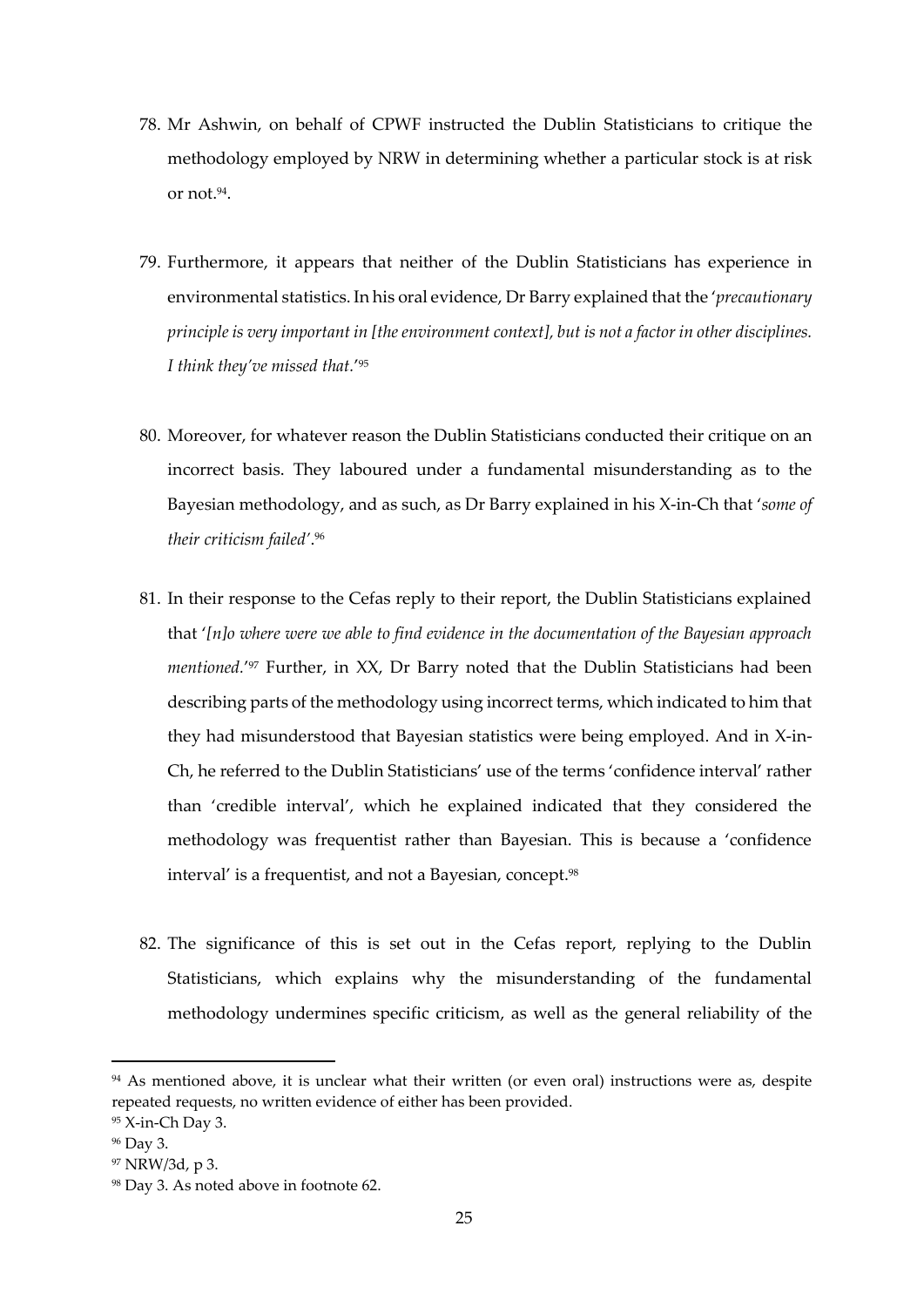#### Dublin Statisticians assessment:

*We recognise that this may account for some of the apparent differences in interpretation. The current model estimates future egg deposition trajectories in a Bayesian framework that includes an autoregressive term and 20-percentile regression to estimate compliance with the management objective — i.e. meeting conservation limit (CL) in four years out of five. In this instance, we consider fitting a linear trend to the data is appropriate to evaluate temporal trends in egg deposition and the inclusion of "year" as a proxy variable is prudent because it captures the potential influence of multiple explanatory variables at once.<sup>99</sup>*

- 83. In any event, in Dr Barry's written and oral evidence, he provided a detailed explanation of why the criticisms made by the Dublin statisticians are not valid $100$  and he was not challenged on this critique in XX or otherwise.
- 84. Moreover, not all of the criticisms articulated by the Dublin Statisticians were even pursued here by objectors in this Inquiry. For example, one of their criticisms concerned the part of the statistical methodology which involved the use of the 'year' as a variable. Dr Barry maintained that a year ('time') is a valid and reasonable numerical variable to use in a regression model. Mr Ashwin acknowledged that this criticism was unwarranted and agreed with Dr Barry's view on the point. <sup>101</sup> Mr Ashwin therefore conceded that not all of the criticisms made by the Dublin Statisticians were valid, but nonetheless elected to cherry pick those which suited CPWF's case. In any event the spectacle of a non-expert acting as a conduit for absent and probably misinformed experts on a technical area of evidence outside their specialism was unsatisfactory to say the least.
- 85. The essence of the Dublin Statistician's critique is that the regression-based approach was excessively pessimistic, and does not properly reflect the uncertainty inherent in the actual egg counts, and the trajectory of the future trend. They propose the use of a time-series model, which they suggest would result in a more optimistic (albeit

<sup>99</sup> NRW/3c, p 2.

<sup>100</sup> NRW/3; NRW/3c and NRW

<sup>&</sup>lt;sup>101</sup> Day 3 XX of JB.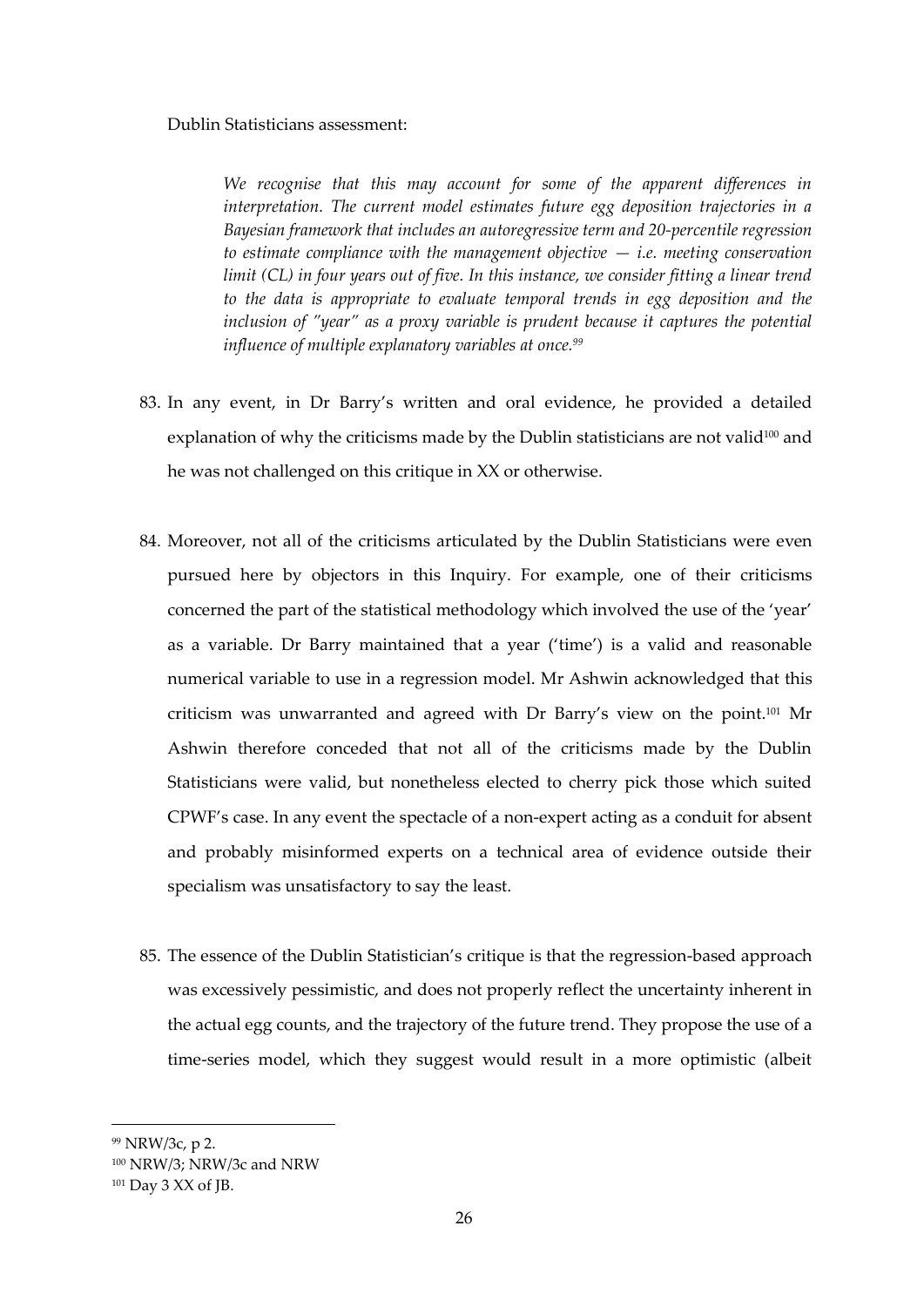uncertain) projection of stock status.<sup>102</sup>

86. Ultimately, putting aside the scientific merits of each approach, the key point (as made by Dr Barry) is that the adverse consequence of following the (more pessimistic) linear regression model, i.e. potentially unnecessary remedial action, is far less serious than the adverse consequence in the (more optimistic) time series model, i.e. damage to the stock if remedial action is not taken, which is an expression of the Precautionary Principle as good as any.

# **E. NRW'S PROPOSED SOLUTION**

# **Overview**

- 87. NRW acknowledges that there is an array of causes which have contributed to the poor state of salmon and sea trout stocks.<sup>103</sup> These include environmental pressures at sea, the degradation of water quality in the riverine environment, avian predation, and climate change.<sup>104</sup> Therefore, a broad range of measures is required to address the numerous complex causes of this situation, and ensure that land and water are managed sustainably.<sup>105</sup> NRW submits that this is a reasonable solution, required to address the urgency of the current stock levels explained above.
- 88. Whilst anglers and netsmen may not be a root cause of the problem of stock depletion, they are a contributory cause and in any event (because their objective and effect is precisely to kill the very species in need of protection) a necessary part of the solution. This was accepted by Mr White during XX<sup>106</sup>:

*Q. Just because a cause is not a root cause doesn't mean it shouldn't necessarily be part of the solution, it may be that a particular restriction of an activity is justified even if it forms no part of the cause - angling does contribute to stock depletion? A. Yes…*

<sup>102</sup> NRW/3b.

<sup>103</sup> Day 2, XX of Mr Davidson by Mr Woodford.

<sup>104</sup> NRW/1, paras 6.1-6.17; NRW/1b.

<sup>&</sup>lt;sup>105</sup> These measures are set out in the evidence of Mr Vaughan: NRW/6; NRW/6R; NRW/6R2.

<sup>106</sup> Day 6: *'Q. Contributing cause can form part of the solution? A. Yes'*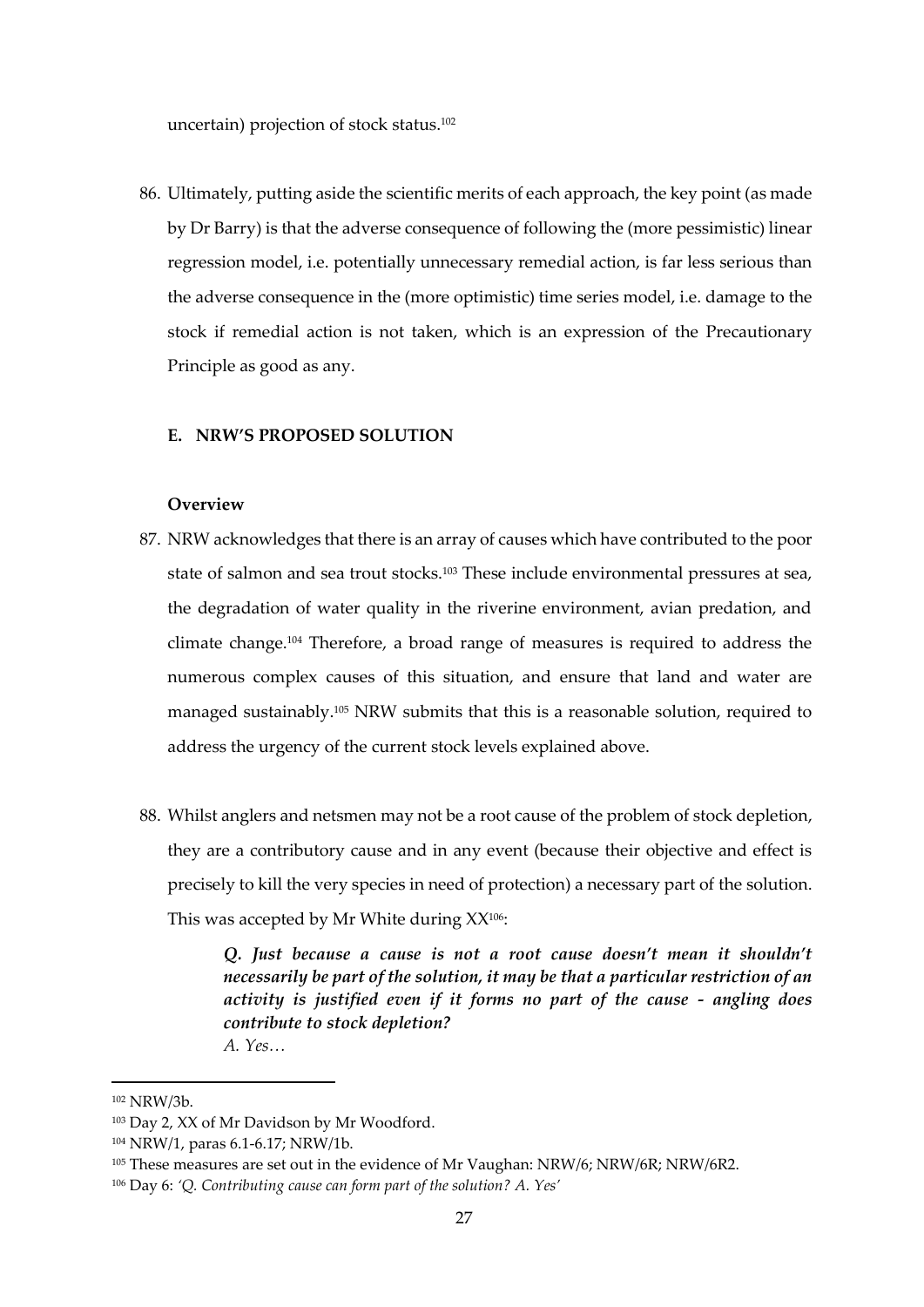89. Moreover, as Mr Harvey, an experienced angler who submitted evidence on behalf of Carmarthenshire Fishermen's Federation and Swansea Amateur Anglers' Association, explained:

> *whilst we accept stocks are declining, we don't accept angling or netting is the primary cause. There are bigger issues at play. We do accept that those who catch fish have a role in trying to maintain stocks*…*We're not representing that it's not our fault so we shouldn't contribute to steps to conserve stocks. Stocks have declined, we may not have been the main reason but in rivers where stocks are very low, anything to conserve stocks is supported by us*. 107

- 90. NRW seek to respond to this problem in three complementary ways:
	- a. First, by proposing the All Wales Byelaws, which would have effect for 10 years (with a 5 year interim review). NRW is also proposing further but separate byelaws in respect of the three cross border rivers.
	- b. Secondly, by implementing a broad suite of land management measures to improve the river environment.<sup>108</sup>
	- c. Thirdly, by implementing remedial action to restore river habitat quality and to address other factors operating in the freshwater environment.<sup>109</sup>
- 91. In essence, the principal objections to these proposed measures are as follows:
	- a. that the measures would not make any difference, or that the difference (which has been referred to as being quantified by CPWF, among others, as being 1- 2% of surviving spawning stock) is so negligible as to not be worthwhile.<sup>110</sup>

<sup>107</sup> X-in-Chief, Day 9.

<sup>108</sup> NRW/6.

<sup>109</sup> NRW/1B.

<sup>110</sup> See, for example, Mr White's oral X-in-Chas presented on Day 5; CPWF/INQ/5.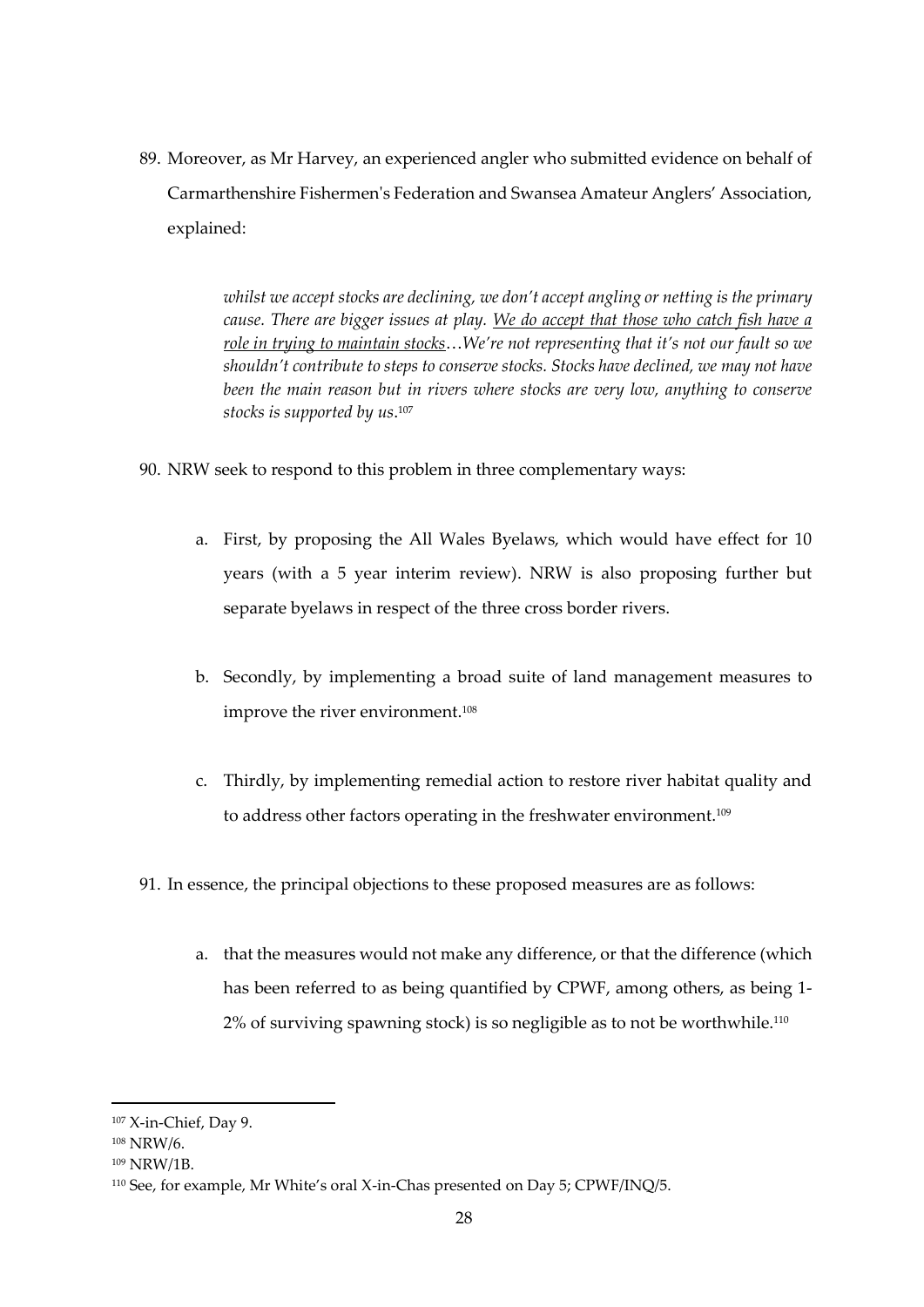- b. that equivalent voluntary measures would be acceptable. However, it is the compulsory nature of the All Wales Byelaws which render them unpalatable. This argument is summarized by Mr White who explains that '*we want the right to take a fish, even if we choose to put it back.*' 111
- 92. These points are considered in detail below.<sup>112</sup>

# **The All Wales Byelaws**

- 93. The All Wales Byelaws are a necessary part of this suite of measures, as reducing the intentional killing of fish would maximize the number of fish that survive to spawn each year. It is essential that spawning stocks are maximized if populations are to have the best chance of recovery. The All Wales Byelaws are intended to preserve vital breeding resources whilst other matters suppressing environmental quality are addressed.
- 94. In summary, the All Wales Byelaws would implement the following:
	- i. Mandatory C&R for net and rod fisheries on specific rivers classified as 'At Risk' or 'Probably at Risk': there is evidence that C&R will have the desired effect of arresting and reversing population decline.<sup>113</sup>
	- ii. Method restrictions which would ensure that fish have the best chances of survival upon release: First, rod fishing method controls, which include bans on certain types of hooks, and secondly, bait restrictions. These restrictions would reduce the chances of hooks penetrating fish deeply enough to cause fatal injury. 114

<sup>111</sup> Day 6.

<sup>112</sup> Paras 98 to 154.

<sup>113</sup> APP/4; NRW/1R, 2.9-2.23.

<sup>114</sup> APP/4, pp 108-111; NRW/1, paras 8.2-8.45.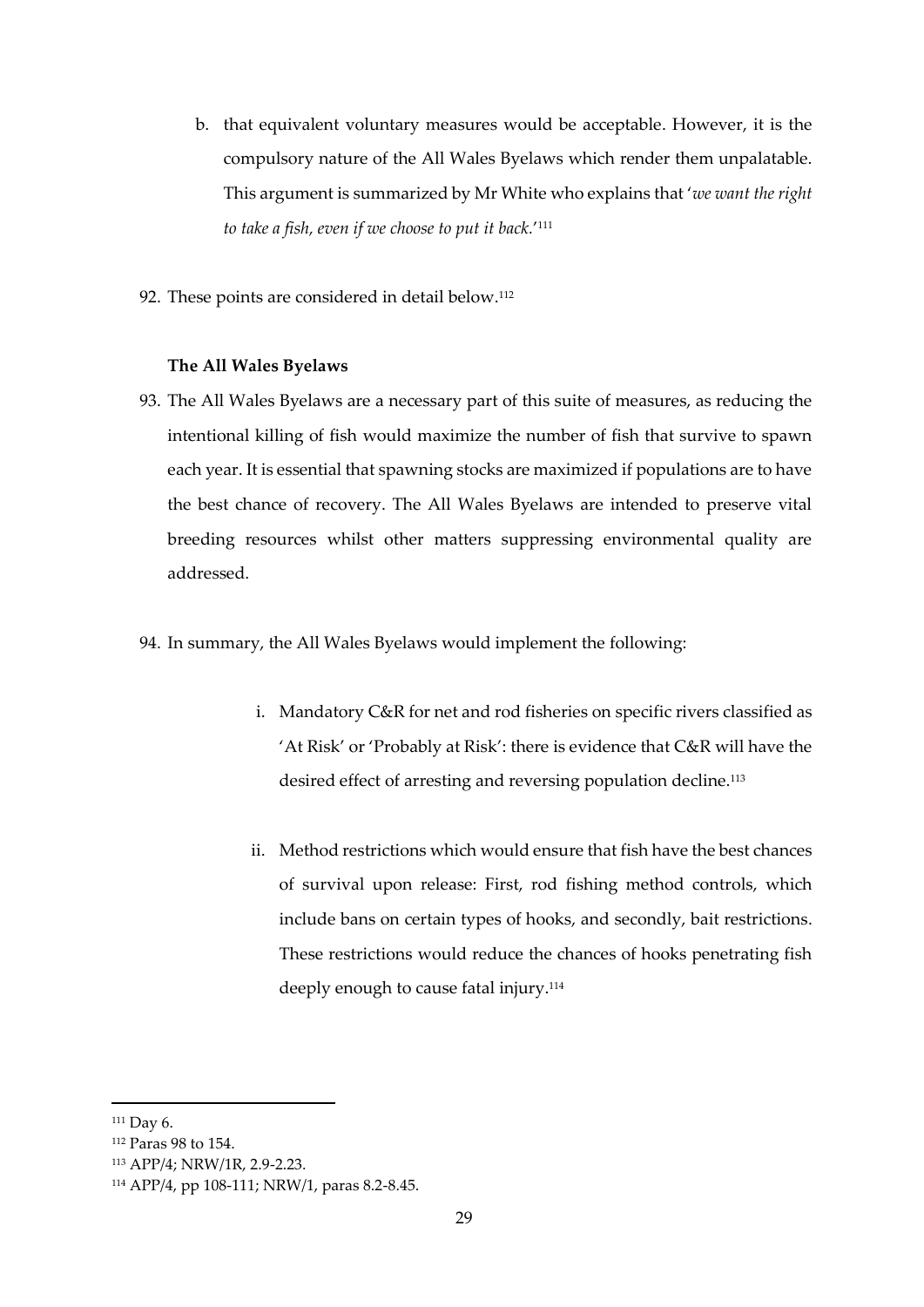- iii. Slot limit for sea trout, in order to protect the fittest fish so as to contribute to spawning. 115
- iv. Net fishing season changes.<sup>116</sup>
- 95. A description of the measures contained within the All Wales Byelaws is set out in full in the Technical Case, and the evidence of Mr Gough $^{117}$ .

# *NRW's collaborative process*

- 96. NRW engaged in a formal three-month consultation process (22 August 2017 to 14 November 2017), following the publication of the Technical Case. Amendments were made to the All Wales Byelaws following the consultation process, which are reflective of the collaborative approach that NRW has engaged in.<sup>118</sup> This process has been the subject of criticism by objectors,<sup>119</sup> on the basis that NRW proceeded with the '*broad thrust'* of its proposals despite angler opposition to them.<sup>120</sup>
- 97. Of course, in order to have consulted properly, it is not necessary to have agreed with every opinion<sup>121</sup> but rather to conscientiously take into account the consultation responses received. This is precisely what NRW did. As Mr Gough explained during X-in-Ch:

*PG: Over the course, 2-3 years I personally attended probably 30 meetings, across Wales at LFG's meetings. The issues were discussed.*

*RW: Message today is that NRW weren't listening?*

*PG: We listened very carefully. No-one likes to talk about decline, or take bad news to these meetings. The annual assessments painted a consistent picture of decline in stocks. Not a good message to be explaining to people. However a large number of them were so upset, and I don't want to say in denial, many were reluctant to see the news as we interpreted it. Some understood the predicament. Increasingly through the* 

<sup>115</sup> APP/4, p 111; NRW/1, paras 8.46-8.59.

<sup>116</sup> NRW/1, section 7.

<sup>117</sup> APP/4; NRW/1, section 6.a

<sup>118</sup> APP/25; APP/26.

<sup>119</sup> Mr Woodford, X-in-Ch Day 7.

<sup>120</sup> Mr Lloyd XX Day 7.

<sup>121</sup> This was agreed with Mr Lloyd during xx on day 7, '*I agree, in itself that it doesn't demonstrate that.'*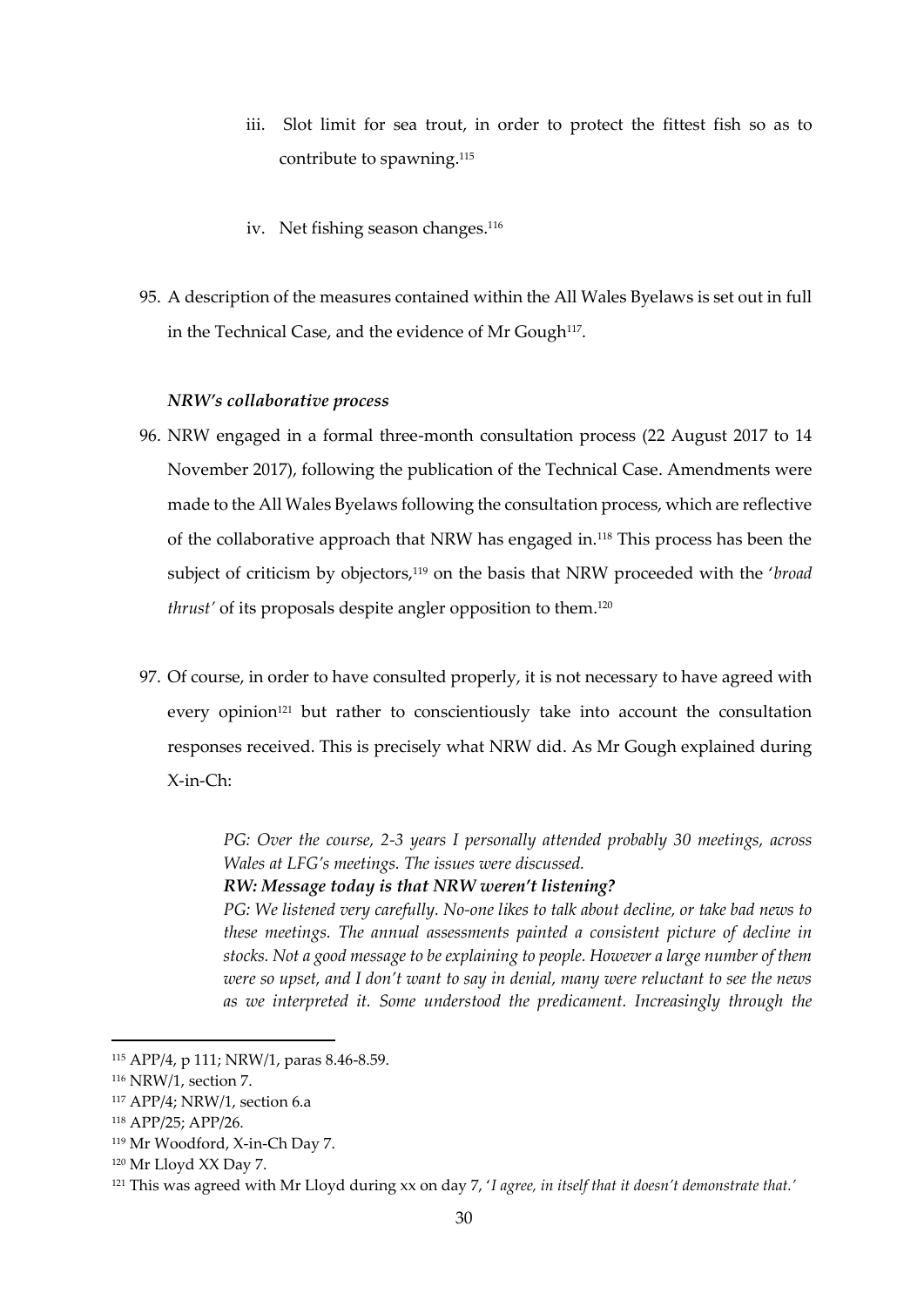*process, I thought there was a growing realization for some kind of action, whatever that might be, to address it. RW: Part of the meeting was communicating the message that stocks were in decline. Did you hear their views? PG: Yes, of course, yes.<sup>122</sup>*

98. Further, the evidence given by objectors such as Mr Woodford, Mr White and Mr Eardley (CPWF) concerning the alleged lack of engagement is at odds with the fact that they personally attended a number of the key consultation meetings.<sup>123</sup> It seemed that the heart of the objectors' criticism of NRW's community engagement was that NRW had not agreed with what they had told it to do, and that this therefore meant that NRW had not listened. See for example, during XX (and again in closing this morning), Mr Woodford suggested, erroneously, that a public body was under some form of obligation to agree with the majority of responses it received in making its decision (as though consultation were a form of popularity contest):

> *Q. A public body, charged with making a decision, must agree with the responses, or majority it received?*

> *A. …If you deny common wisdom, that undermines your ability to apply future measures for improvement of fish and local communities.<sup>124</sup>*

- 99. In similar vein Mr Nicholson refused to agree with the proposition that there is a distinction between an outcome that is unwelcome and a process that refuses to listen to consultation responses. 125
- 100. Mr White, however, eventually adopted a more reasonable position and was prepared to acknowledge that there was a distinction between listening and agreeing:

*Q. One complaint is that NRW have not sufficiently listened to concerns of angling community?* 

*A. They've listened but they've ignored.*

*Q. There is a difference between listening to and agreeing with – on occasion, a public authority will hear the views of consultees of those, including yourself, that attending the more than 60 meetings that have taken place, and in some instances will allow what it is heard to influence what way forward is chosen, and in other instances will decide against that – you agree that* 

<sup>122</sup> Day 1.

<sup>123</sup> See, for example, APP/12.10; APP/12.18 and APP/43.2.

<sup>124</sup> Day 7.

<sup>125</sup> XX, Day 11.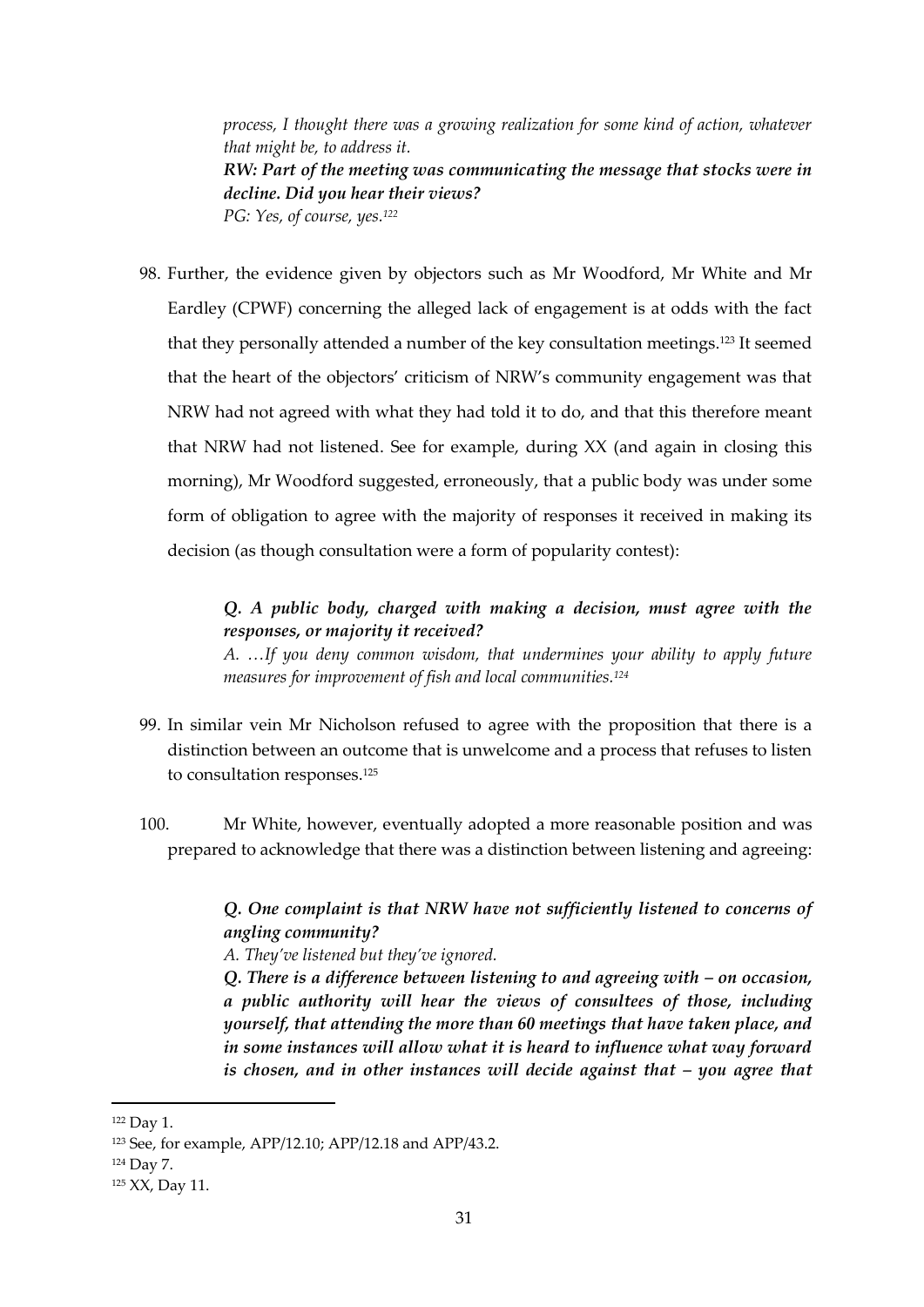# *doesn't meant that those groups will not be listened to? A. I do... 126*

# **Effectiveness of the All Wales Byelaws**

- 101. The All Wales Byelaws would save fish by C&R fishing and thereby increase the numbers of fish that survive to spawn. This would assist in addressing stock depletion. It is obvious and was not in dispute that the fewer the number of fish killed, the better. 127
- 102. Furthermore, throughout the period of the All Wales Byelaws, NRW would continue to actively address all of those matters within its control (and covered by statutory duties) that adversely affect stocks, as addressed in Section G below.

# *Mandatory catch & release of salmon*

- 103. As explained in the evidence of Mr Gough, C&R has become an increasingly common management tool to maintain fish stocks and fisheries following many academic reviews and investigations into its effectiveness and impacts (see, for example, *Arlinghaus et al* 2007128; *Olsen et al* 2010129; *Gargan et al* 2015130; NASCO 2009131; EA 2017132).
- 104. In *Olsen et al*, for example, it was observed:

*Regulatory C&R, particularly of undersized or otherwise protected fish, is presently*  almost universally accepted as a "good idea" to conserve fish stocks and fishing *opportunities.<sup>133</sup>*

<sup>126</sup> XX, Day 6.

<sup>127</sup> See, for example, Mr White XX Day 6: '*We are conservationists. We don't seek to kill fish'.*

<sup>128</sup> ACC/2.

<sup>129</sup> ACC/8.

<sup>130</sup> ACC/4.

<sup>131</sup> ACC/39.

<sup>132</sup> POL/31.

<sup>133</sup> ACC/8, p 12.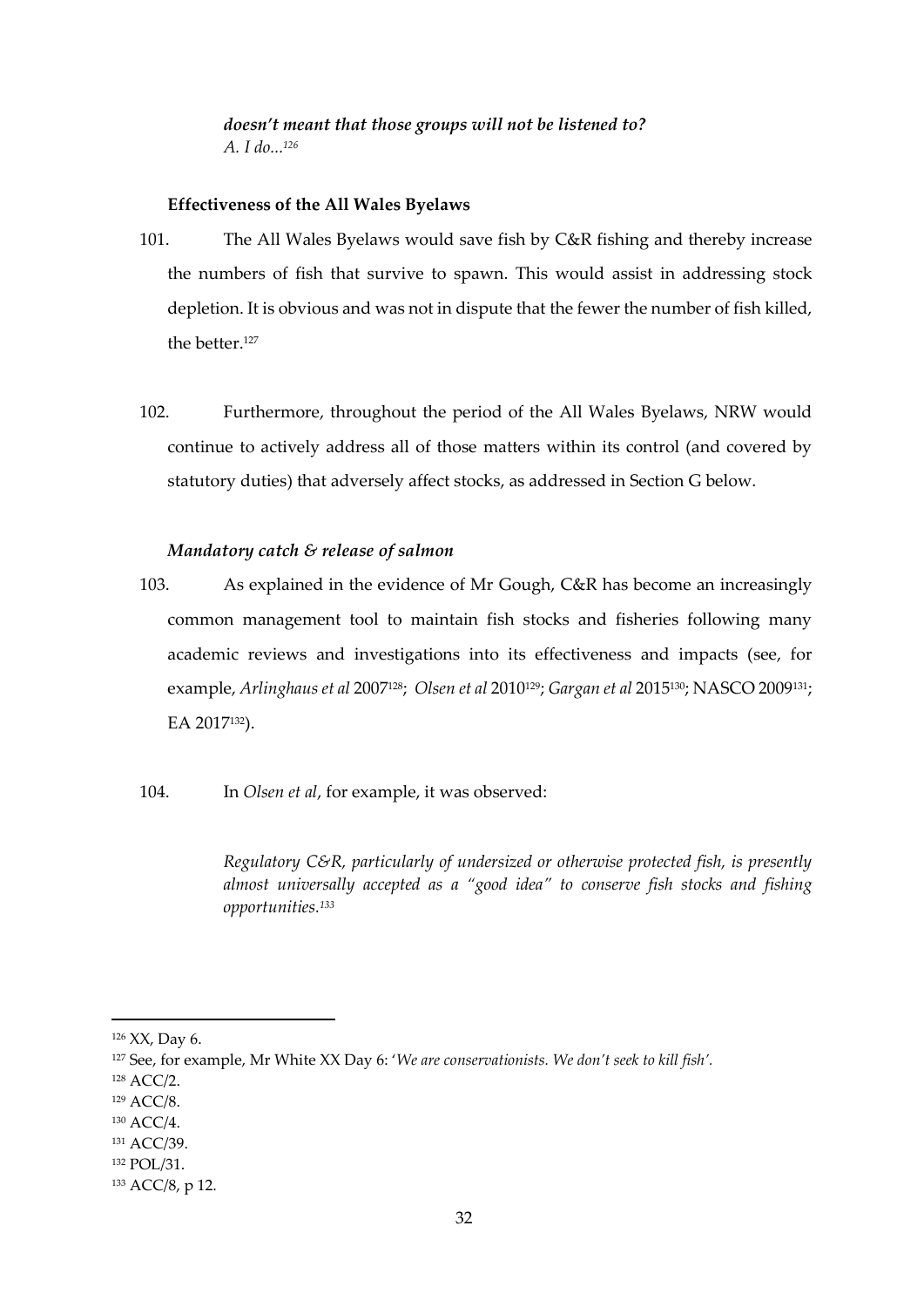- 105. A number of fisheries byelaws which control fishing already exist in Wales.<sup>134</sup> The National Salmon Byelaws ("NSB") (which were made in 1999 and renewed in 2008 for a further 10 years) were the first to set C&R fishing for salmon on a statutory basis, and to introduce restrictions on some angling methods.<sup>135</sup> In his RPoE, Mr Gough observes that the NSB coincide with a cessation of the earlier trend of decline in the early running spring salmon stock component and, in some rivers, there is evidence of an increase in abundance.<sup>136</sup>
- 106. During the course of his X-in-Ch, in response to questions from the Inspector, Mr Mark Frey (an experienced angler opposed to the All Wales Byelaws) explained the improvements to the salmon stock in the Wye river, which has 100% C&R, and stated that '*you cannot dispute that [C&R] can contribute*.' 137
- 107. As such, in general, most objectors have not contended that mandatory C&R would lead to no change in salmon or sea trout stocks whatsoever. Indeed, in his XX, Mr White explained that his angling club recommended C&R, and could sanction those who took excessive numbers of fish. This, he explained, is because C&R is effective in contributing to the improvement of spawning stocks.<sup>138</sup>
- 108. Instead objectors tended to resort to the argument that mandatory C&R would lead to only minor benefits and in particular that it would only be possible to save 2% of the spawning stock through C&R. 139
- 109. But Mr Russell explained that *'it's important to note that any additions to the spawning stocks are particularly valuable when stocks are at low levels. Even relatively small numbers of fish are crucial to recover stocks in as short a time as possible.'<sup>140</sup>* He offered the

<sup>134</sup> LEG/28.

<sup>135</sup> LEG/15.

<sup>136</sup> NRW/1R, para 2.14.

<sup>137</sup> Day 8, XIC.

<sup>138</sup> Day 6, XX.

<sup>139</sup> CPWF/2, p 25. See also, e.g., Mr Ashwin's XX of Mr Gough on Day 2.

<sup>140</sup> NRW/4a, para 4.9.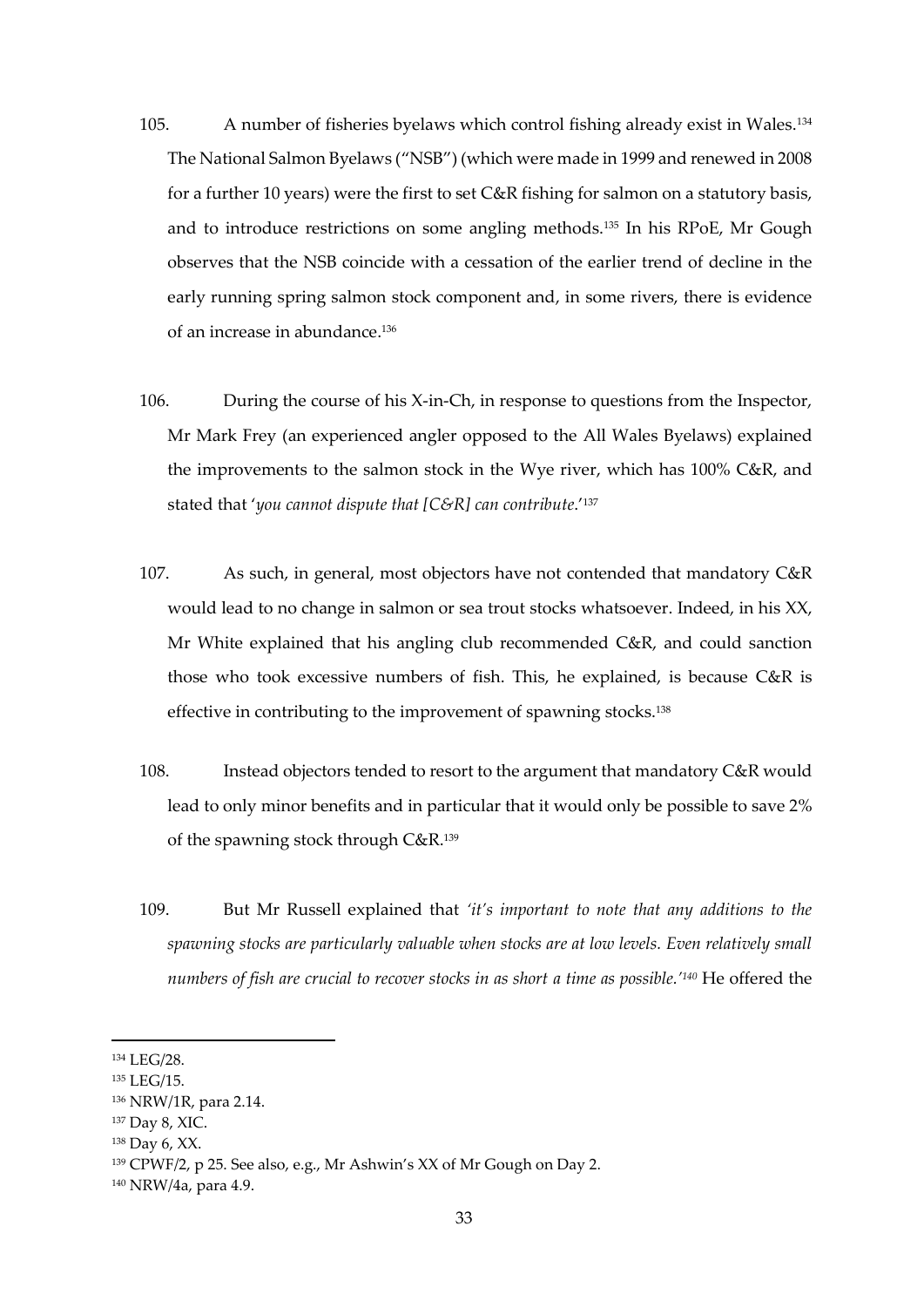following three primary reasons for this in his oral evidence. 141

# *'Every spawning fish matters'*

- 110. First, whilst the measures would result in relatively modest increases in the short term, 'every little helps' when stocks are at such low levels. Even relatively small numbers of fish are crucial in order to recover stocks in as short a time as possible. These numbers therefore are inherently significant.
- 111. Dr Marsh-Smith (Afonydd Cymru) lent his support to this contention thus:

*Its logic - you need Mummy and Daddy fish to get into those areas and produce those generations. The only way to get increased Mummies and Daddies is to put them back… Any C&R effort will definitely bring about an increase in a number whilst we are short of the conservation numbers… we still need every fish we can get. I'm sorry that's just the way it is.<sup>142</sup>*

112. And further support is to be found in NRW's Technical Case which provides estimates of the additional salmon and sea trout eggs laid in a single year. For example, mandatory C&R would lead to an additional 2 million salmon eggs being deposited across Wales in year 1 alone. 143

# *'Compound interest'*

- 113. Secondly, there would be accumulated benefits of spawner numbers over time. In other words, added egg deposition would result in increased numbers of adults.
- 114. Dr Mawle referred to this as being akin to 'compound interest' and accepted that even relatively low increases of stock levels year on year may have a significant effect in terms of restoration of fish stocks. He stated that '*undoubtedly* the benefits increase year on year.<sup>144</sup>

<sup>141</sup> Day 3, XiC.

<sup>142</sup> XiC, Day 7.

<sup>143</sup> APP/4, pp 106-107.

<sup>144</sup> XX, Day 10.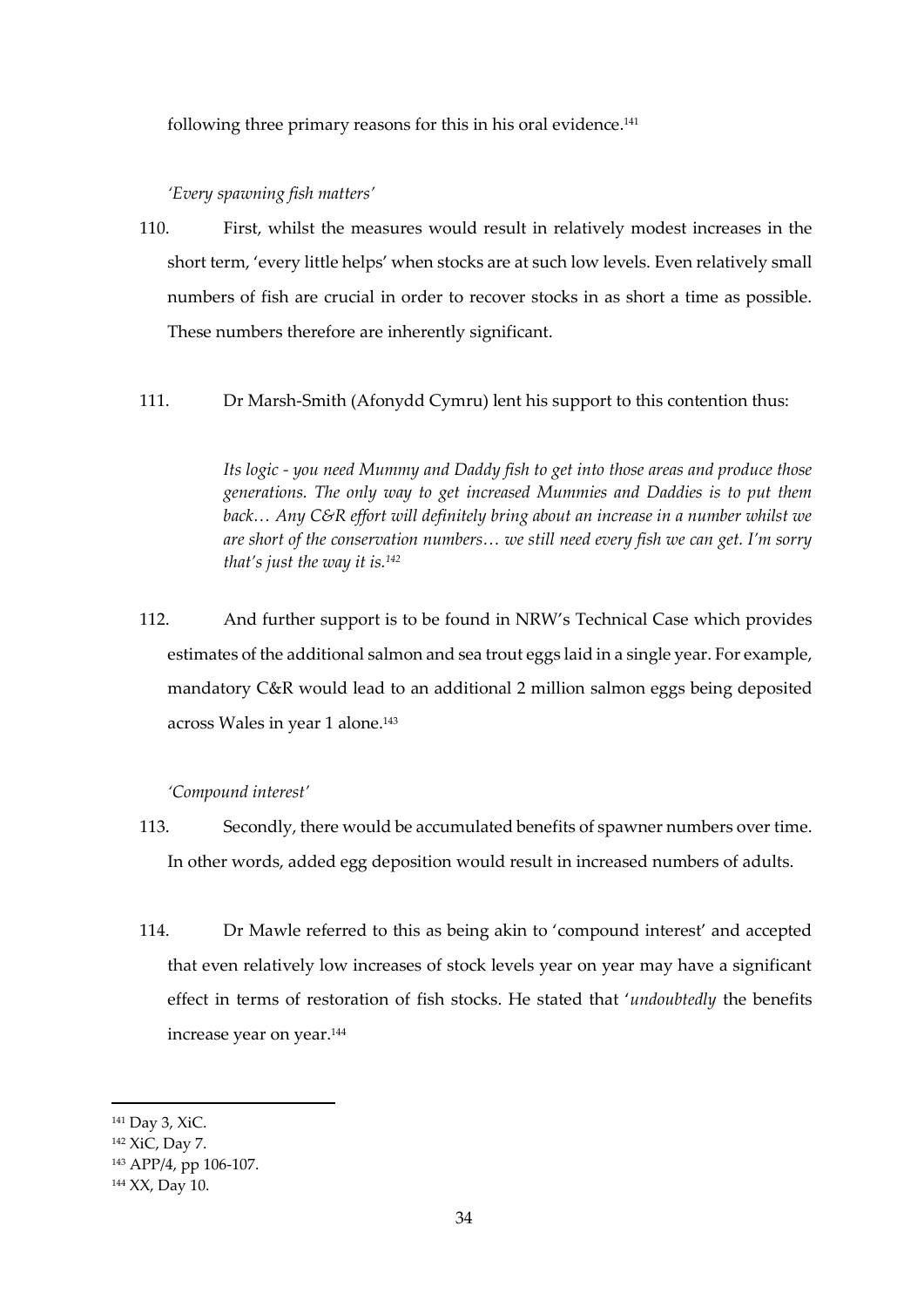*Survival of the fittest fish*

115. Thirdly, and perhaps most importantly, there is a further imperative to preserve the fittest fish who have managed to survive natural mortality factors (both in the marine and riverine environment). For these are the fish which have adapted to maximise life time fitness, and essentially have been naturally selected to spawn. As Mr Russell explained (and Dr Mawle essentially agreed in XX145):

> *Ecology theory suggests that species will often adapt over time to maximise their life time, whilst there have been trends in abundance in Multi-Sea Winter salmon, it's not beyond credibility that changes we're witnessing now – are fish adapting – there will be a trade-off between staying at sea longer and risking mortality, and the opportunity to grow bigger and have more eggs. Encapsulating this, these fish that are returning are the survivors, they have been to the right place, to feed and to adjust to the real challenges out there, the changes in the ocean are occurring at an unprecedented rate, the more we can do to ensure that the stocks retain wide genetic make-up gives them the best ability to adapt for the future. The really important issue about looking after the survivors – giving the stocks the best possible ammunition to face the challenges they're facing.<sup>146</sup>*

# *Effectiveness of mandatory C&R: conclusion*

116. Consequently, as Mr Russell observed, even if, in absolute numbers, the stock savings were only 1-2%, those savings would nonetheless be:

> *[h]ighly significant in terms of securing future credibility of overall genetic viability of stock – 1 or 2% will vary hugely in different rivers, could represent tens of hundreds of fish - general point, anything we can do to help we ought to be doing.<sup>147</sup>*

117. Mr Russell was not alone in holding this view. Afonydd Cymru for example noted (in its PoE) that:

> *It is difficult for those of us involved with the management of the fisheries to imagine that taking even one fish when stocks are low is anything other than wholly inappropriate. We have the benefit of all the available evidence and an understanding*

<sup>145</sup> Day 10.

<sup>146</sup> Day 3

<sup>147</sup> X-in-Chief, Day 3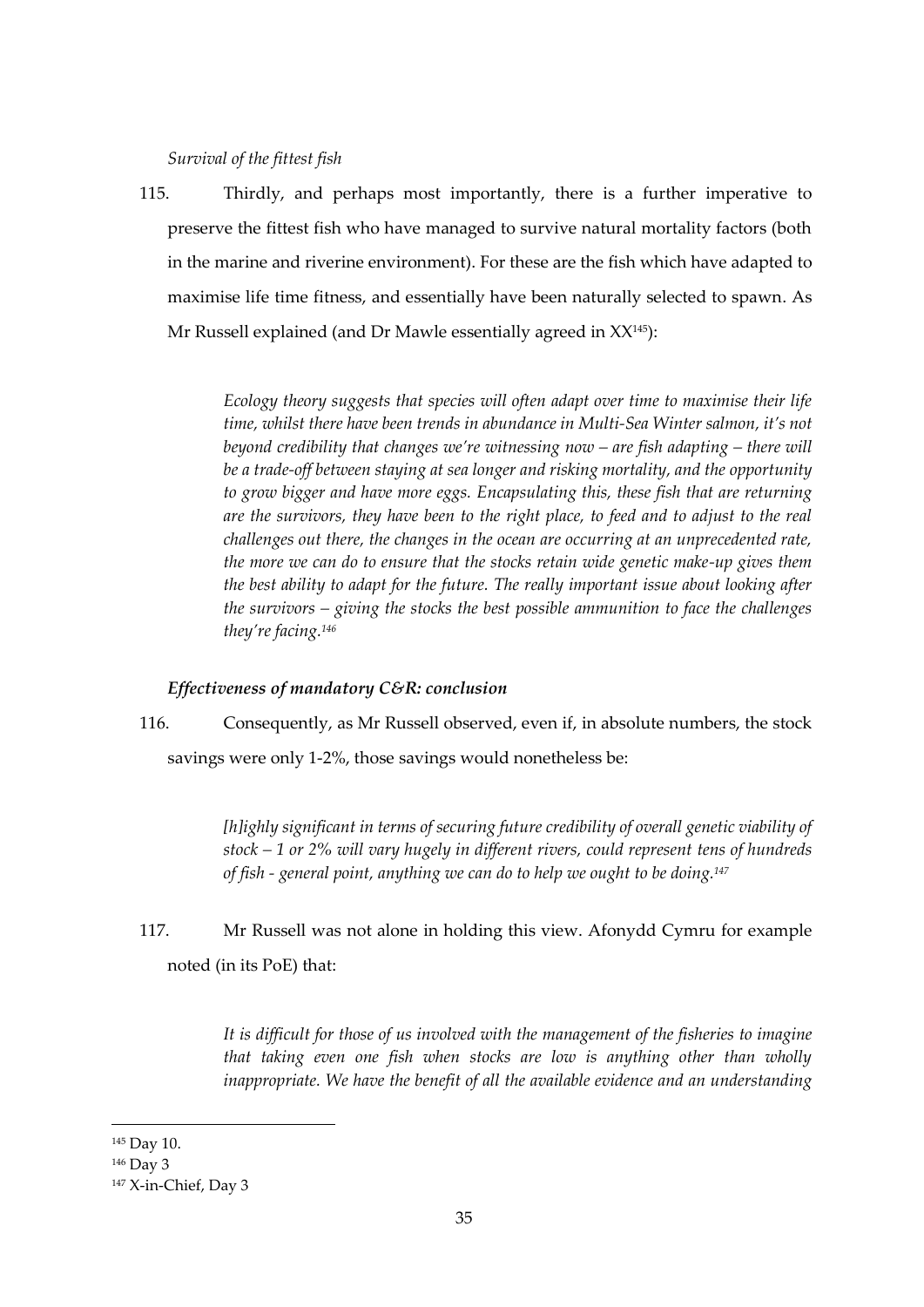*of the biology and science involved.<sup>148</sup>*

118. And Dr Mawle states (in his PoE), in respect of the effectiveness of C&R, that:

*I agree with NRW that evidence from both scientists and anglers is that, given suitable constraints on angling gear through regulations and adoption of good practice in fish handling, mortality associated with C&R can be very low.<sup>149</sup>*

119. With regard to net fisheries, most in Wales have operated under C&R for salmon for the past 20 years. The outcome of studies undertaken by NRW has shown that, if handled correctly, survival of such fish can be high.<sup>150</sup> Mr Peter Gough (in his PoE) states that C&R net fishing is expected to be successful.<sup>151</sup> This accords with the anecdotal experience of net fishermen. For example, Mr Ian Harries explains that:

> *coracle fishermen understand the need to release all salmon caught. We have been doing this from April to June for the last 20 years. In all that time I have not released one fish in distress let alone dead.<sup>152</sup>*

120. And the commercial netsmen who appeared at this Inquiry agreed that C&R from nets was effective. Mr Rees stated that 'a *net caught salmon is very easy to return without damaging the fish*.' Mr Harries stated that he had never lost a fish when practicing C&R. Further Mr Rees and Mr Harries both stated that it was straightforward to distinguish between salmon and sea trout.<sup>153</sup> The netsmen did not dispute the efficacy of C&R in oral evidence. Clearly this evidence is to be preferred to that advanced by Mr Nicholson.

<sup>148</sup> AC/1, para 4.

<sup>149</sup> GM/1.

<sup>150</sup> NRW/1, paras 8.9-8.12.

<sup>151</sup> NRW/1, para 8.9

<sup>152</sup> IH/INQ/1, p 1.

<sup>153</sup> Mr Rees explained that '*a salmon has different fishing habits – when they hit the net you see them splash to the surface, when you pull them in they tend to be loose in the coracle*.' Moreover, Mr Harries added that '*the way a salmon hits your net is different. I watched the salmon go in that end and back out the front, they are very gentle. It's a real gentle touch. Whereas sea trout hits it like a train.*' (Day 12). This evidence is at odds with and to be preferred to that of Mr Nicholson (X-in-Ch, Day 11) that a netsman would not be able to distinguish a salmon from a sea trout.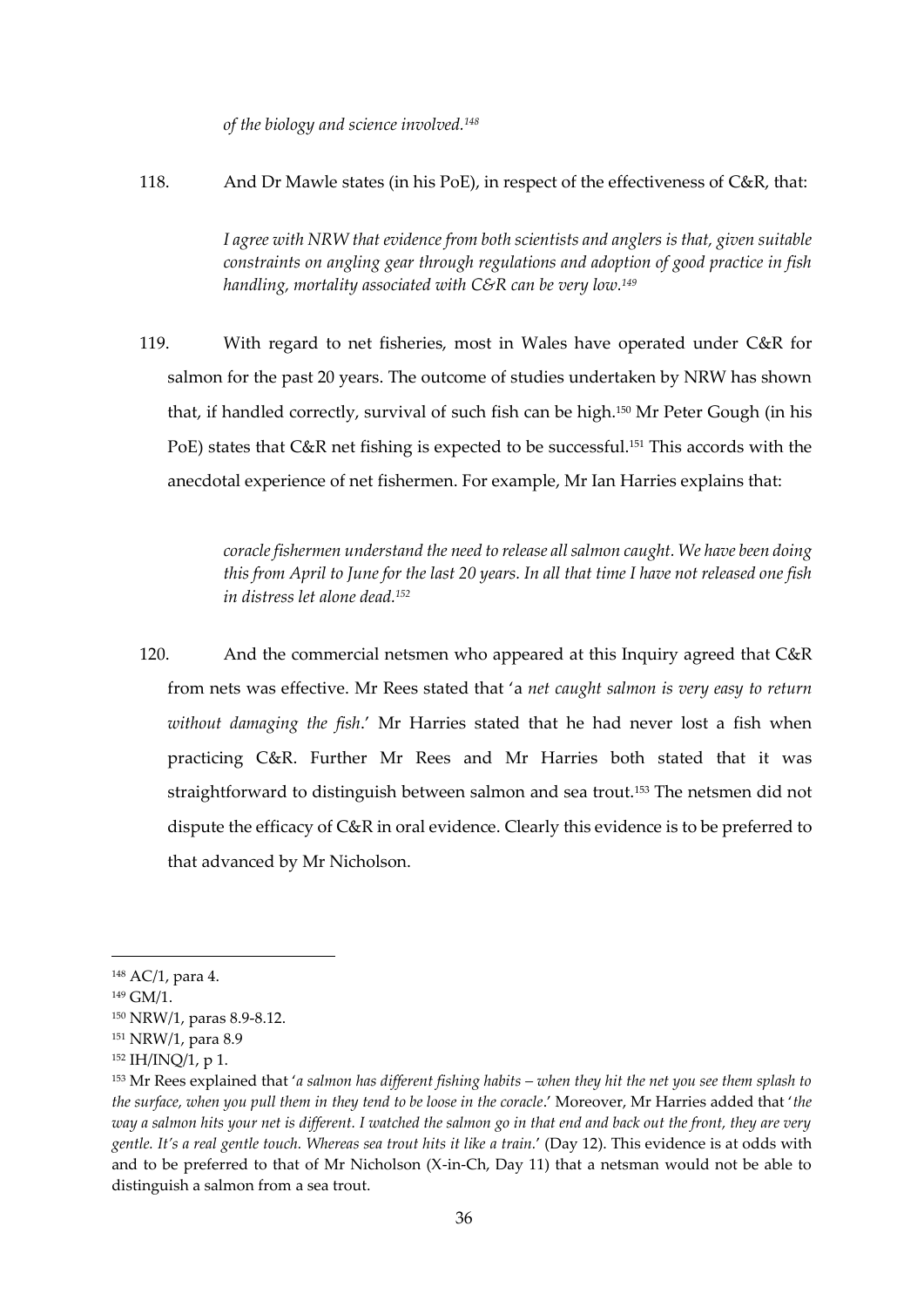- 121. In order to maximize the benefits of C&R fishing, NRW propose to implement rod fishing method restrictions. <sup>154</sup> When appropriate methods are employed, the survival of post-release fish can be very high.
- 122. As Mr White related from his own experience during his oral evidence, during 10 years of frequent fishing in Wales,<sup>155</sup> only 2 fish suffered post-catch mortality. <sup>156</sup> And even Mr Nicholson observed in XX that it was only on 'very, very rare occasions' that a fish would be mortally wounded.<sup>157</sup> Although anecdotal, this accords with the scientific evidence of the effectiveness of practicing fishing methods that minimize post-C&R mortality.

#### *Hook restrictions*

123. The justification for the controls on hook sizes and types is summarized in Mr Gough's PoE, and set out in the Technical Case.<sup>158</sup> The EA has produced a report entitled *Impact of C&R angling practices on survival of salmon* which assesses evidence concerning fishing methods, and their impact on post-release survival. <sup>159</sup> When taken to this report during XX, Mr White did not dispute the efficacy of these practices, but instead expressed opposition to the mandatory nature of the proposed byelaws:

> *All of these are good practices, and this is something that we have been working with angling groups in terms of getting them to use best practice, doing the majority of this in a voluntary way at the present time.<sup>160</sup>*

124. It is noteworthy (and indicative of one of the various balances NRW has had to strike in the context of All Wales Byelaws) that for some objectors these hook restrictions did not go far enough. For example, Mr White suggested that Flying C's ought to be completely banned because of the risk of post-C&R mortality. However,

<sup>154</sup> NRW/1, para 8.6

<sup>155</sup> He explained in XX that he spends a minimum of 2 days a week fishing: Day 6.

<sup>156</sup> Days 5 and 6.

<sup>157</sup> Day 11.

<sup>158</sup> NRW/1; APP/4.

<sup>159</sup> POL/31.

<sup>160</sup> Day 6.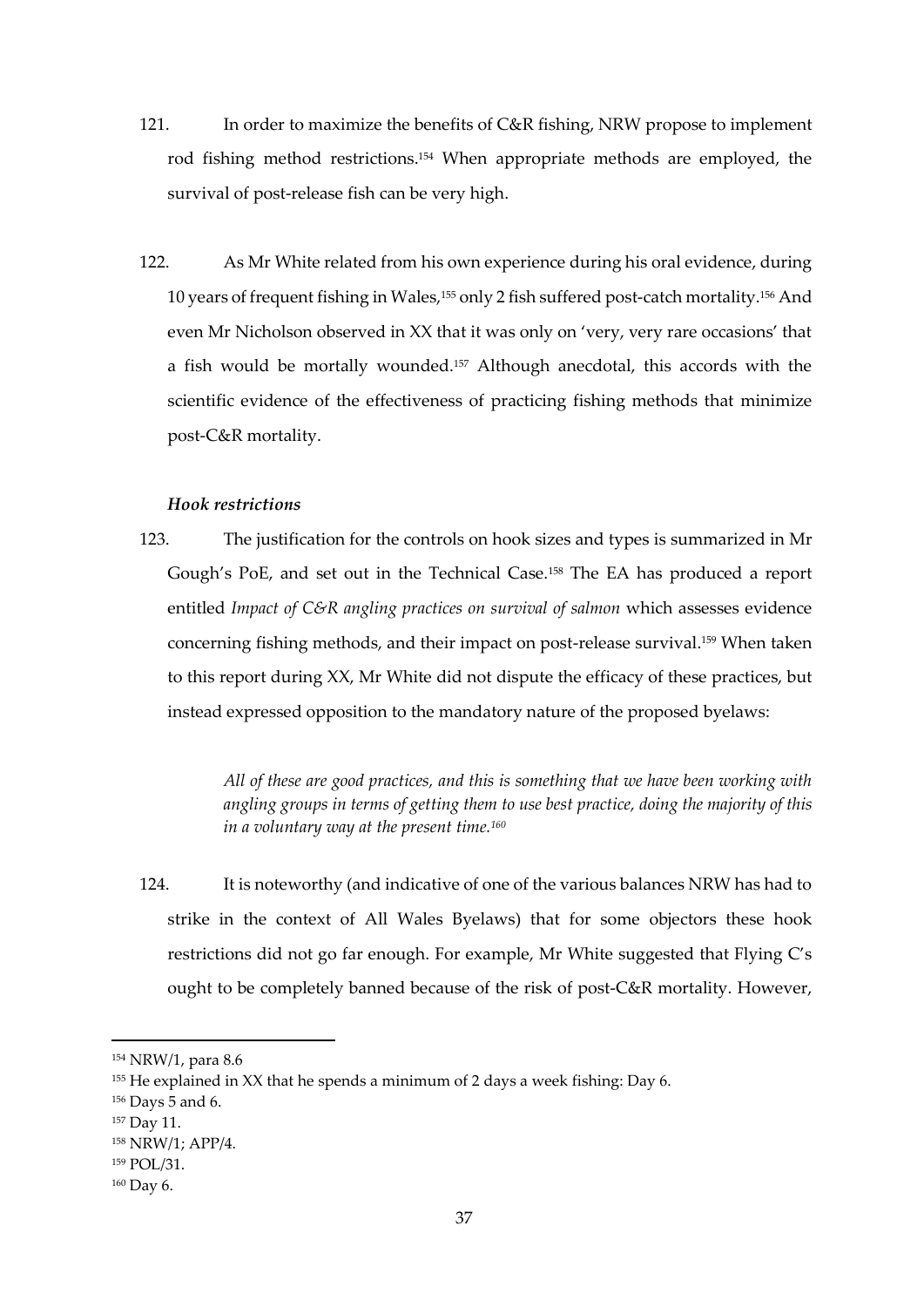NRW consider that the risk posed by these types of lures can be reduced if the treble hooks are replaced with an appropriate single barbless hook<sup>161</sup> and that there is, in this instance, a method of achieving the desired conservation objectives with less interference with the practices of anglers than that suggested by Mr White on behalf of CPWF.

# *Bait restrictions on salmon fishing*

- 125. The survival of released salmon is lowest for those fish caught using bait. It is generally less than 50% in the case of worm.<sup>162</sup> This is because worm bait tends to deephook salmon, causing fatal internal injuries. This is noted in the EA's report on the *Impact of C&R angling practices on survival of salmon* (August 2017), which explains that the highest incidences of deep hooking are associated with worm bait, and that it can also result in the catch of juvenile salmon. 163
- 126. In large part, this was recognized by objectors and interested parties. Indeed, many, including Dr Mawle,<sup>164</sup> Mr White<sup>165</sup> and Dr Marsh-Smith<sup>166</sup> already refrain from bait fishing due to the risk it poses to the mortality of salmon by deep hooking. Mr Harvey observed that stopping worm fishing is a necessary sacrifice, which is already being taken up by many anglers:

*I really enjoy worm fishing, as do a lot of anglers that have stopped worm fishing. I have sacrificed, as have many others.<sup>167</sup>*

127. Therefore, in order to ensure that C&R for salmon is as effective as possible, NRW propose a total ban on fishing for salmon with worm bait.

<sup>161</sup> NRW/1, paras 8.33-8.35.

<sup>162</sup> ACC/17.

<sup>163</sup> POL/31, p 15.

<sup>164</sup> Day 10.

<sup>165</sup> Day 6.

<sup>166</sup> Day 8.

<sup>167</sup> Day 9 XX.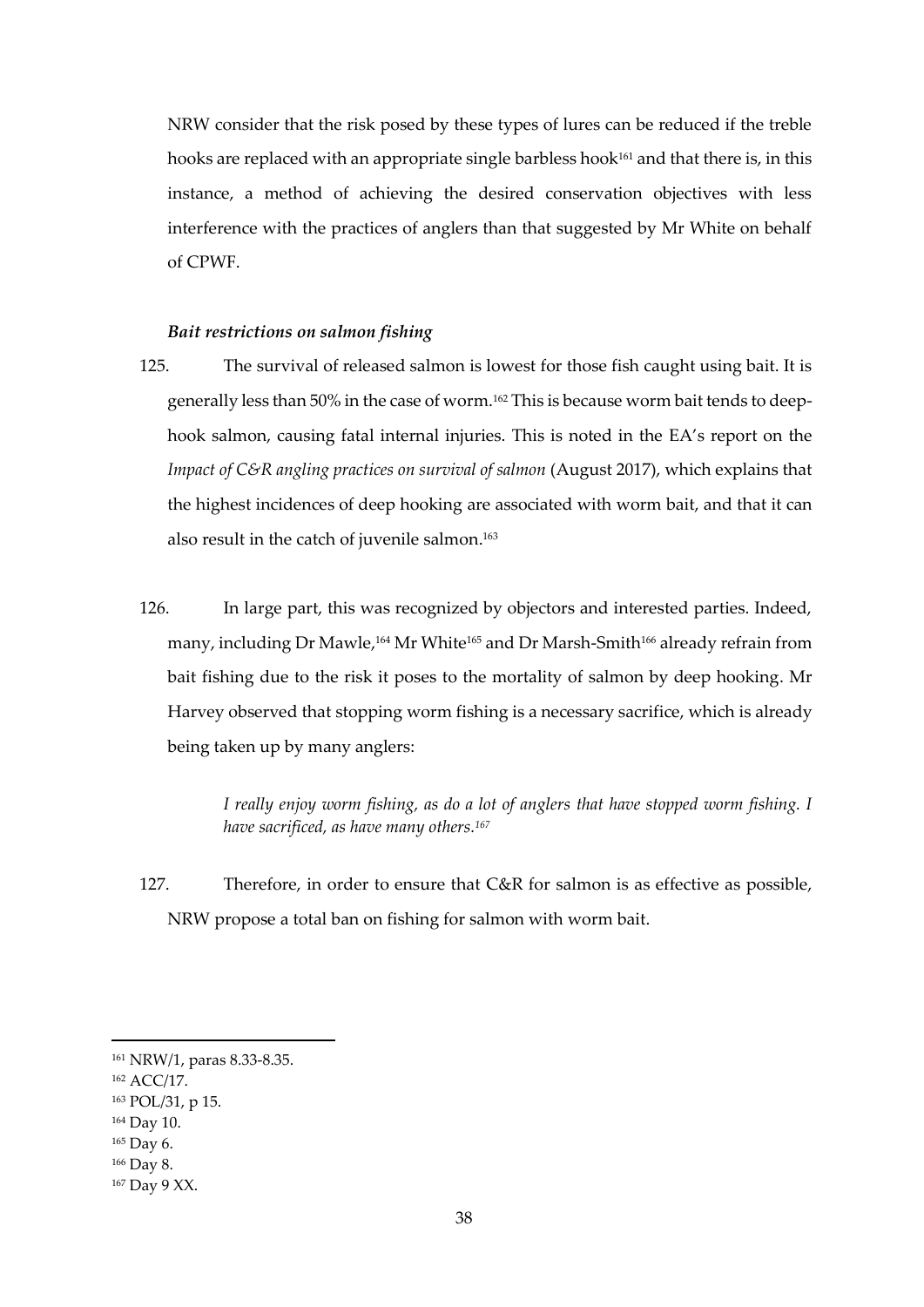#### *Prawn and shrimp bait seasonal exception*

- 128. Moreover, following discussions with, and feedback from stakeholders, it is proposed to allow seasonal use of prawn and shrimp bait. NRW acknowledges that the majority of fish caught on shrimp or prawn are hooked in the front of the mouth and therefore have a high probability of survival once released.
- 129. NRW has therefore proposed that shrimp and prawn may be used, but only after 1st September when water temperatures are cooler and C&R survival using these baits may be expected to be high.<sup>168</sup>

#### *Further targeted measures for sea trout*

130. Additional measures are proposed to protect sea trout stocks on targeted rivers where these are deemed necessary. These are set out in the evidence of Mr Gough and the Technical Case.<sup>169</sup> The sea trout population is generally in a better state than salmon. A number of sea trout rivers are either 'not at risk' or 'probably not at risk'.<sup>170</sup> As such, worm fishing for sea trout, as well as catch and kill for both netsmen and anglers, would not be prohibited.<sup>171</sup>

#### *Slot limit for sea trout*

- 131. An upper slot limit for sea trout of 60cm is proposed. A sea trout of 60cm is just under 6lbs, and these are normally fish that have survived to spawn on more than one occasion. They are therefore considered to be fit fish and important contributors to spawning. This has been set out in the evidence of Mr Gough.<sup>172</sup>
- 132. In a further example of objectors seeking more draconian measures than those being promoted by NRW, Salmon and Trout Conservation Cymru would go further than a 60 cm slot limit and argue that the current regional minimum size for taking

<sup>168</sup> NRW/1, paras 8.39-8.45.

<sup>169</sup> NRW/1, para 7.4; APP/4, pp 111.

<sup>170</sup> APP/4, p 86.

<sup>171</sup> This is discussed further below at paragraph 191. This is subject to local C&R in rod fisheries in specified rivers where later commencement of net fishing for sea trout is proposed. <sup>172</sup> NRW/1, paras 8.46-8.49.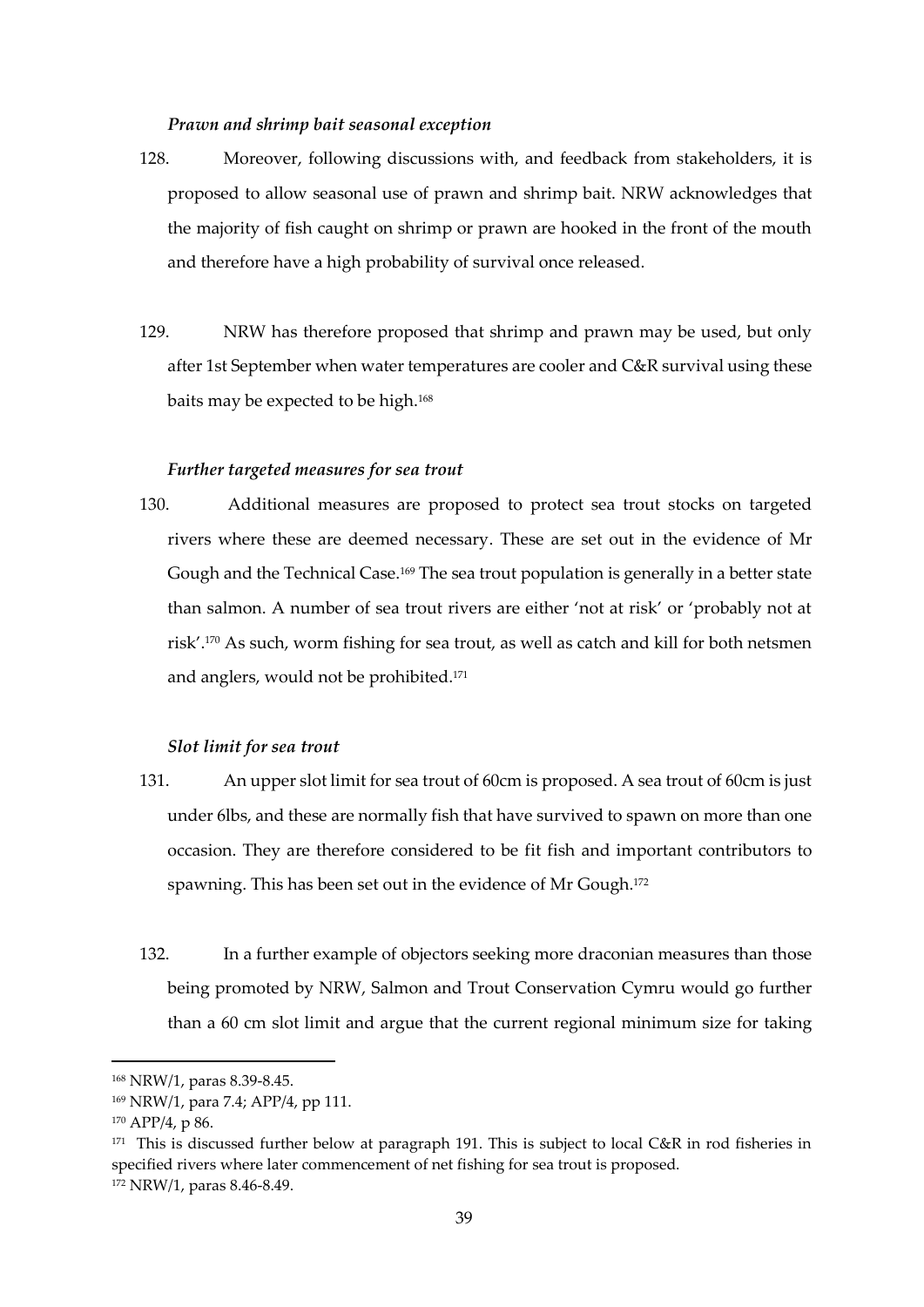trout and sea trout should be revised to a single national limit of 30cm (from 23cm). This would result in a smaller number of sea trout being legally taken.

- 133. The current national minimum slot limit for trout is prescribed in the 1995 Byelaws and apply to brown trout (as well as sea trout), and are not before this inquiry. The suggested change would be of considerable concern to a portion of the angling community which has not involved itself in the consultation nor this Inquiry, as it would also affect fishermen who target non-migratory trout. Apart from the lack of supporting evidence for such a proposal, it would therefore be unfair to even countenance such a change without allowing an opportunity for interested parties to engage with the matter.
- 134. In any event, as explained by Mr Gough, <sup>173</sup> this would be unnecessary.

#### *Net fishing season changes*

- 135. NRW are proposing amendments to net fishing seasons to protect important stock components of sea trout whilst also saving more salmon.
- 136. The proposed measure of delaying the start of the net fishing season (with all net seasons to start on 1st May) to protect early running sea trout would mainly affect the Tywi and Teifi fisheries (26 of the 54 licences available in Wales). There were only 3 other sea trout reported caught in Welsh nets before this date in 2016.<sup>174</sup>
- 137. The majority of net fisheries would be only lightly affected by the proposals. The coracle and seine net fisheries on two principal rivers, the Tywi and Teifi, would be affected to the greatest extent. It should be noted however that the performance of these two fisheries and the status of stocks are amongst those that cause most concern.<sup>175</sup> This is addressed further below.<sup>176</sup>

<sup>173</sup> NRW/1, para 8.48.

<sup>174</sup> APP/4, p 120.a

<sup>175</sup> APP/4, p 120.

<sup>176</sup> See paras 214-222.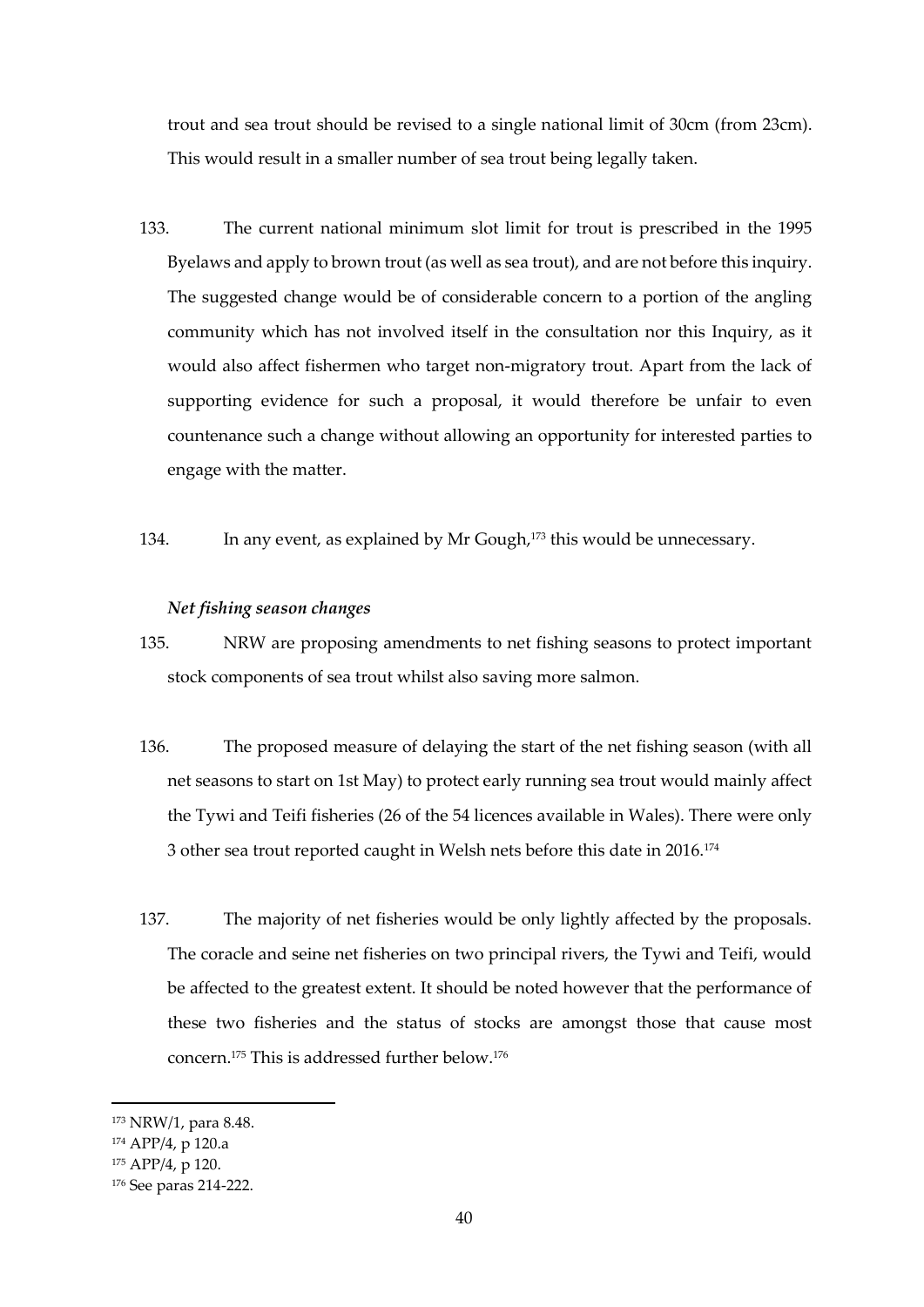# *10 year period and 5 year interim assessment*

- 138. The All Wales Byelaws are proposed to be in place for 10 years. There will also be a substantive 5 year interim review in order to monitor performance of the 'All Wales' Byelaws.
- 139. The proposed duration of the All Wales Byelaws (10 years) would ensure (depending on the outcome of a mid-term review) protection of 2-3 generations of fish, most of which in Wales have a generation time of 5 years.<sup>177</sup> As such, this period could not sensibly be shorter. Stocks will continue to be assessed annually to meet national and international obligations.

#### *Enforcement*

- 140. NRW recognizes that that there would be challenges in relation to enforcement, due to ongoing pressure on resources. However, these challenges are not insurmountable. NRW already successfully enforces other similar byelaws and has taken action in recent years for fisheries offences.<sup>178</sup> NRW has provided extensive evidence as to the enforceability of the All Wales Byelaws, which is contained primarily in the PoE and RPoE of Mr Gough.<sup>179</sup>
- 141. NRW carries out intelligence-led enforcement of all fisheries legislation and byelaws and will not hesitate to take appropriate enforcement action in accordance with its Enforcement Policy. NRW's enforcement policy provides a spectrum of measures, with prosecution being an option of last resort.<sup>180</sup> The approach was summarized by Mr Vaughan:

*we use the options available to us to deliver a package of measures, where activities are not done to the letter of the law, range of different measures which are proportionate* 

<sup>177</sup> NRW/1, para 9.47. See also for example, XX of Dr Marsh-Smith (Afonydd Cymru) on Day 8: '*of course, you have to remember from an adult fish spawning it's 5 years until the next generation come back*.' <sup>178</sup> NRW/1R, section 5.

<sup>179</sup> NRW/1, and NRW/1R.

<sup>180</sup> POL/23.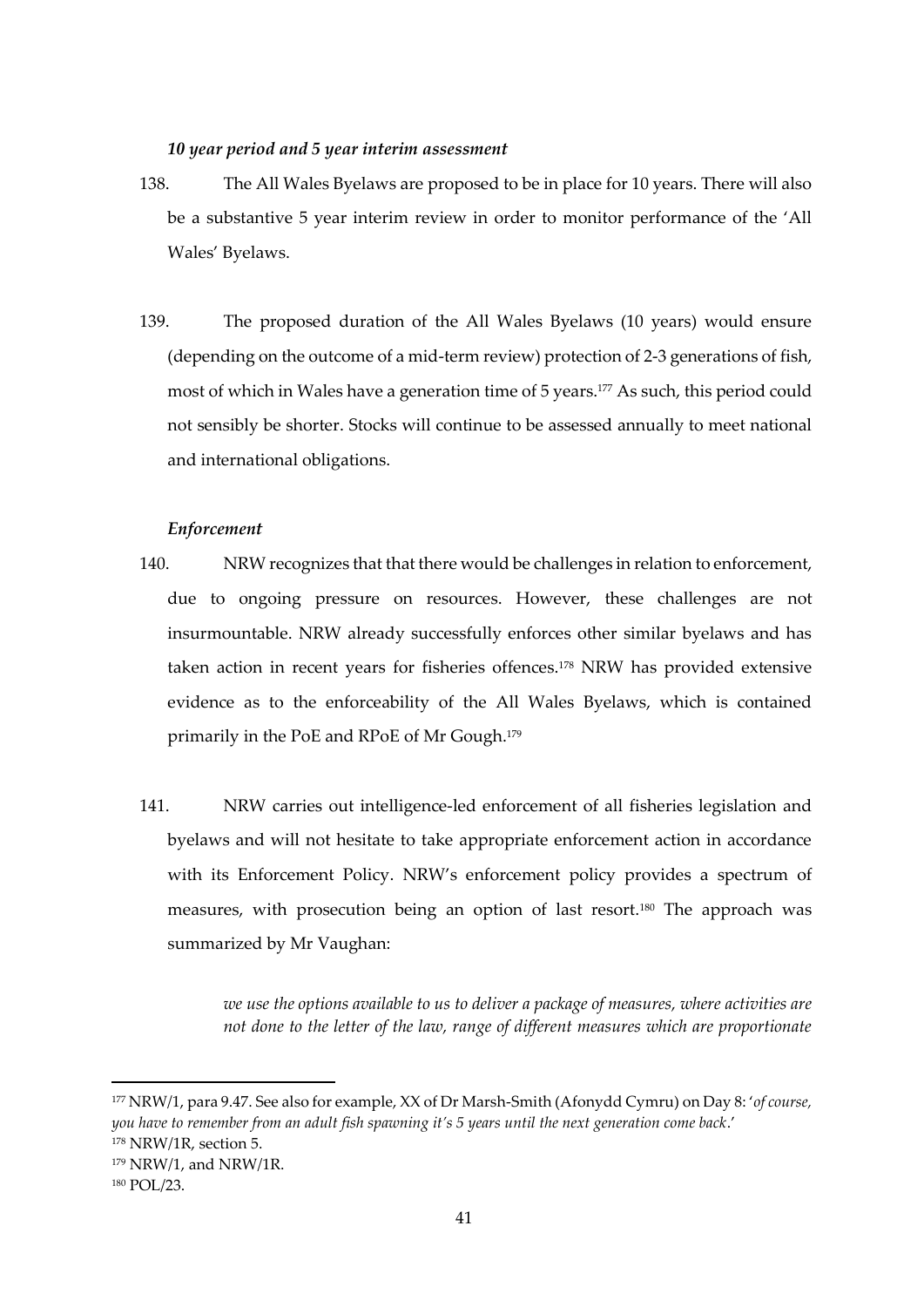*and fit in with impact, allow us to get to an outcome.<sup>181</sup>*

142. NRW's enforcement action is publicized, and this has a deterrent effect. Mr Gough explained that:

> *Any incident which is recognised to be potentially enforceable is reported to a local enforcement panel in NRW and they will consider that under our enforcement policy, and they will follow a process as to whether legal caution or a warning letter, or the evidence is insufficient to warrant further action.<sup>182</sup>*

143. Most anglers are fully aware of similar controls such as the National Salmon Byelaws and comply with the requirements. Much of this is as a result of the normal uptake of statutory controls by fishermen and by peer pressure. As rightly observed in the written evidence of Dr Mawle, despite the challenges, the All Wales Byelaws are likely to be adhered to, and '*transgression will be seen and resented, if not reported, by other anglers.*' <sup>183</sup> Dr Mawle is of course right, and given sufficient awareness of the All Wales Byelaws there is no reason to doubt that they, like previous forms of fishing regulation, would attract widespread compliance. Mr Walters explained that he obeys the existing byelaws which applied to his net fishing:

*I do it because it's the law, I do my best not to break the law.<sup>184</sup>*

144. Awareness of the All Wales Byelaws would be assisted by the planned promotion of education about best practice. As Ms Jenkins explained, the byelaws themselves would not be the end of the process.<sup>185</sup> With the byelaws would come a parallel process of information, guidance and publicity so that as many anglers as possible are made aware of them and how to comply with them. That constitutes part of the enforcement process. Moreover, NRW have committed to train and brief more field staff.

<sup>&</sup>lt;sup>181</sup> X-in-Chief, Day 4.

<sup>182</sup> X-in-Chief, Day 1.

<sup>183</sup> GM/1, par 6.13.

<sup>&</sup>lt;sup>184</sup> XX, Day 12. By contrast, Rev Cawthorne acknowledged he breached the civil rules by fishing on rivers for which he had not purchased a ticket. 185X-in-Chief, Day 4.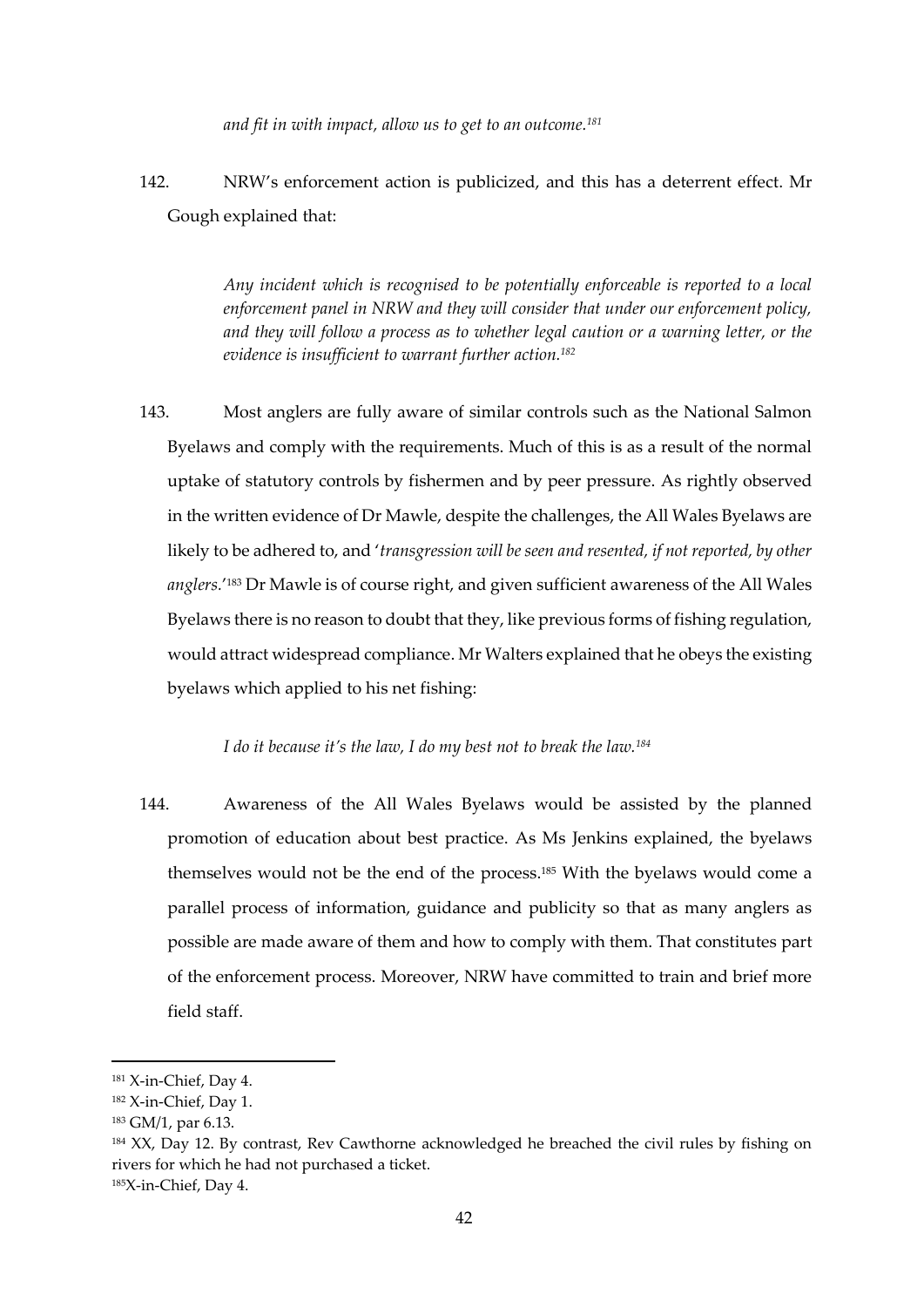- 145. And former enforcement officer Mr Lewis accepted that if that process is implemented well, then that would minimize the amount of involvement individual enforcement officers will need to have.<sup>186</sup>
- 146. In any event challenges to effective enforcement are no justification for a failure to act at all. But this is precisely what some objectors sought to suggest. Mr White, drew the following false analogy:

*It's a bit like speeding. Everybody does it. The chance of being caught is remote.<sup>187</sup>*

- 147. The fallacy of the analogy was easily exposed in XX. When asked whether he considered the fact of occasional breaches to constitute a reason not to bother with legislation, he responded '*no, I didn't say that*.'<sup>188</sup> In fact when pressed, objectors more generally acknowledged that despite enforcement imperfections the good sense of legislating for positive change for better conservation is clear. Mr Harvey agreed that concerns about enforcement are never a reason not to legislate.<sup>189</sup> Mr Lewis also agreed, during XX, that such difficulties are not a reason to give up.<sup>190</sup>
- 148. Legislation can, and in this case would, have a preventative and deterrent effect. Legislation would cause a change in the practices of anglers and netsmen, resulting in a level playing field where those who practice voluntary C&R and those who do not are treated alike in the eyes of the law, just as previous legislation has done in the past and continues to do today.

<sup>186</sup> XX, Day 9.

<sup>187</sup> X-in-Chief, Day 5.

<sup>188</sup> Day 6.

<sup>189</sup> Day 9.

<sup>190</sup> Day 9.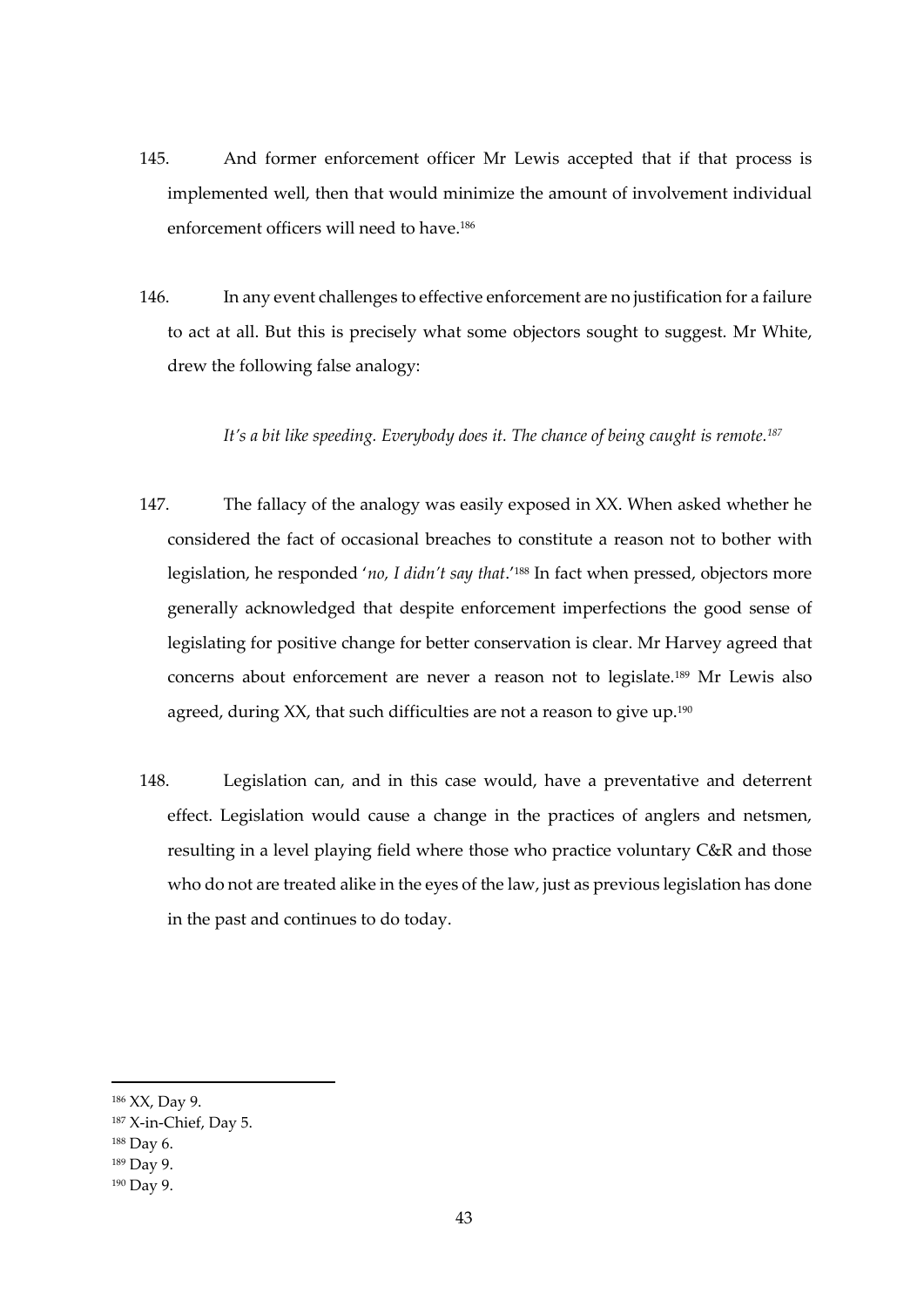#### **F. PROPORTIONALITY OF THE ALL WALES BYELAWS**

#### **Overview**

- 149. The All Wales Byelaws are proportionate. It is agreed by all parties that the conservation of salmon and sea trout stocks is a legitimate aim. Given the current poor stock levels of salmon and sea trout, it is necessary and proportionate for anglers to share the burden of conservation in the way that the All Wales Byelaws would require. As Mr Harvey (representing Swansea Amateur Angling Association and Carmarthenshire Fishermen's Federation), a highly experienced angler, observed during his oral evidence; '*everyone is having to make sacrifice in relation to how they carry on – this cannot operate unless there is change. Everyone has to change*.'<sup>191</sup>
- 150. With regard to rod angling, the essence of objector argument on proportionality is that C&R is necessary, but should be imposed voluntarily, by clubs rather than by NRW, the regulator. Put simply and as noted above, this is an expression of objector reluctance at being told what to do.<sup>192</sup> But put simply again, given the urgent and widely acknowledged need for action, this petulant and philosophical objection should carry little or no weight.<sup>193</sup>
- 151. With regard to net fishing, NRW seeks to achieve equity between rod and net fisheries. Whilst stocks are unsustainable and breeding populations need to be increased, restraint is required by nets fisheries as well as rod anglers. The fact that the All Wales Byelaws would prevent net fishing but not rod fishing in April is no indication of a lack of equity, as Mr Rees and others agreed. But instead, this reflects the commercial nature of the netsmen's craft and the fact that April sees the largest sea trout (Mr Harries XX, Day 12 last word).

152. NRW's case on proportionality is set out in the evidence of Mr Gough, and Ms

<sup>191</sup> Day 9.

<sup>&</sup>lt;sup>192</sup> As was recognized by e.g. Chris White (CPWF) (XX, Day 6) and Mark Lloyd (Angling Trust) (XX, Day 7).

<sup>193</sup> See paragraph 12 above.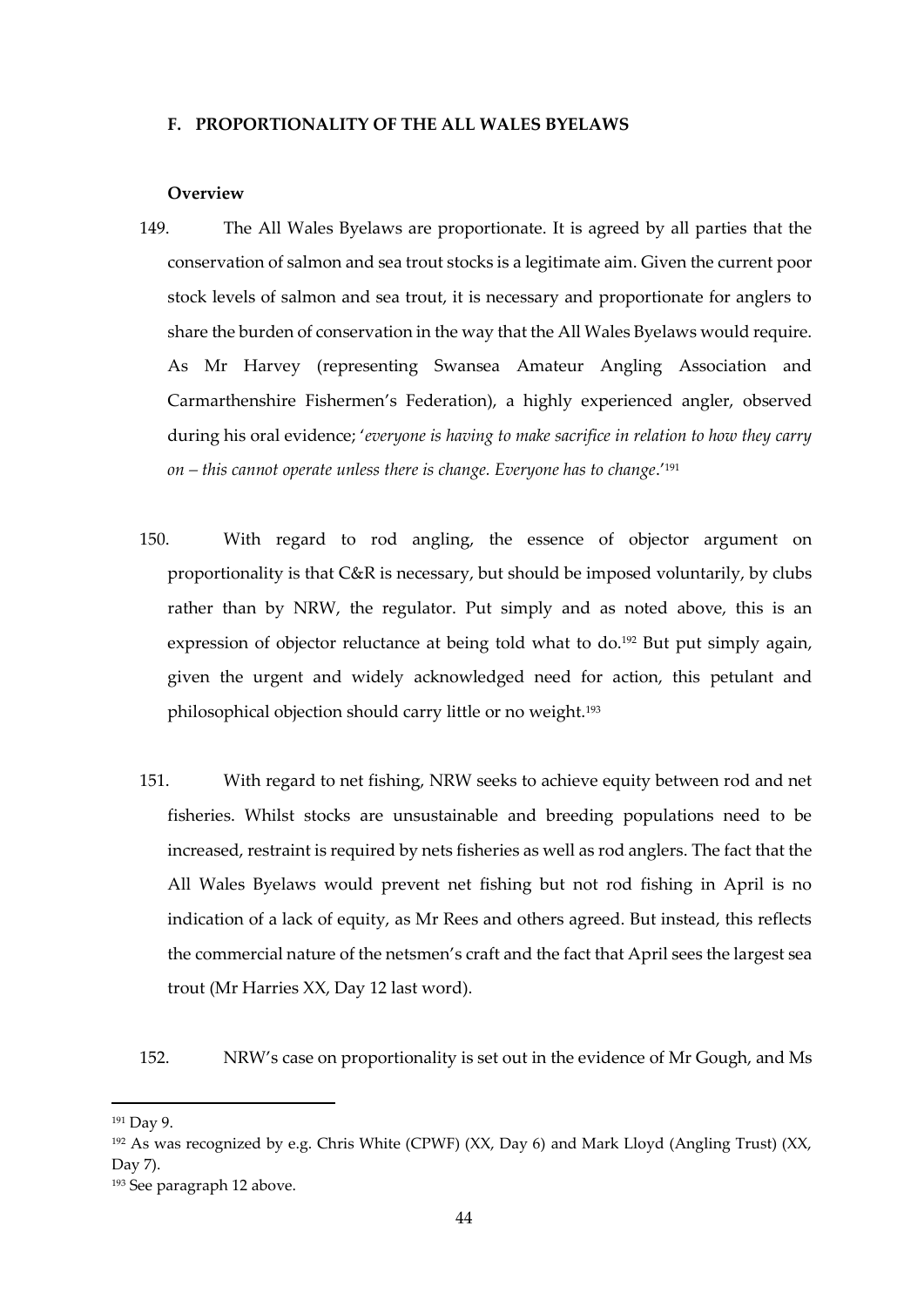Jenkins.<sup>194</sup> In short, and as set out therein, the proposed measures are proportionate because:

- a. Alternative, or less onerous restrictions would not suffice:
	- i. Without mandatory measures, there would remain a notable proportion of anglers that would not comply with voluntary initiatives, and would continue to kill salmon and sea trout. Further, there would also continue to be so-called 'fish mongers'<sup>195</sup> that killed everything they caught. The All Wales Byelaws will establish a level playing field, and moreover, prevent the numbers of those who do not practice voluntary C&R from increasing.
	- ii. NRW has considered, but not proposed, more restrictive approaches such as closing rivers to salmon fishing to avoid residual post-release mortality as is being done elsewhere.
	- iii. Other alternatives have been suggested by interested parties, which would not be appropriate (and are addressed below):
		- 1. There is a significant body of evidence that stocking is unsuccessful as a strategy, and hatcheries are damaging.<sup>196</sup>
		- 2. Bag limits and carcass tags are not appropriate when fish stocks are not able to sustain any level of exploitation (as is currently the case). When fish stocks are in surplus (above the MT), then sustainable harvesting of fish (through bag limits and carcass tags) may be acceptable.<sup>197</sup>
- b. NRW recognizes the slight risk that these measures may lead to a decline in angling activity, and it has sought to ensure that the socioeconomic benefits

<sup>194</sup> NRW/1, paras 9.1-9.49; NRW/5, para 13.2

<sup>195</sup> This was the term used by Chris White in his X-in-Chief on Day 5.

<sup>196</sup> ST/2; STC/3; STC/4; ACC/39. See paras 188-189 below.

<sup>197</sup> APP/4; NRW/1, paras 9.29-9.32.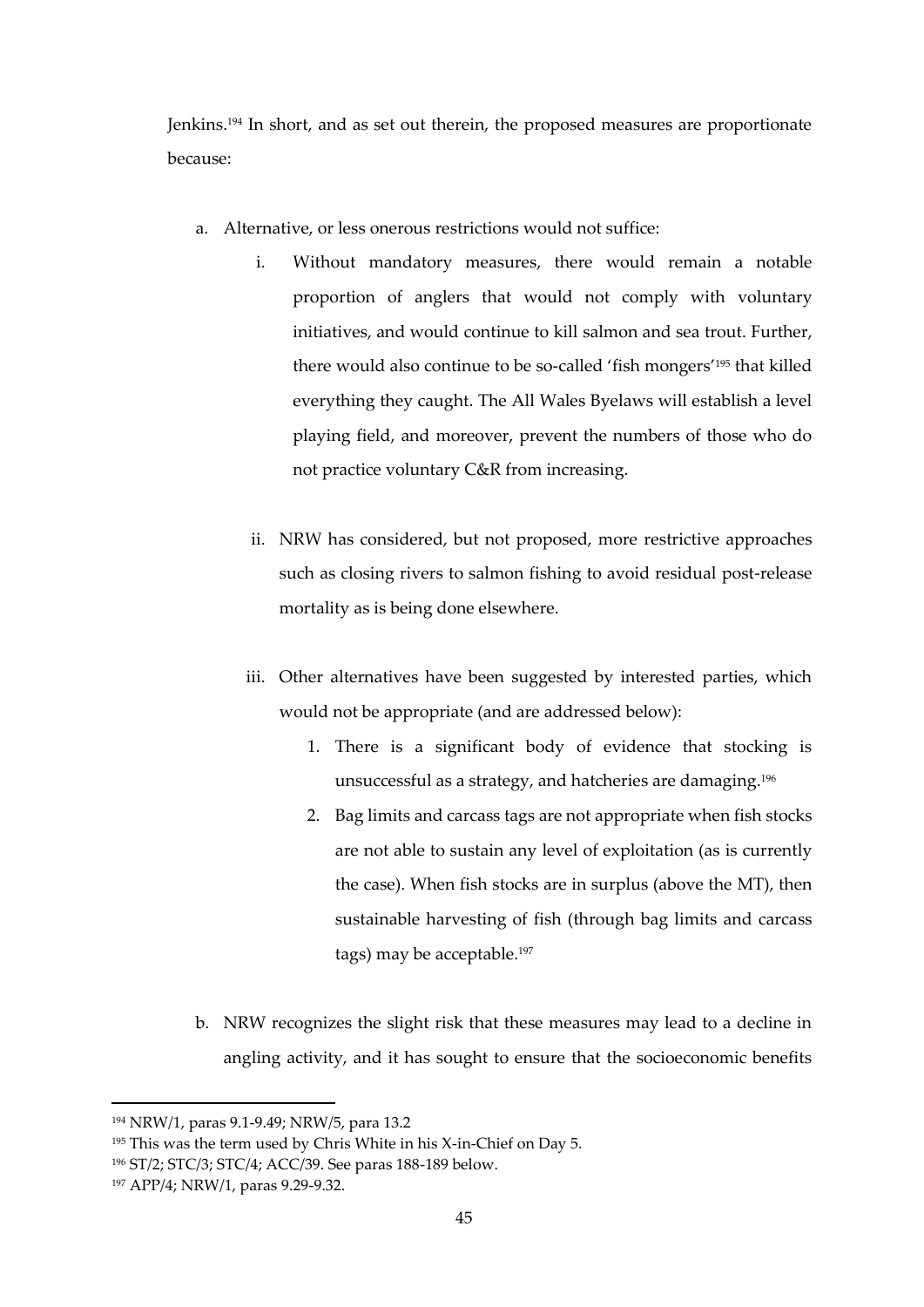associated with angling are protected, in so far as is commensurate with securing the savings in stocks required to reduce ongoing pressure on them. In any event, the greater threat to the future of angling is the lack of availability of fish (which is precisely what the All Wales Byelaws seeks to address).<sup>198</sup>

c. NRW has statutory equalities responsibilities, and has carried out an Equalities Impact Assessment.<sup>199</sup> Following a careful consideration of the issues, NRW amended its proposal for a bait ban on the use of shrimp and prawn (as an example). NRW's conclusion is that its proposals are appropriate and proportionate.

#### **Nature of the right**

- 153. It is important to be clear as to the nature of the right in the proportionality balance in respect of these byelaws. At the core of the objection by CPWF, and other objectors, is the perception that the All Wales Byelaws will interfere with their 'fundamental right.' In his oral evidence, Mr White reiterated the misconception that '*we purchase a license which entitles us to take a fish - to remove a fish for the table to eat...[the Byelaws would remove] that fundamental right.*' 200
- 154. Indeed, the further nuance that became clear during the Inquiry was that some of the objectors' cases did not ultimately argue that they necessarily wished to exercise this right, rather than they ought to be able to *choose not to exercise it*. This is a manifestation of the principled objection to the byelaws mentioned above, that some of the objectors reject the mandatory measures because they do not wish to be told what to do. This was also framed in the evidence of Mr Lloyd as being about '*about the right to take a fish even if you choose not to*.'<sup>201</sup>

155. However, in reality there is no fundamental right to take a fish. The statutory

<sup>198</sup> NRW/1R, paras 2.20-2.38.

<sup>199</sup> APP/30.

<sup>200</sup> XX of Mr White, Day 6, Thursday 24 January 2019.

<sup>201</sup> Day 7.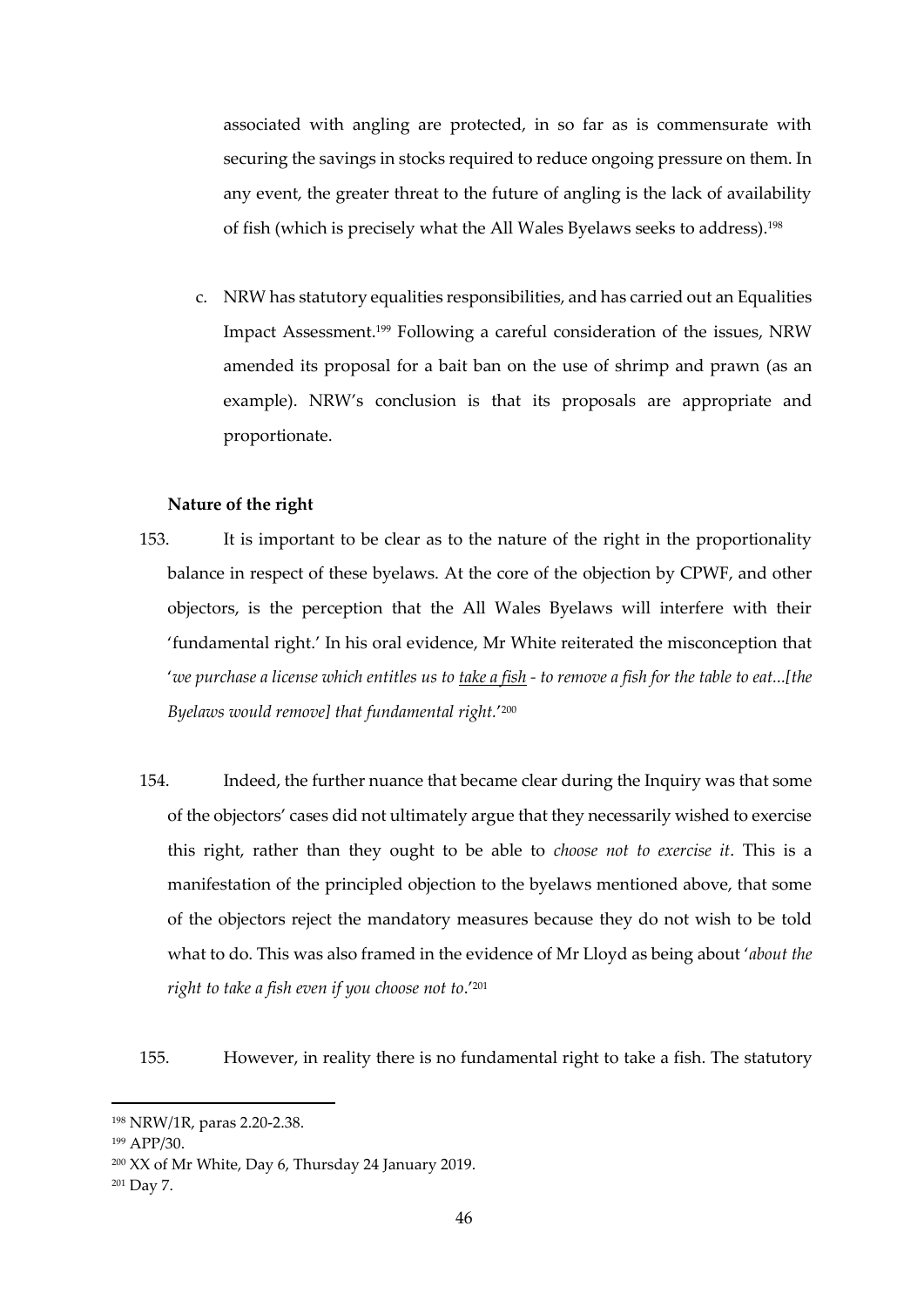right conferred to a fishing licence holder is set out in section 25(2) of the Salmon and Freshwater Fisheries Act 1975 ("the 1975 Act"):

*2) Subject to the following provisions of this section, a licence granted for the purposes of this section (hereafter in this Act referred to as a "fishing licence") shall entitle the person to whom it was granted and no others to use the means of fishing specified in the licence to fish for any fish of such a description, in such area or areas (or in waters of such description or descriptions) and for such period as is so specified.*

156. This right is the right to fish, not to take fish.<sup>202</sup> The All Wales Byelaws will not interfere with that right. It will place proportionate restrictions on how that right may be exercised.

# **Voluntary measures would be inadequate**

157. The crux of many of the objectors' cases was summarized by Mr White as follows, during XX:

> *Voluntary measures would provide equal or better results. The basis of the objection is that there are equal measures that can be taken without legislation which would provide similar results.<sup>203</sup>*

- 158. In its written evidence, the Angling Trust claims that it '*has opposed the imposition of mandatory C&R and most method restriction regulations on anglers in England and Wales since they were first mooted by the Environment Agency and Natural Resources Wales respectively in 2014/15*.'<sup>204</sup>
- 159. However, in July 2014, the Angling Trust co-signed a letter to the Welsh

<sup>202</sup> The 1975 Act distinguishes between 'fishing' and 'taking' fish, see for example section 27B Unauthorised fishing etc (1) A person is guilty of an offence if, by any means other than a licensable means of fishing, he fishes for or takes any fish in circumstances where  $-$  (a) the fishing or taking may be authorised under section 27A above, but (b) he is not authorised to fish for or take the fish under that section (or is so authorized but the fishing or taking is in breach of any condition of his authorisation).

<sup>203</sup> Day 6.

<sup>204</sup> AT/1.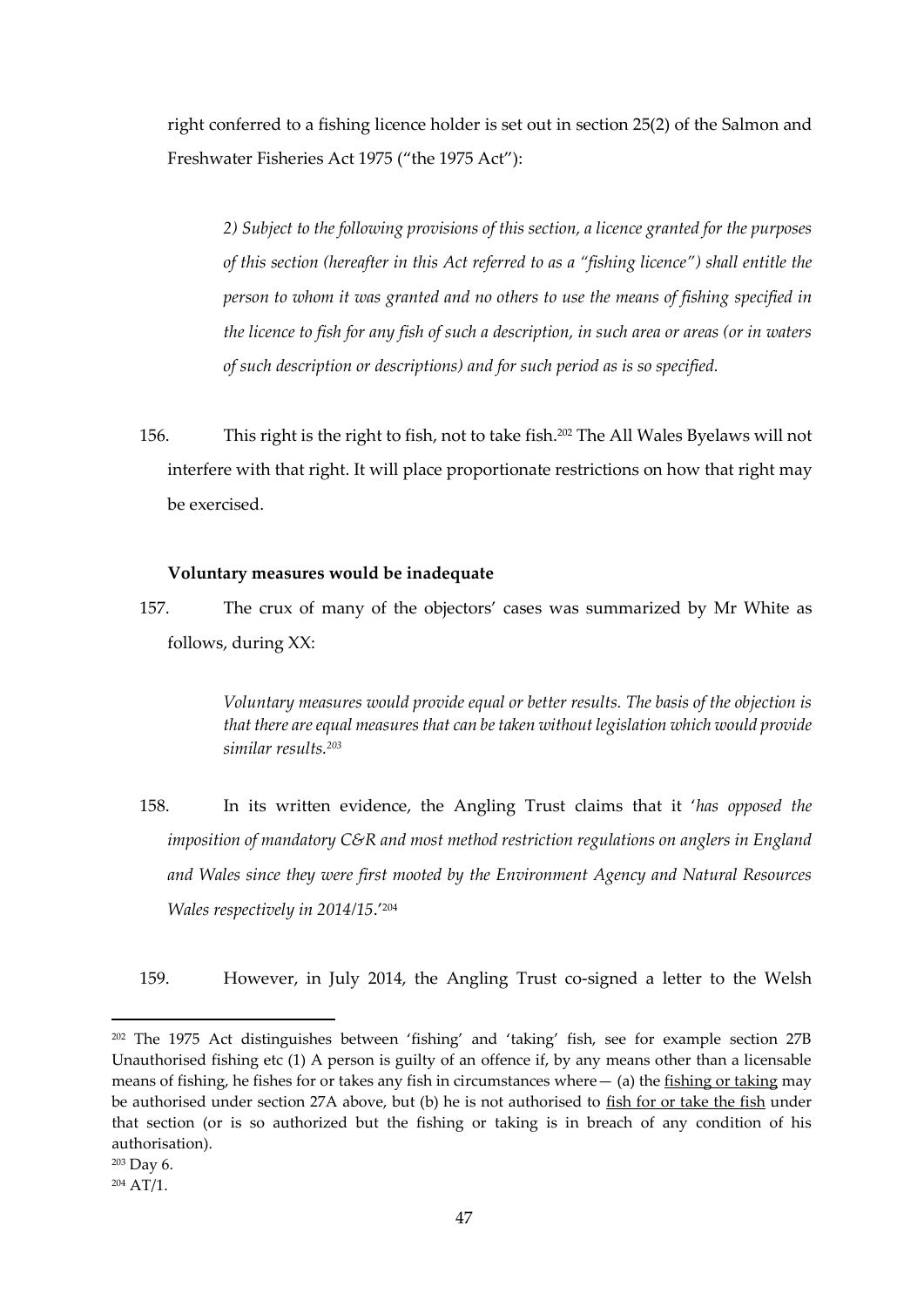Government urging it to consider, on vulnerable rivers, '*making C&R compulsory for*  anglers, as well as introducing constraints on those fishing techniques that reduce a salmon's *chances of survival when released.*' <sup>205</sup> This letter was signed by Mr Lloyd, the Chief Executive of the Angling Trust who presented its evidence before this inquiry. The letter is obviously supportive of mandatory C&R measures. It was also co-signed by Angling Cymru, Afonydd Cymru,<sup>206</sup> the Rivers Trust, Salmon and Trout Conservation Cymru<sup>207</sup> and the Atlantic Salmon Trust.<sup>208</sup>

- 160. During XX, Mr Lloyd was unable to properly explain why the Angling Trust were not still supportive of mandatory C&R. He contended that the Angling Trust's support expressed in the letter was not incompatible with the position as set out in its written evidence before the inquiry, stating that '*I can see how that is compatible*…*I don't think it trips me up.*' 209
- 161. After further questioning, he also stated that he could not remember signing the letter, and said that he was '*most uncomfortable with the letter*.' However, he gave no compelling explanation as to why the position set out in the letter of 23 July 2014 was wrong, nor did he properly set out what differences (if any) existed between the Angling Trust's position now, compared with then.<sup>210</sup>
- 162. Mr Lloyd did finally agree that there were circumstances in which mandatory C&R would be appropriate, albeit '*with certain conditions'*. He further accepted that if popular support could not be attained, then it may nonetheless be acceptable if it was part of a suite of measures, which included sorting out environmental threats.<sup>211</sup>
- 163. Mr Lloyd had not read the evidence of Mr Vaughan, on behalf of NRW, and so

<sup>205</sup> GM/4, p 3. Emphasis added.

<sup>206</sup> AC/1.

<sup>207</sup> STC/1.

<sup>208</sup> Other co-signatories, Atlantic Salmon Trust and STC, have not changed their minds.

<sup>209</sup> Day 7.

<sup>210</sup> Day 7.

<sup>211</sup> Day 7.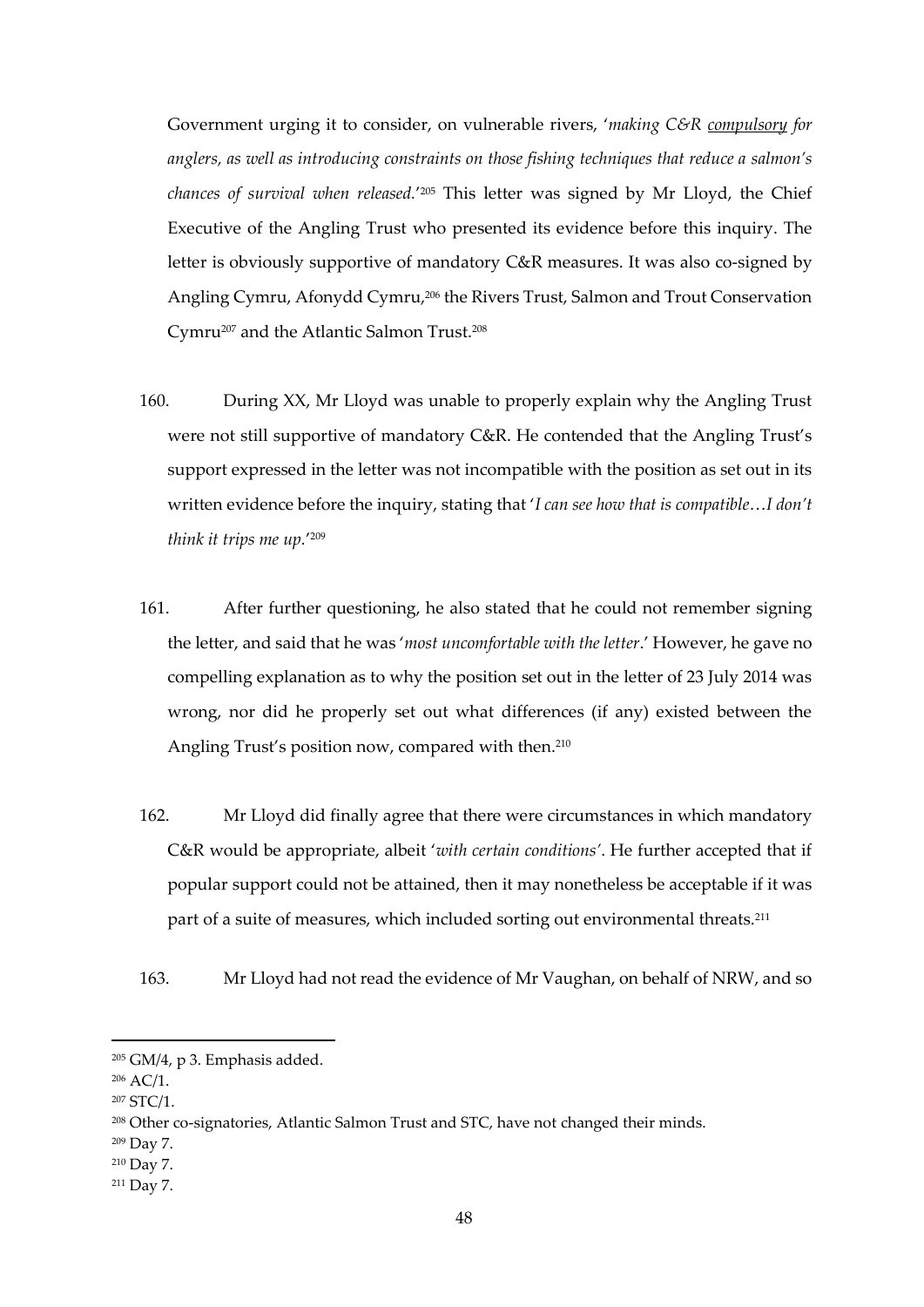was seemingly unaware that the All Wales Byelaws were one part of a broad suite of measures that are intended to address the wider environmental issues affecting the health of salmon and sea trout stocks. One was left with the impression that the Angling Trust's current purported opposition to the mandatory nature of NRW's measures was not fully informed, or consistent with its previously held views. 212

- 164. Mr White set out CPWF's position during the course of his evidence. He was one of many objectors who stated they already practice C&R fishing, and argued that voluntary C&R should be pursued instead. Indeed, it was accepted during Mr White's XX that C&R is desirable in principle, stating that '*we are conservationists. We don't seek to kill fish*.'<sup>213</sup>
- 165. Whilst the majority of anglers may respond to voluntary initiatives, there would remain a group of anglers that would not comply with them, and would continue to kill fish. In his evidence, Mr White explained that there were '*fish mongers'* who kill everything they catch. This is not an insignificant minority. In 2016, 16.7% of anglers killed all salmon they caught on Welsh rivers.<sup>214</sup>
- 166. When asked by the Inspector whether he was applying good practice for catch and release, Mr White responded:

*Yes, not just my club – in any community angling club – but there are fishers who will kill every thing they catch.<sup>215</sup>*

- 167. The burden of conservation angling is therefore not currently shared equitably. The All Wales Byelaws are the fairest means of levelling the playing field, so as to guarantee that the spawning reserves of salmon and sea trout are maximized.
- 168. The lack of a level playing field was experienced in 2017 by the coracle netsmen

<sup>212</sup> XX Day 7.

<sup>213</sup> Days 5-6.

<sup>214</sup> CPWF/INQ/5: Mr White's Updated Presentation, slide 5.

<sup>215</sup> Day 5. This was echoed by Mr Nicholson's evidence (Day 11).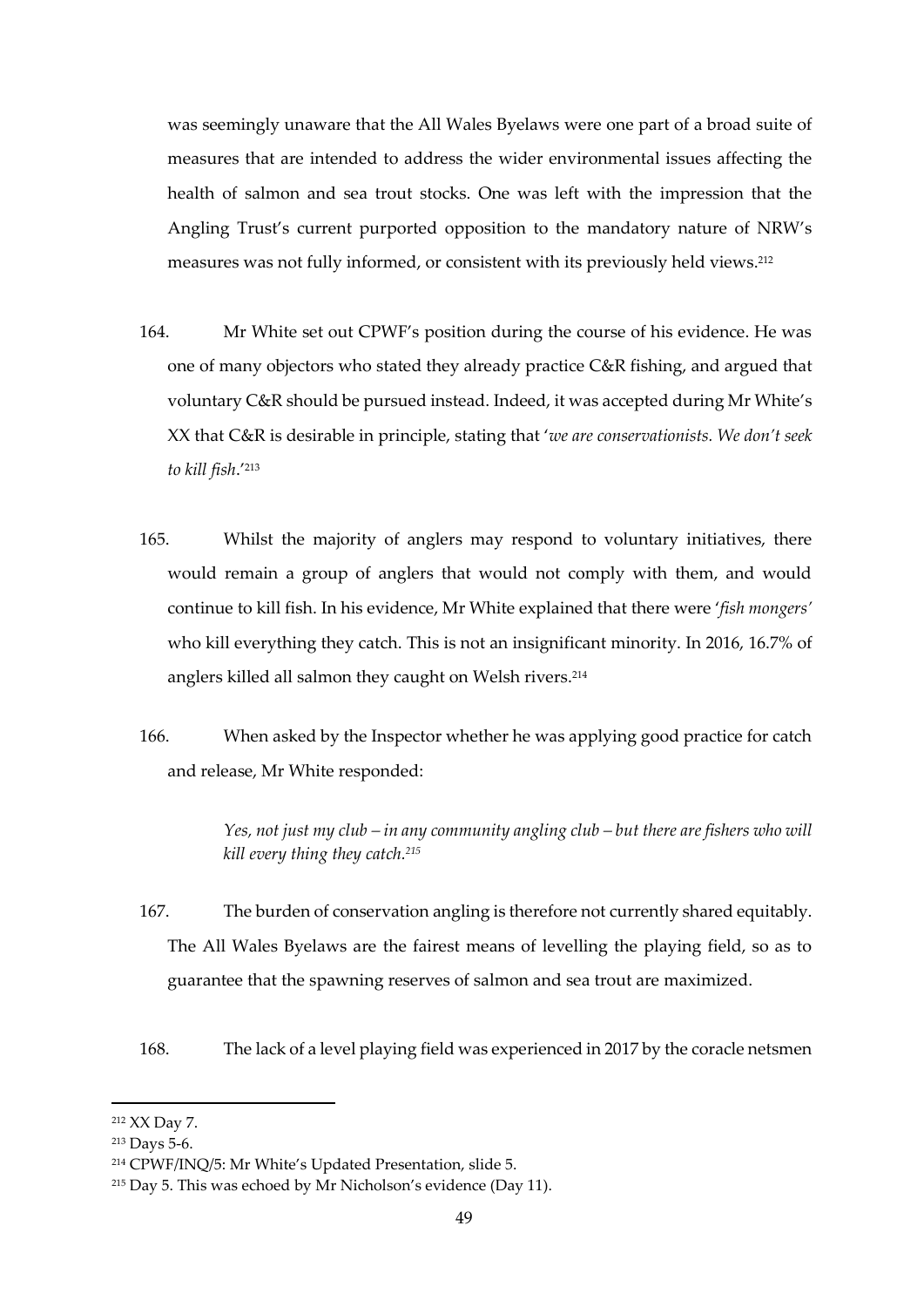who voluntarily decided to release 100% of their salmon catch. During XX, Mr Walters stated as follows:

*Q. One of the problems with voluntary measures is that it places at a disadvantage those who are conservation minded, you refrained because you felt that it was your responsibility to contribute to the restoration of a dwindling stock? A. Yes, we decided to make an effort. Q. You noticed others weren't making the same effort? A. Yes Q. One of the advantages of byelaws is that it does not place at a disadvantage those who are publicly minded such as yourself – it creates a level playing field? A. Yes I can see that.<sup>216</sup>*

- 169. NRW have strongly promoted voluntary C&R for a number of years.<sup>217</sup> The figure of 86% voluntary C&R compliance for 2016 has been referred to a number of objectors (including CPWF), but this percentage includes a statutory compulsory component.<sup>218</sup> As such, the actual voluntary figure is not 86%, it is lower.
- 170. Although current levels of voluntary C&R are encouraging, there is variation river by river and year by year. <sup>219</sup> In any event, the release rate is not 100%, which is sought through the All Wales Byelaws.
- 171. Further, in absolute terms, the numbers of salmon killed are significant. On average, an adult salmon female will deposit 5,000 eggs (although, as Mr White said in XX, this can be a much higher figure for MSW). As such, and as put to him in XX, saving 40 female adult salmon will add the capacity of 250,000 potential eggs to the

<sup>216</sup> Day 12.

<sup>217</sup> See, for example, NRW press releases encouraging voluntary C&R 2017, 2016, 2015, and 2014: APP/13.

<sup>&</sup>lt;sup>218</sup> Due to the Spring Salmon Byelaws, and the mandatory river-specific measures on the Wye and Taff & Ely.

<sup>219</sup> APP/4, p 113. For example, in relation to voluntary release rates of salmon in 2015 (which are set out in the Technical Case) a number of rivers were significantly below the average; the Ogwen river was 53%, the Tywi was 55% and the E Cleddau was 50%.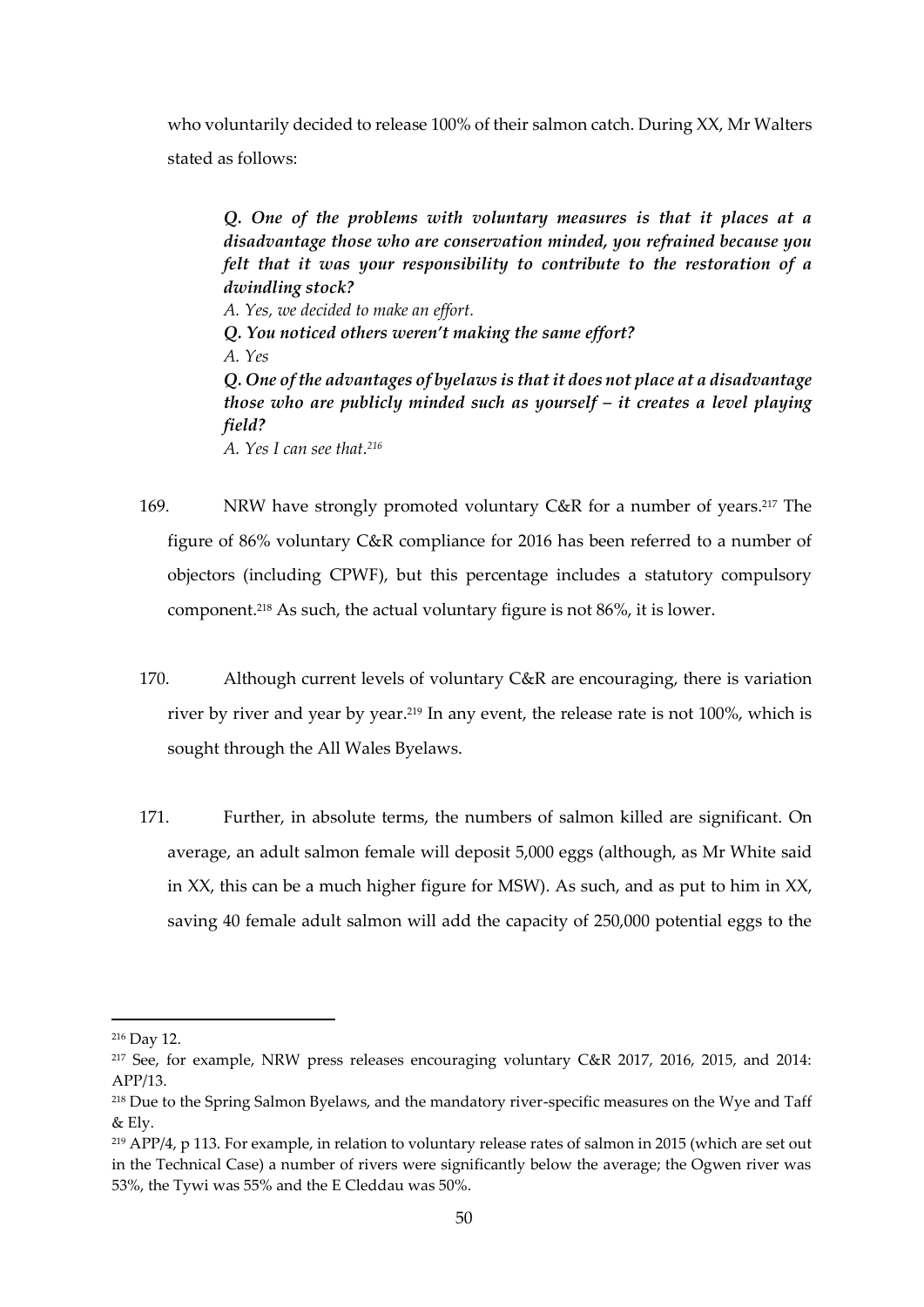stock.<sup>220</sup> In 2016, 527 salmon were killed by anglers.<sup>221</sup>

- 172. Moreover, in XX, Mr White explained that angling clubs (including his own) already have a system of sanctions. Mr White explained that it was common for clubs to impose sanctions against their members in order to deter non-compliance (such as the threat of being banned, which Mr White noted was a severe sanction).<sup>222</sup>
- 173. Therefore, whilst CPWF (and others) advocate voluntary measures, the practices that they encourage amongst their co-anglers on a day to day basis are in fact backed by a threat of sanctions. Strictly speaking, that is not a voluntary measure at all – it is akin to a mandatory measure.
- 174. Ultimately, this objection appears to boil down, in substance, to an objection to being regulated by the state at all, other than in circumstances where that regulation has been deemed acceptable and agreed by the angling community. As Mr Lloyd explained in XX:

*I am opposed to regulation of anglers using rules which have not been agreed in consensus with anglers, that are acceptable to anglers and I think the angling community is best placed to regulate itself. In large part, it should come up with its own regulations.<sup>223</sup>*

175. Mr Lloyd was further asked the following question:

*Q. The objection derives from a resistance of being told to do that? [An angler] should be able to take [a fish] whether or not he or she chooses to do so? A. That is one major part of it.*

176. This is essentially a philosophical objection to being told what to do.<sup>224</sup> During

<sup>220</sup> Day 6.

<sup>221</sup> CPWF/INQ/5: Mr White's Updated Presentation, slide 5.

<sup>222</sup> Day 6.

<sup>223</sup> Day 7.

<sup>&</sup>lt;sup>224</sup> For example, this was also accepted by Mr Eardley in XX on Day 6; Mr Lloyd in XX on Day 7; Mr Gerald John in XX on Day 8. In his closing statement, Mr Frey observed that some anglers don't retain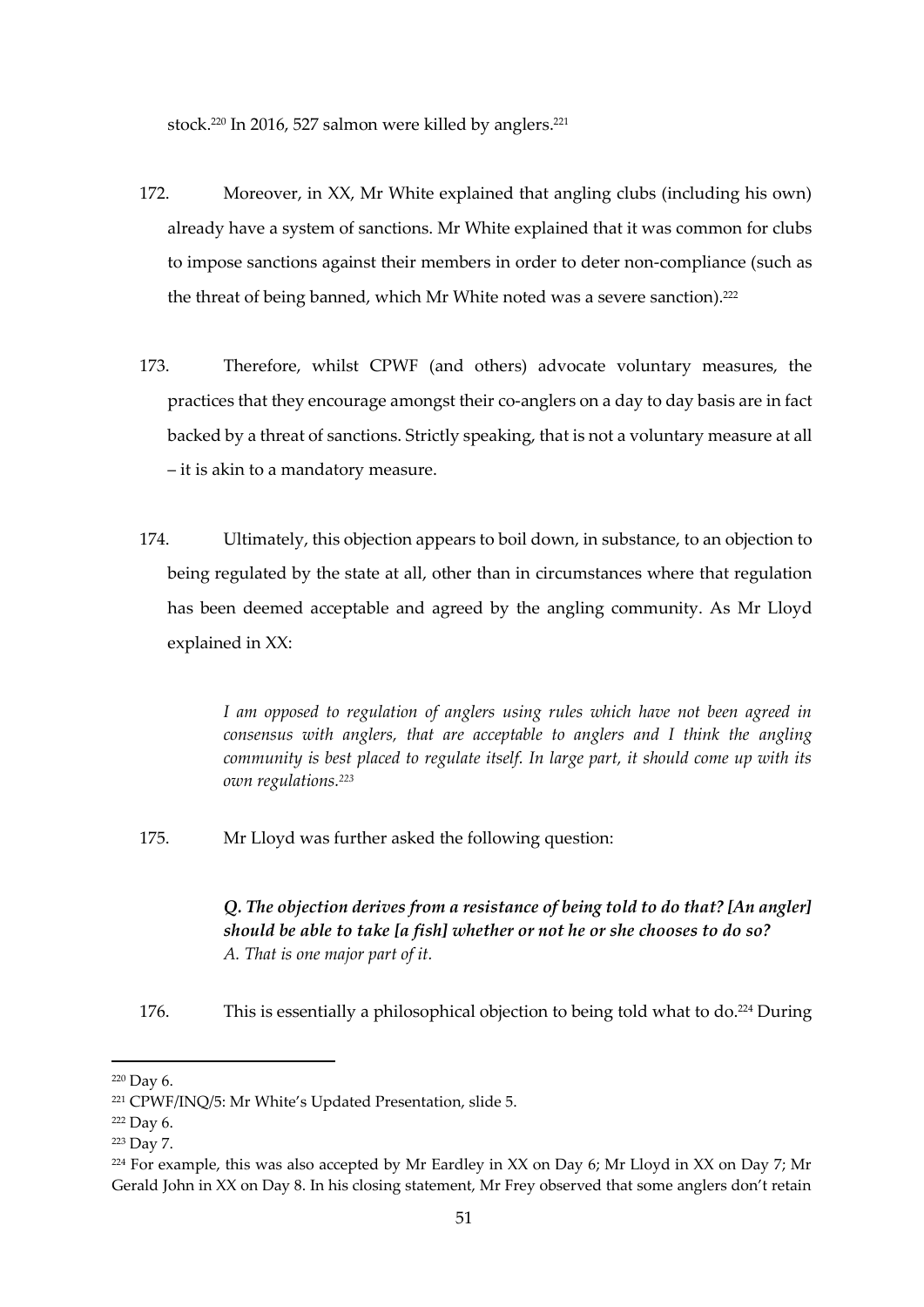XX, Mr Renwick was forthright about this:

*Q. you advocate the same practices that are mandated but are uncomfortable with the notion it should be compulsory, it undermines the experience to have someone tell you what to do? A. I agree<sup>225</sup>*

- 177. NRW is tasked with a statutory duty to regulate fisheries. <sup>226</sup> To fail to act would be a dereliction of that duty. Further, it is not uncommon for new legislation to, at first, generate objection (such as the introduction of mandatory seat belts, or even the Spring or Wye Byelaws, for example). Such unpopularity is certainly not a reason not to regulate.
- 178. A further argument against mandatory C&R was that it would necessarily involve the release of mortally wounded fish. This is likely to be a rare event. By way of anecdotal evidence, in Mr White's extensive angling experience, two fish were accidentally killed by deep hooking in 10 years.<sup>227</sup> Moreover, when this does unfortunately occur, it is necessary to return the fish in order to maintain the level playing field imposed by the Byelaws. As Mr Harvey observed during his oral evidence, '*It's a pity that one would not be able to kill a fish that was unlikely to survive but we understand that there are good reasons why that should be in place.' 228*
- 179. Finally, it is noted that not all objectors (such as Mr Gerald John) agree with C&R as a matter of principle, even as a voluntary measure.<sup>229</sup> However, the objective evidence of stock status does require NRW to act, in accordance with its duties, to arrest and reverse the decline.

fish they catch, nor fish with worms, but nonetheless object to the byelaws on the basis of the way that they were proposed, the consultation process, and the notion that anglers were a 'soft target'. This is simply a formulation of this same argument.

<sup>225</sup> Day 10.

<sup>226</sup> Environment Act 1995, section 6(6).

<sup>&</sup>lt;sup>227</sup> Days 5-6. Mr White related that he fished in Wales at least 2 days a week.

<sup>228</sup> Day 9.

<sup>229</sup> Day 8.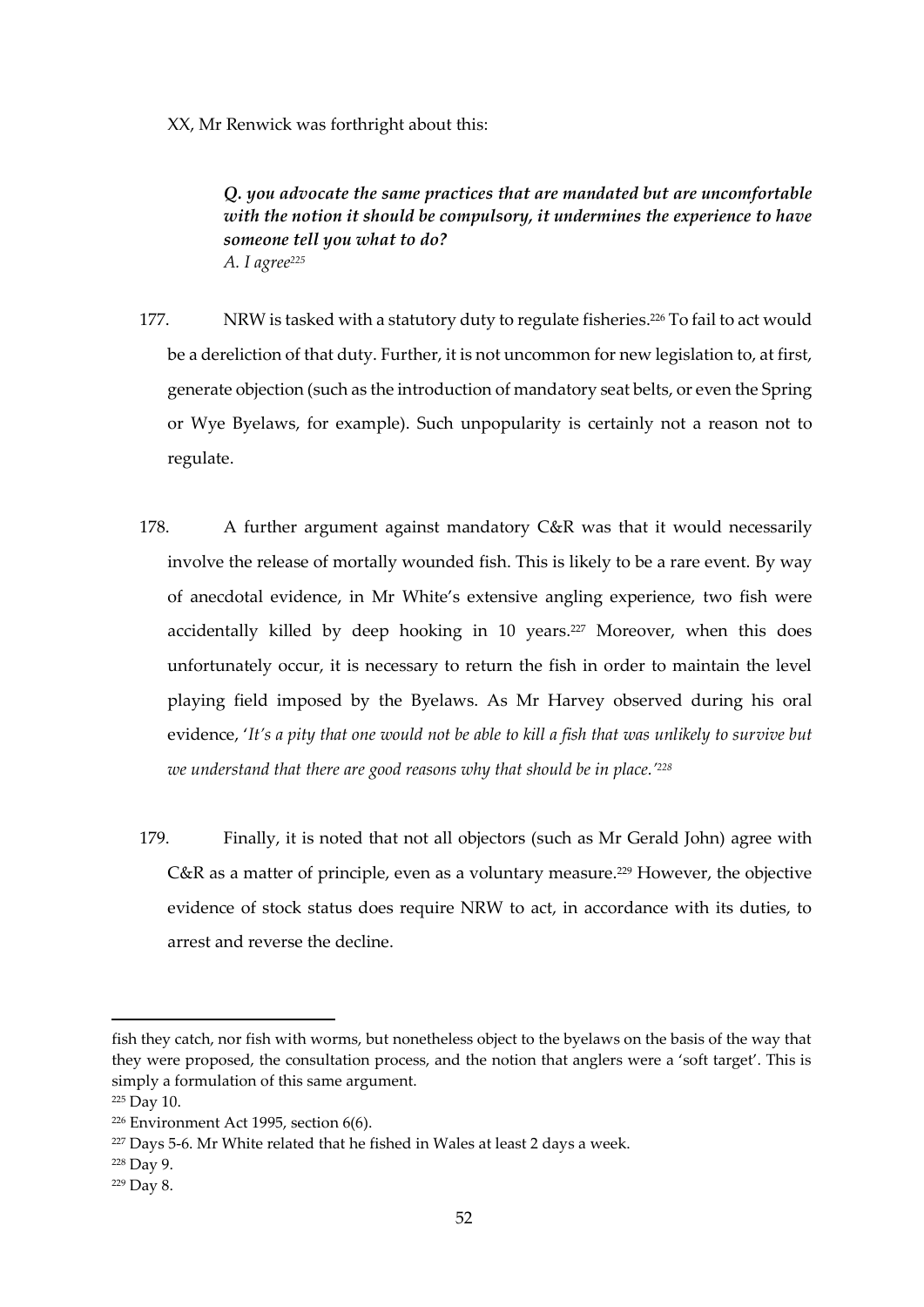#### **A targeted approach**

- 180. An objection that was repeated by several objectors was that NRW had taken a 'blanket' approach in making the All Wales Byelaws. However, NRW have undertaken a bespoke river by river assessment, and the All Wales Byelaws have been made on that basis.
- 181. This is clearly set out in Table 12 of the Technical Case, which lists the salmon and sea trout stock status respectively, for each individual principal river in Wales.<sup>230</sup> In XX, Mr Woodford (Afon Ogwen Anglers/CPWF) was shown this table in the following exchange:

*Q: There depicted visually is NRW's exercise of assessing rivers individually and in a non-blanket method – would you agree with that? A: It is a table that indicates levels of risk for individual rivers on the basis of your stock assessment, yes.<sup>231</sup>*

182. Moreover, in his oral evidence, Mr Davidson explained how the individual physical nature of each river fed into NRW's assessments during his X-in-Ch:

> *'Effectively, we looked at the physical nature of each river from a computer-based mapping network, type of river in each catchment, altitude, stream order, size of different stream…'<sup>232</sup>*

- 183. As a result of this river-by-river approach, there were practical differences in the approach to the regulation of each river. For example, not all rivers are included within the scope of the All Wales Byelaws in respect of sea trout. Any sea trout caught on the Ogwen river, for example, could still be caught and killed under the byelaw regime, as it is not classified as being 'at risk' nor 'probably at risk'.<sup>233</sup>
- 184. This did not seem to be fully understood by all objectors who levelled the

<sup>230</sup> APP/4, p 86.

<sup>231</sup> Day 7.

<sup>232</sup> Day 2.

<sup>233</sup> This is clear on the face of the byelaws: APP/33.1.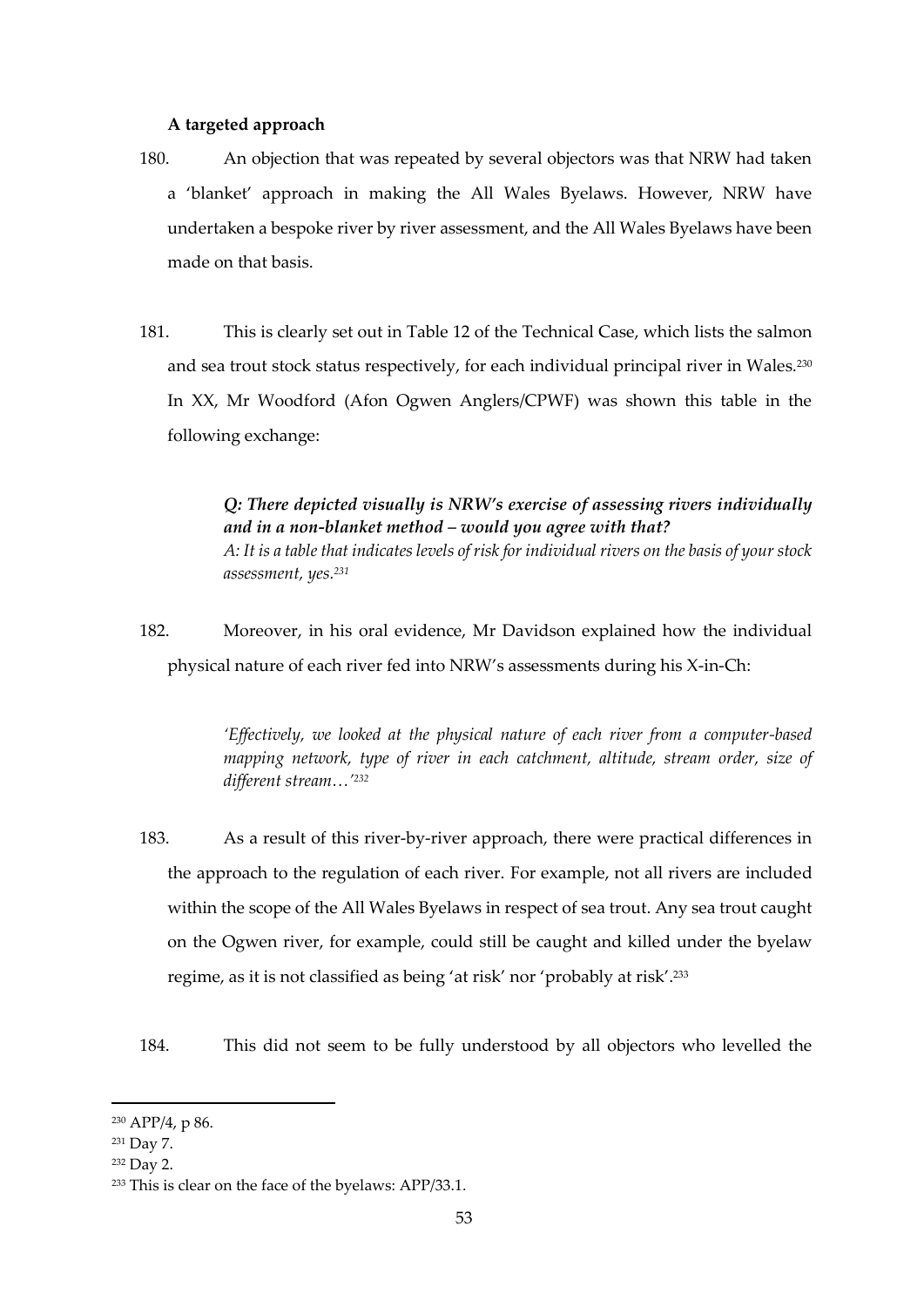'blanket regime' criticism against the Byelaws. For example, during XX it was put to Mr Renwick that NRW has tailored the measures it seeks to introduce in relation to condition of rivers. He responded as follows:

*I see that they've analyzed the rivers, used the statistics available. When I read the byelaws, whilst I used the term blanket – changes in methodology that can be used – then unless the NRW can revise the byelaws and say it doesn't apply to this river, an element of consistency does apply.<sup>234</sup>*

185. However, the Byelaws do not apply to all rivers in respect of sea trout as certain rivers are assessed as having a sustainable stock. So on Mr Renwick's own criteria, the Byelaws are not 'blanket' in any detrimental sense. Regrettably, salmon stocks are assessed as being consistently poor, and as such, are prescribed a consistent solution. This is not evidence of a so-called 'blanket approach', but rather, it is demonstrative of how serious and widespread the current depletion of salmon stock is.<sup>235</sup>

# **Equity between stakeholders**

- 186. The necessity of both sets of Byelaws would ensure that there is a degree of equity between the fisheries in meeting these conservation requirements.
- 187. The two sets of byelaws for nets and rods, though independent, are designed to be complementary, balancing the interests of both net and rod fishery sectors while addressing the underlying need to restore stocks to sustainable levels. The socioeconomic benefits, for example, of favouring rod fisheries over net fisheries do not form part of this judgement. In terms of measures to protect vulnerable salmon stocks – the byelaw proposals seek a no kill policy on both fisheries.<sup>236</sup>

# **Stocking not an appropriate alternative**

188. Much time was spent at this Inquiry revisiting the well-studied topic of hatcheries as a means of stocking in lieu of, or complementing, the All Wales Byelaws.

<sup>234</sup> Day 9.

<sup>235</sup> NRW/1R, 4.2-4.8.

<sup>236</sup> NRW/1, para 9.46.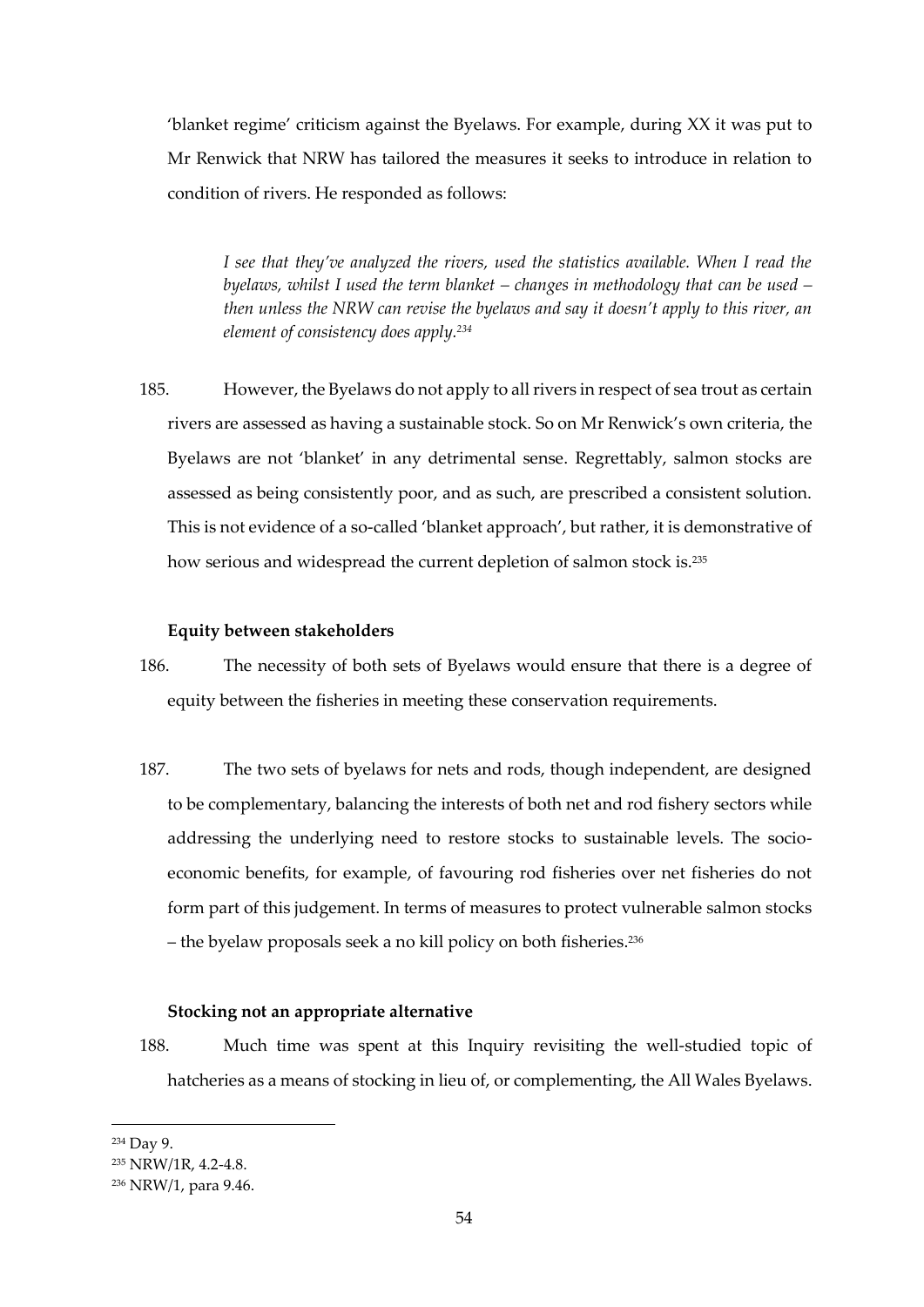The unchallenged views of relevant experts is that where viable wild stocks exist (as in this case) hatcheries should be avoided. NRW's approach, concluded following a public consultation in 2014, accords with the views of NASCO and the International Union for the Conservation of Nature. <sup>237</sup> The problems associated with stocking were addressed in the evidence of Mr Gough, and in that of Salmon and Trout Conservation Cymru ("STC"). <sup>238</sup> There is of course also extensive academic evidence which is consistent with NRW's position.<sup>239</sup>

189. No comparable scientific evidence has been elicited in support of stocking. Mr Geoff Rothwell, a former hatchery manager, who presented a case for stocking, had seemingly not read the evidence of Mr Gough, nor the relevant academic evidence included within the Inquiry core documents.<sup>240</sup> Others, such as Mr Nicholson, who contended that stocking was appropriate did not even avail themselves of the opportunity of challenging Mr Gough's evidence through cross examination. Mr Nicholson, who acknowledged he had not engaged in the 2014 consultation, also claimed to be able to produce scientific evidence, but again, he did not do so despite the ample opportunity he had to produce such evidence. <sup>241</sup> There is no real case in support of stocking for NRW to answer.

#### **Other (more restrictive) options**

- 190. The proportionality of the All Wales Byelaws is further demonstrated by the alternative, more restrictive approaches that NRW has considered. <sup>242</sup> It has rejected the following, more draconian, alternatives:
	- a. Closing rivers completely to salmon fishing to avoid residual post-release mortality. This has been a policy decision made on certain rivers in Ireland.<sup>243</sup>

<sup>237</sup> APP/4, p 84.

<sup>238</sup> NRW/1, paras 9.33-9.40; STC/1.

<sup>239</sup> ST/2; STC/3; STC/4; ACC/39.

<sup>240</sup> Day 10.

<sup>241</sup> In XX on Day 11.

<sup>242</sup> ACC/23-30; NRW/1, section 9.

<sup>243</sup> Ian Russell, X-in-Ch, Day 3.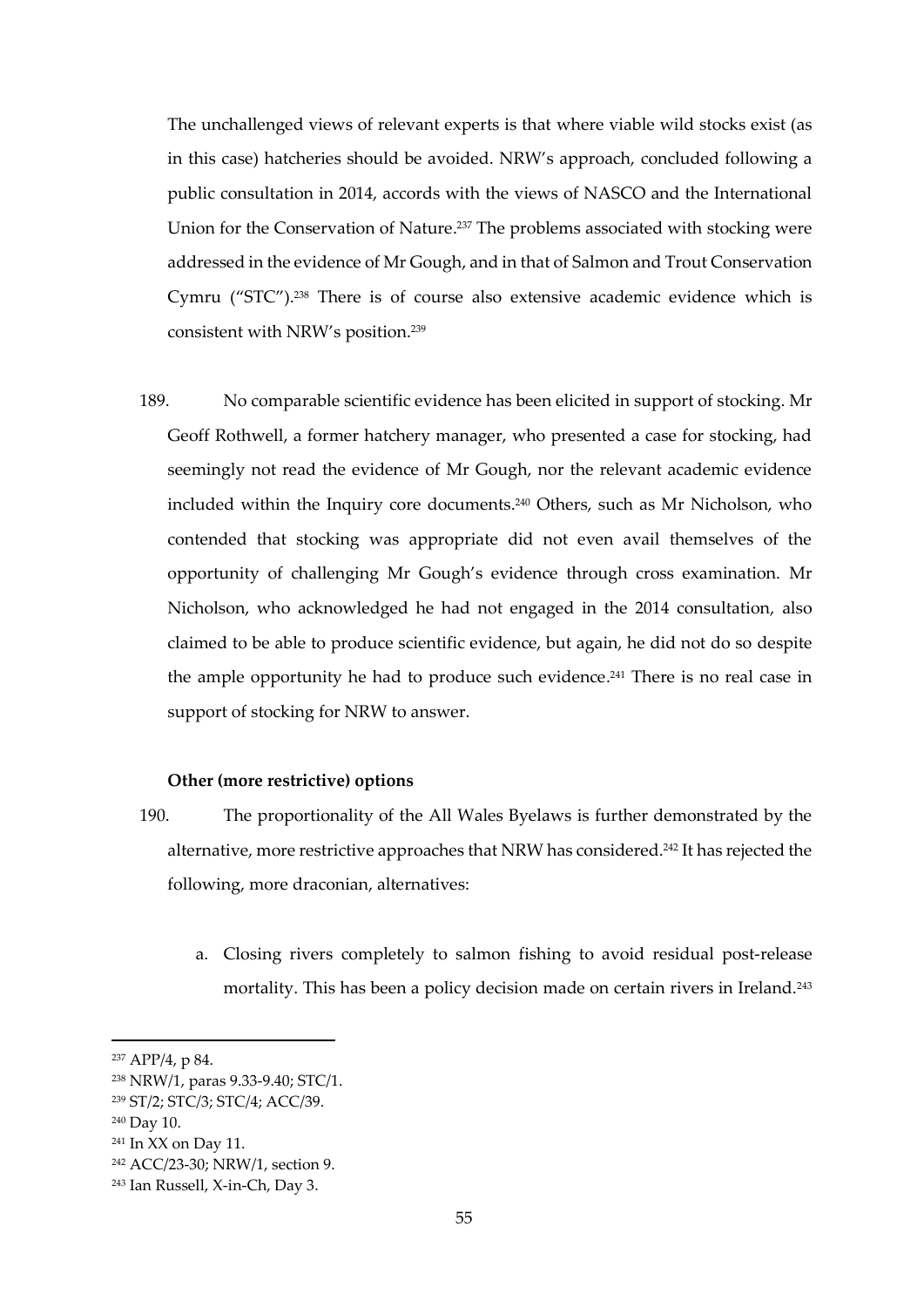This would obviously have an enormous impact on anglers and netsmen, and NRW have sought to implement measures that would enable fishing to continue.

- b. Salmon and Trout Conservation Cymru had urged NRW to change the minimum slot size for sea trout from 23cm to 30cm, which would protect a greater proportion of the whitling stock. <sup>244</sup> NRW do not consider that this measure is currently warranted and would make a limited difference to any spawning stock.<sup>245</sup>
- c. Moreover, a number of interested parties (including Afonydd Cymru,<sup>246</sup> STC and Mr Harvey) suggested that there should be a full ban on worm bait. In NRW's analysis of consultation responses, it concluded that a full ban would be excessive where there are sustainable sea trout stocks and accepted the use of worm for brown trout in most rivers.<sup>247</sup> Further, as explained in the Equality Impact Assessment, a full bait ban might have a differential impact on anglers who may be elderly or disabled and potentially less able to practice other fishing techniques.<sup>248</sup>
- 191. NRW has the difficult task of balancing competing interests<sup>249</sup>. That it is has received some criticism from all sides is an indication, it is submitted, that it has struck the balance correctly. 250

#### **Impact on angling**

*Will there be a decline in angling activity?*

<sup>244</sup> STC/1.

<sup>245</sup> NRW/1, para 8.48. See paragraphs 129-132 above.

<sup>246</sup> Afonydd Cymru seek a full bait ban.

<sup>&</sup>lt;sup>247</sup> NRW/1, para 8.36-8.38; See also the amended form of the All Wales Byelaws provided to the Inquiry on Day 11 NRW/INQ/17 after Dr Mawle pointed out a drafting error re this.

<sup>248</sup> APP/30.

<sup>&</sup>lt;sup>249</sup> A phrase with which Reverend Cawthorne appeared to struggle, at least so far as it applies to humans (XX, Day 11)

<sup>250</sup> This was agreed by Creighton Harvey during XX on Day 9.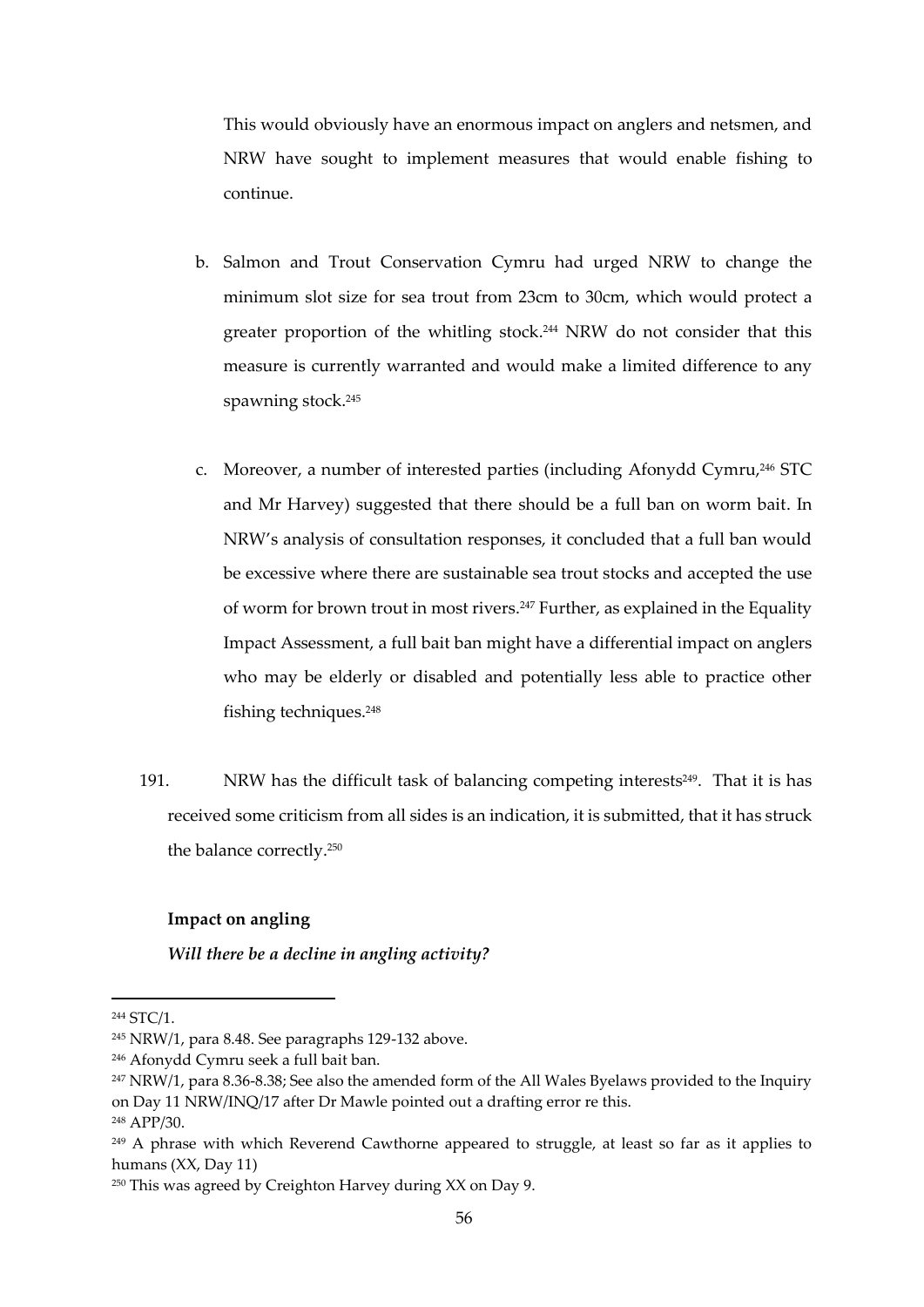- 192. NRW recognizes that there is a risk that the measures could lead to a decline in angling activity, and is has sought to ensure that the socioeconomic benefits associated with angling are protected, in so far as is commensurate with securing the savings in stocks required to reduce ongoing pressure on them.<sup>251</sup> The decline in licence sales for salmon and sea trout started several years ago, before the All Wales Byelaws were contemplated, and that there is a direct correlation between this decline in licenses and the reduced availability of fish.<sup>252</sup>
- 193. During the course of the evidence provided to this inquiry, it seemed to be recognized that the deterrent effect of the All Wales Byelaws to angling activity would be relatively minimal. As Mr Renwick explained in his oral evidence those committed to angling are not going to leave the banks. Rather, it is only the casual fishermen who are at risk of being deterred:

*I would not give up fishing but I am unfortunately an addict, I've fished since I was 5, I own 40 odd fishing rods. What I'm saying is those discretionary, not the season rods or local rods but the discretion rods, those casual anglers – those are the anglers who will go away.<sup>253</sup>*

- 194. The season rods and local rods represent the majority of salmon and sea trout anglers. Further, Mr Renwick's observation accords with the written evidence of Dr Mawle, who explained that, given the majority of anglers already voluntarily release the majority of their catch, he expected that '*the impact will be small.*' Notably, Rev Cawthorne considered that this was '*a kind of absurdity to'* this analysis, and seemed to find it amusing without any explanation as to why.<sup>254</sup>
- 195. During XX, Mr Eardley was questioned as to the byelaws alleged deterrent impact on angling activity, as claimed by CPWF. Mr Eardley was unable to explain why anglers would be deterred, other than reiterating that it was simply what he

<sup>251</sup> NRW/1R, paras 2.20-2.38.

<sup>252</sup> NRW/1R, Figure 4.

<sup>253</sup> Day 10.

<sup>254</sup> Day 12.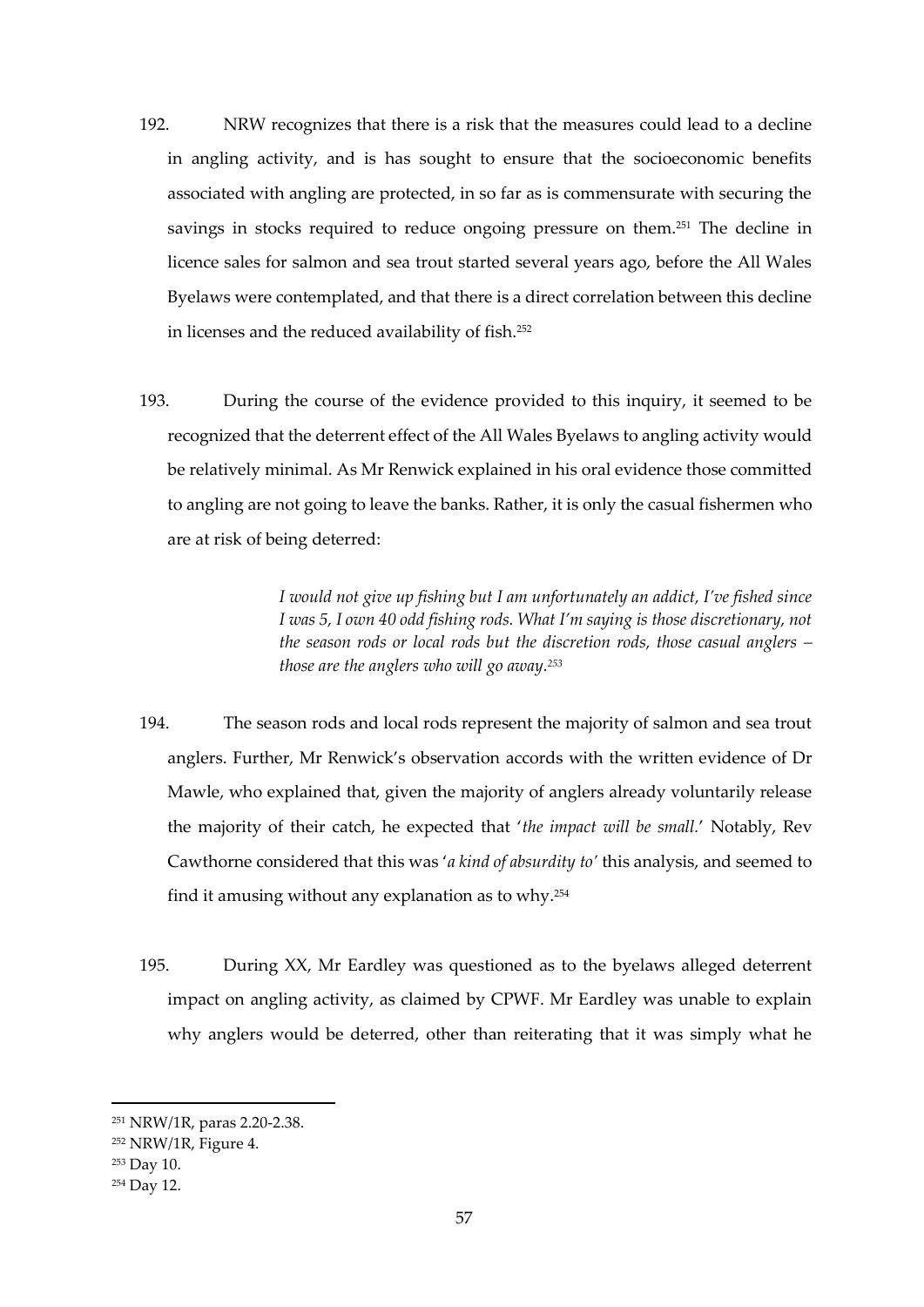considered would happen, and that it what motivated anglers to fish was '*complex'*. 255 With respect, the lack of a clear response or substantiation in relation to this issue is illustrative of the hollow nature of this claim.

196. Previous examples of byelaws further indicate this. When asked by the Inspector whether the Wye byelaws had had a disproportionate impact on the numbers of anglers, Dr Marsh-Smith (Afonydd Cymru) responded as follows:

> *I tend to look at anglers falling into two groups: (1) Sports fisherman and (2) hunter gatherers – it will have an effect on hunter gatherers, but is positive for sports fisherman.<sup>256</sup>*

- 197. In any event, as noted above, the greater threat to the future of angling is the lack of availability of fish (which is precisely what the All Wales Byelaws seeks to address). Mr White observed in his evidence, that in the old days of plenty when stocks were not as depleted, '*every fish was being killed – it didn't matter. It does matter now.*' 257
- 198. Not all objectors were prepared to acknowledge this. During X-in-Ch, Mr Karl Humphries hazarded a number of guesses as to what influenced the '*substantial decline'*  in angling activity. However, when asked in XX whether the decline in applications for licences might in some way be connected to the decline in fish stock, Mr Humphries somewhat implausibly replied that he did not have a view.<sup>258</sup>
- 199. By contrast, a significant number of objectors and interested parties observed that a lack of availability of fish was the most significant deterrent against angling:
	- a. Afonydd Cymru noted in X-in-Ch that the biggest factor on angling activity was the availability of fish. 259

<sup>255</sup> Day 6.

<sup>256</sup> Day 8.

<sup>257</sup> Day 7.

<sup>258</sup> Day 11.

<sup>259</sup> Day 8.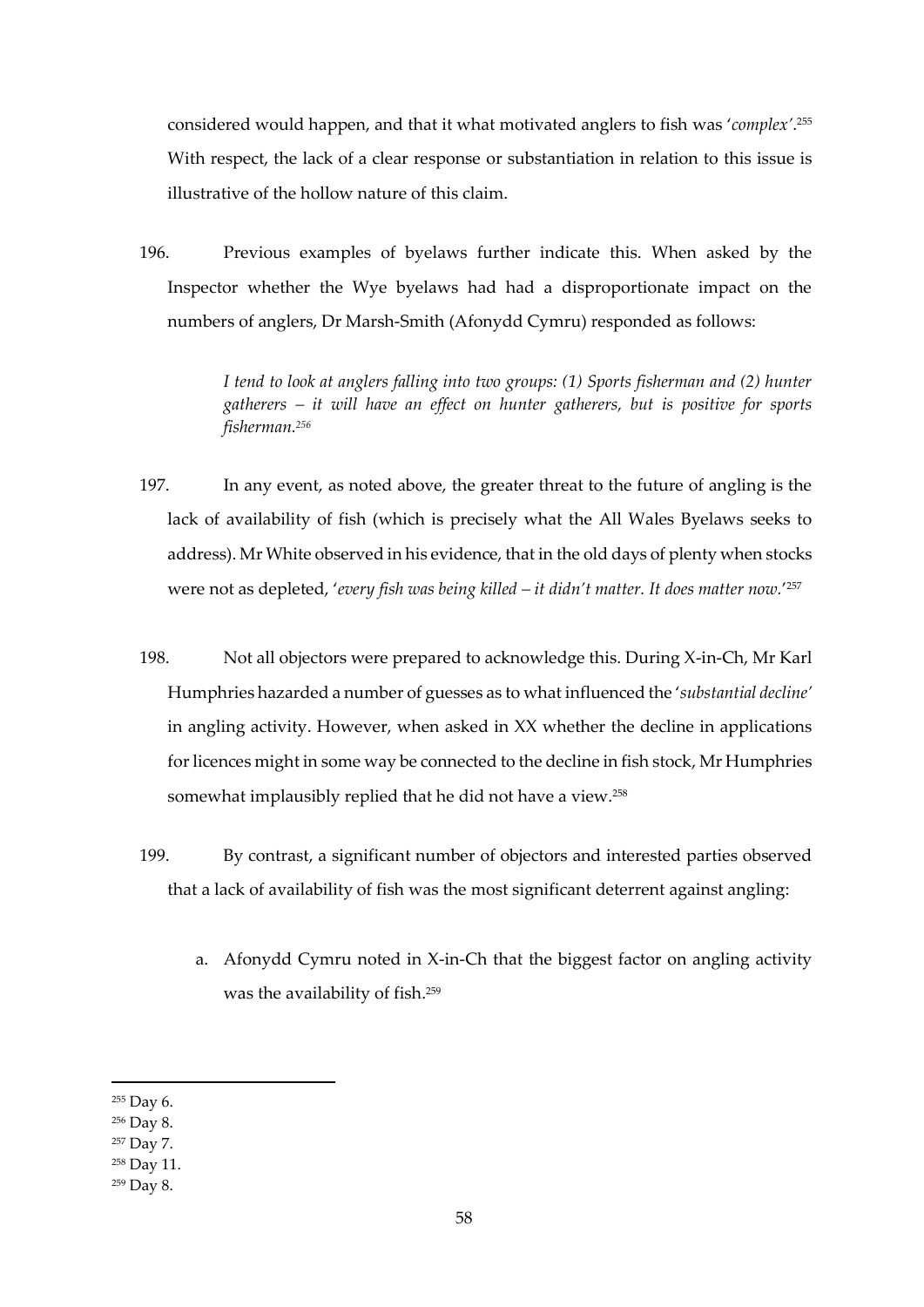- b. Mr Harvey stated, in X-in-Ch, that '*But we are aware that – I know from my own children that I can take them fishing – the chances of them catching a fish are less and less and less – the chances aren't there they will be less likely to take up the sport, simple as that. People will be less likely to travel to the area, if they are spending serious money, to fish for fish that are no longer there.'<sup>260</sup>*
- c. Similarly, Mr Gerald John observed in XX that a lot of anglers do give up regularly because of their perception of lower fish stocks.<sup>261</sup>
- d. Mr Renwick stated in XX that '*our worst ever environment would be to go and fish a river where there are no fish in it. It is fundamental.'*
- e. Dr Mawle explained, in his PoE, that '*what is likely to reduce angling activity, and associated socio-economic benefits, is poor catches as in 2018, or the expectation of them. Indeed, the average annual rod catch is usually taken as a key factor determining the demand for fishing opportunities, and hence the value of salmon fishing rights…'<sup>262</sup>*
- 200. In any event, it has been recognized by the Angling Trust (in its co-signed letter of 23 July 2014) that '*even with C&R, the salmon fisheries of Wales will, with good marketing, attract visiting anglers, as has been shown on the Wye.*' <sup>263</sup> This accords with Dr Marsh-Smith (Afonydd Cymru)'s evidence, who also noted in X-in-Ch, in relation to the example of the Wye byelaws: '*At the time, there was serious protest. But a year on, our anglers seemed very happy about it. Many of them took up fly fishing, and had better enjoyment as a result.*' 264

<sup>260</sup> Day 9.

<sup>261</sup> Day 8.

<sup>262</sup> GM/1.

<sup>263</sup> GM/4.

<sup>264</sup> Day 8.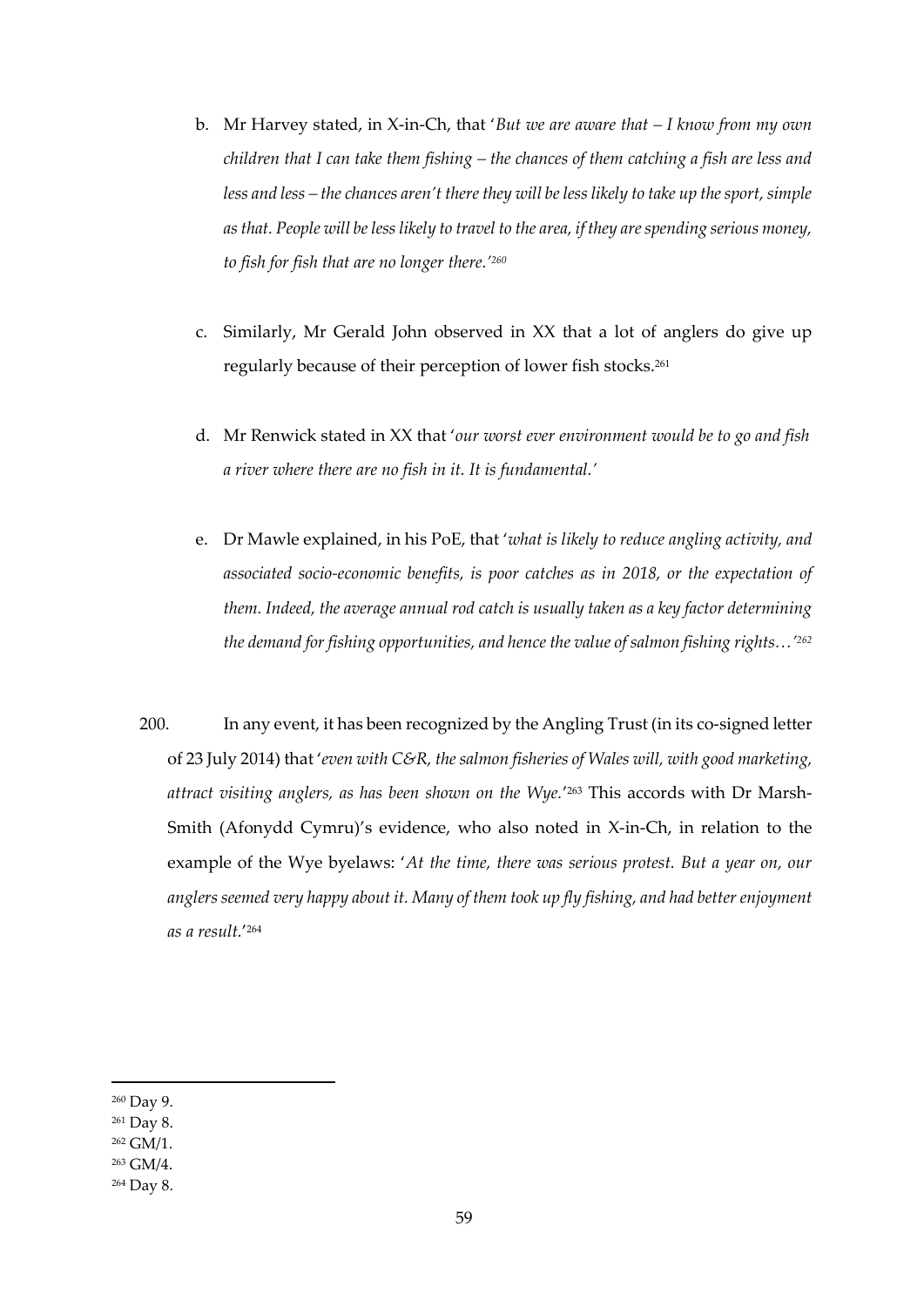#### *Socioeconomic impact*

- 201. NASCO guidelines prescribe that the socioeconomic impact of fisheries controls needs to be taken into consideration.<sup>265</sup> In general terms, objectors have relied upon anecdotal evidence that they claim shows that there will be a significant impact on the local economy, particularly with regard to the closure of angling clubs and tourism, that they contend has not been taken into account.<sup>266</sup>
- 202. In XX, Mr Woodford expressed his view that '*[NRW] have not considered the socioeconomic impact*.' Similarly, during Mr Gerald John's XX, the following was stated:

*Q. You don't dispute that NRW in considering these byelaws, in promoting them and in consulting on them took account of socioeconomic factors? A. They said they did. Q. Do you have a reason to doubt they actually did? What's your reason? A. They might have considered it but I don't think that they were aware that the Byelaws would impact upon socioeconomic effects.<sup>267</sup>*

- 203. However, this is simply incorrect. Again, there seems to be a perception that a failure to agree with a particular view of the socioeconomic impact, means that no assessment has been carried out. NRW, however, did carry out a comprehensive consideration of the socioeconomic impact of the byelaws in respect of both the rod and net fisheries. NRW's Technical Case sets out this consideration of the socioeconomic impacts of the All Wales Byelaws in great detail.<sup>268</sup>
- 204. Overall, NRW has sought to ensure that the socioeconomic benefits associated with rod and net fisheries are protected, in so far as is commensurate with securing the savings in stocks required to reduce ongoing pressure on them.<sup>269</sup> Further, as explained above, it is anticipated that any reduction in angling activity will be relatively minor and transient.

<sup>265</sup> POL/11.

<sup>266</sup> See, for example, the presentation of John Eardley: CPWF/INQ/6.

<sup>267</sup> Day 8.

<sup>268</sup> APP/4, pp 120-129.

<sup>269</sup> See the PoE of Peter Gough: NRW/1, para 9.41.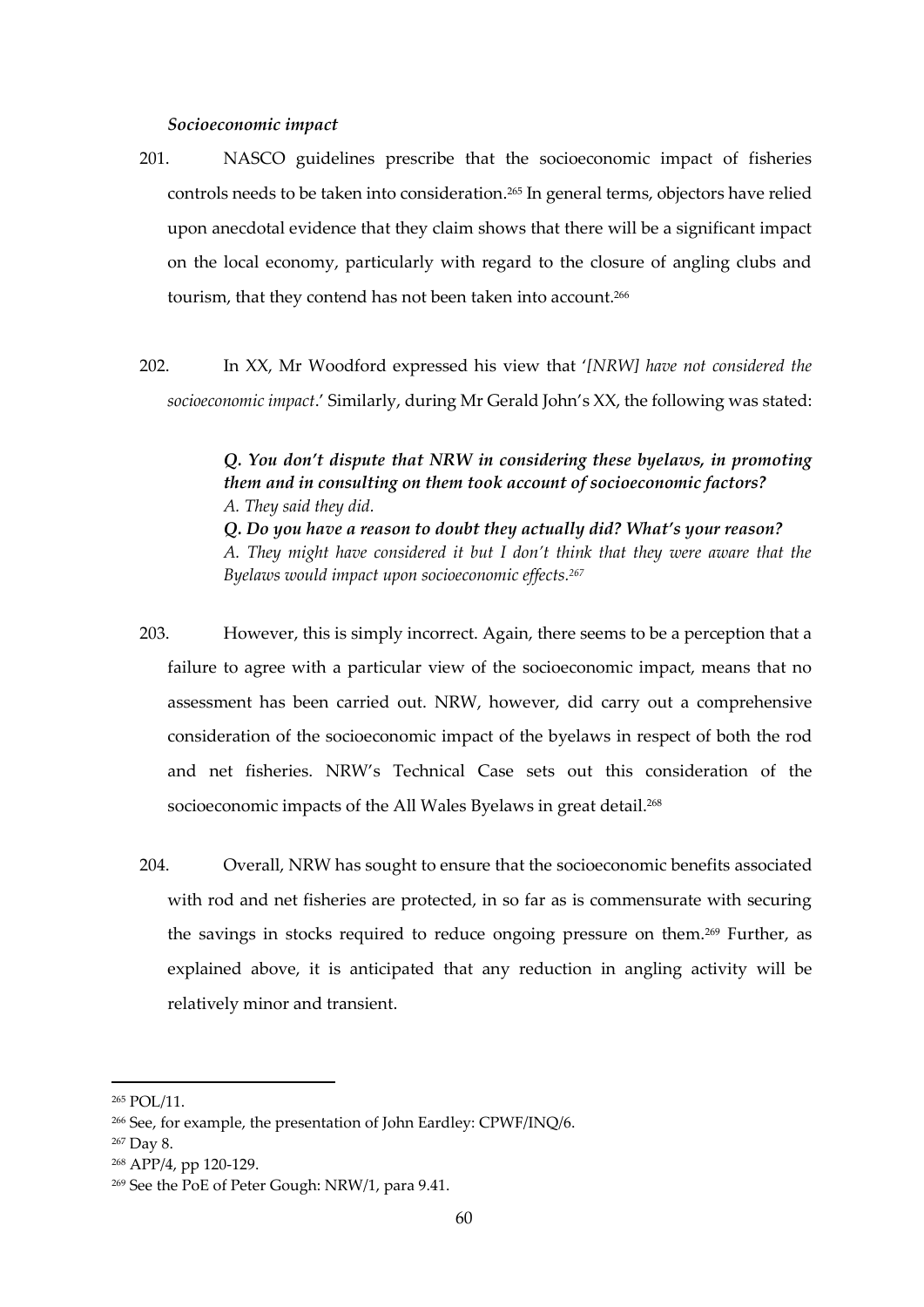- 205. NRW has had to undertake a balancing exercise, which includes having to protect the broader inherent socioeconomic benefits of the salmon and sea trout stocks themselves for the future. NRW has sought to have the least detrimental socioeconomic impact as possible, in particular, by striving not to close any rivers to fishing.
- 206. Further, and as explained during Mr Gough in XX by Mr Woodford, the biggest determining factor affecting the socioeconomic benefits of angling into the future is the availability of fish.<sup>270</sup> Mr Gough explained as follows:

*There is a risk that some people will respond in the short term, yes there is a risk. However, over the last 10 years or so there has been significant decline in uptake in angling, which mirrors decline in stock availability. If we took no action at all, the ongoing decline may continue anyway. So our action is intended, in contrast to what people say, its intended to increase angling activity on an appropriate time scale. If we don't take action – then the decline will continue….socioeconomic benefits are declining. Both will decline if nothing changes.<sup>271</sup>*

207. Ultimately, therefore, the All Wales Byelaws are seeking to protect the natural resource, so that in future, the human activities of rod and net fishing will be able to continue. As stated in the Technical Case:

> *Our actions are intended to improve the stock so that fishing uptake will increase in the future.<sup>272</sup>*

# *Impact on rod fisheries*

- 208. A number of specific contentions have been made about the socioeconomic impact of the byelaws on rod fisheries.
- 209. The overarching value of rod fisheries to the Welsh economy has been referred to by objectors, including CPWF. It has been overstated in a number of different ways.<sup>273</sup> In particular, the figure of £150m has been cited as the quantification of that

<sup>270</sup> Day 1.

<sup>271</sup> Day 1.

<sup>272</sup> APP/4, p 120.

 $273$  Mr Hulmston's opening statement, for example, referred to this figure (Day 1).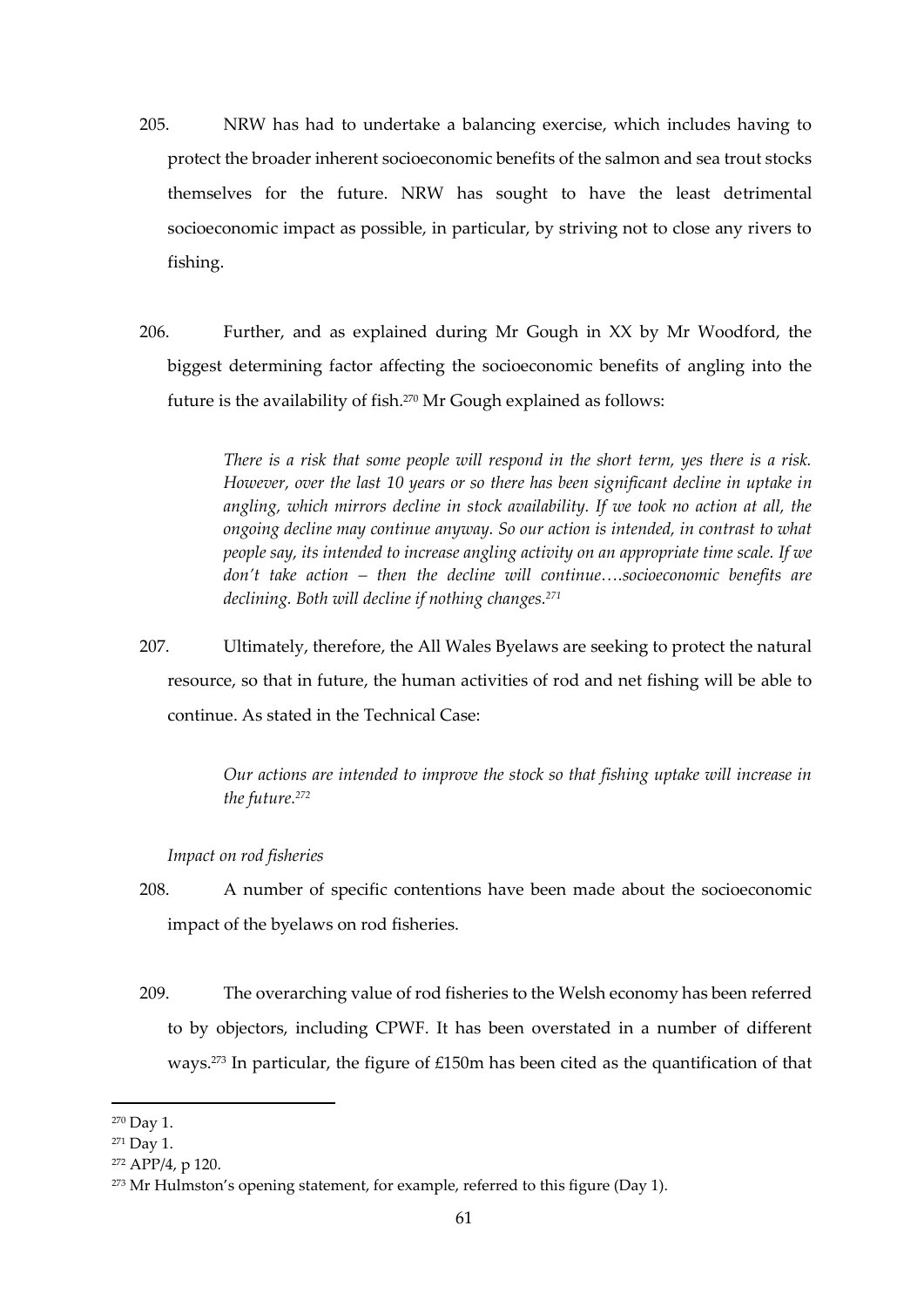value. Moreover, during his opening statement, Mr Gerald John stated that fishing has a similar value to the rural economy of Wales to the export of lamb to the continent.<sup>274</sup>

210. However, Mr Gough debunked these myths, and explained during his X-in-Ch:

> *someone mentioned the figure of £150m, it's a mysterious figure that reflects inland and coastal fishing…The estimate there was that fishing in rivers generates about £20m per year gross value added, and sustains about 700 full time employees. It does not exceed or match lamb exports. It's a substantial figure. It could be more, because it has been more the past. We want to protect our stocks for the future sustainability so that socioeconomic value can be improved and maximised.<sup>275</sup>*

211. Further, an academic assessment of the socioeconomic and social benefits of angling for migratory salmonids was undertaken as part of the Celtic Sea Trout Project, and NRW analyzed its report, 'Fishing for Answers' (Substance 2012) in the Technical Case. In particular, the report listed six complex and interrelated benefits:

1) Sports participation,

- 2) Health and Wellbeing,
- 3) The Natural Environment
- 4) Community Development,
- 5) Rural Communities and Angling Tourism
- 6) Young People. 276
- 212. These issues have all been taken into account in NRW's balancing exercise.

# *Impact on net fisheries*

213. The socioeconomic impact on net fisheries was also taken into account, and analysed in the Technical Case. NRW calculated that the All Wales Byelaws would have had, in 2016, the effect of reducing first sale value from £46,032 to £30,901, a

<sup>274</sup> Day 1.

 $275$  Day 1. 211. Fishing in rivers generates about £20m per year gross value added. This figure is based on a report that NRW commissioned into socioeconomics of angling by Dr Mawle in 2018: ACC/142, p 10.

<sup>276</sup> ACC/9; APP/4, pp 118-119.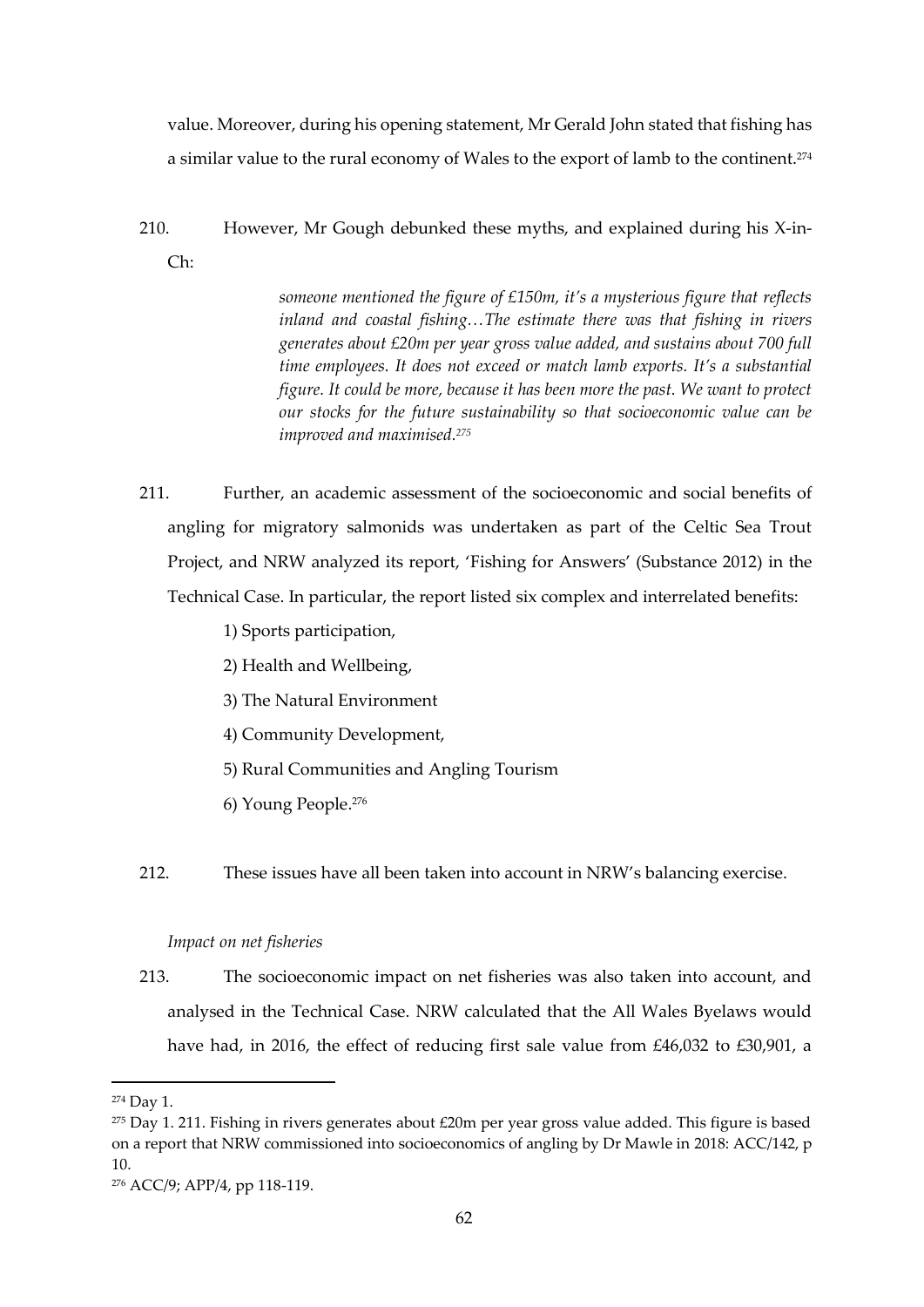reduction of 19% across Wales. Moreover, it further acknowledged that loss in income would not be shared equally across net fisheries or indeed within the fisheries themselves, with highly variable levels of participation and fishing effort between different netsmen. However, the majority of net fisheries would be only lightly affected by the proposals.<sup>277</sup>

214. Moreover, NRW analysed, and took into account, the heritage value of the Welsh coracle fisheries, and referred to an economic assessment undertaken by the EA in 2004. NRW's conclusion was as follows:

> *NRW does not, therefore, believe that the combination of measures proposed (i.e. no change in the number of licences available, controls prohibiting the take of salmon, changes to the fishing seasons, while still allowing fishing for sea trout during May, June and July) poses a threat to the heritage value of the coracle fisheries. We do not believe the heritage values and social benefits are dependent on the continued targeting of early run sea trout or the take of salmon.<sup>278</sup>*

- 215. It is common ground between coracle netsmen and NRW that the heritage value is important, and that coracle fishing should be preserved for future generations. During XX, it was acknowledged by Mr Rees that a rejuvenation of the stock would be necessary in order for this to happen.<sup>279</sup>
- 216. Moreover, it was also common ground that the heritage values and social benefits would continue even if the Byelaws were introduced.<sup>280</sup>
- 217. During the course of their oral evidence, the commercial netsmen made clear that there is a single point of dispute in respect of the Wales Net Fishing (Salmon and Sea Trout) Byelaws 2017. They object to the loss of April as a month to fish for sea trout, as a result of the proposed shortening of the nets season. However, the majority of the netsmen (with the exception of Mr Davies and Mr Dalton) would otherwise be

<sup>277</sup> APP/4, p 120. Mr Randles stated that the All Wales Byelaws would reduce his annual income by 3%: TR/INQ/1.

<sup>278</sup> APP/4, p 121.

<sup>279</sup> Day 12.

<sup>280</sup> Day 12.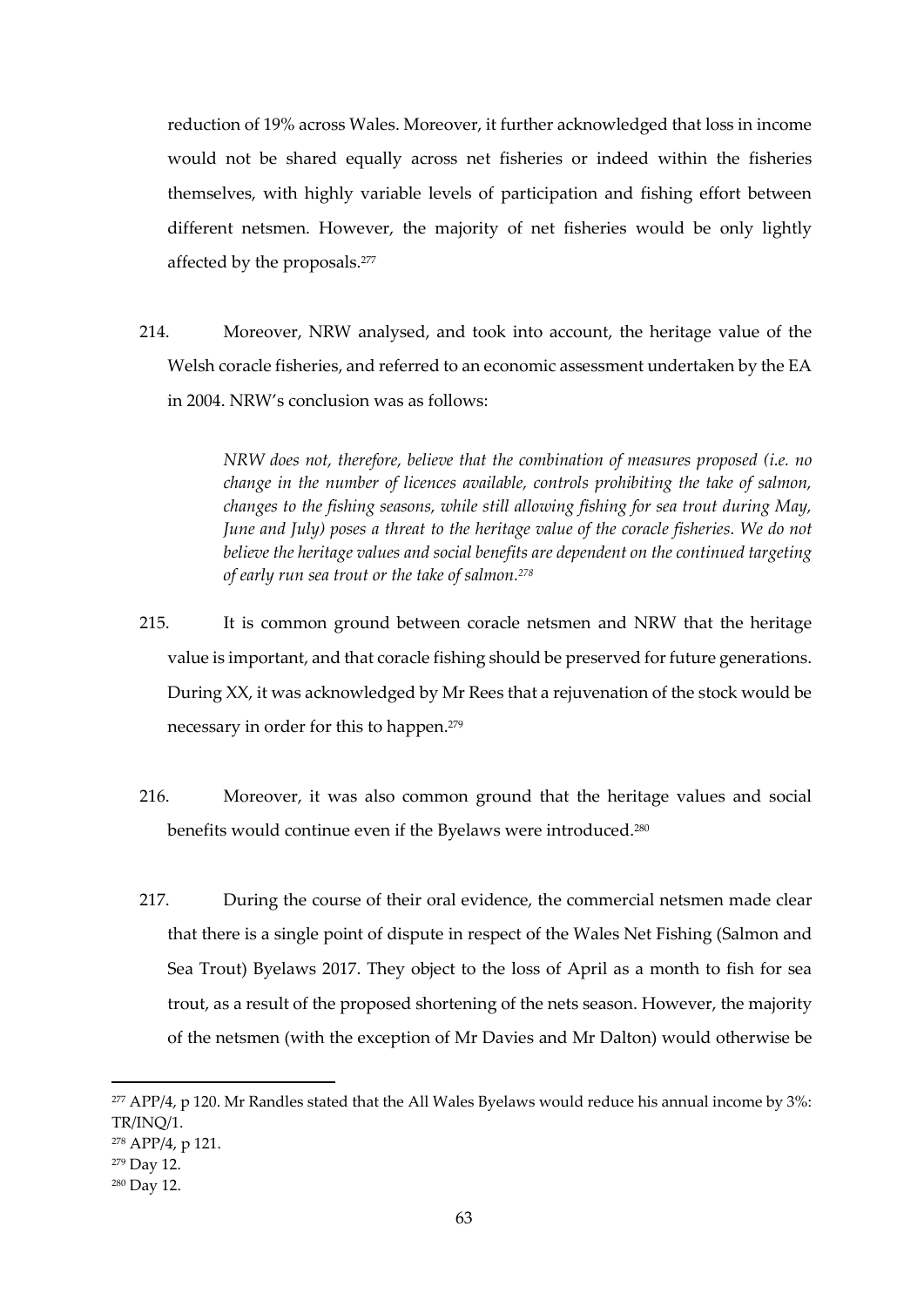supportive of the byelaws. 281

- 218. The basis of this proposal is set out in the evidence of Mr Gough, and in the Technical Case.<sup>282</sup> In short, the sea trout returning to rivers in April are the largest, and most fecund fish.<sup>283</sup>
- 219. The crux of the netsmen's objection is that the number of fish saved in April would be relatively insignificant to the stock, but are financially valuable to them. As Mr Rees observed they are '*the prize fish*.'<sup>284</sup>
- 220. However, during XX, Mr Rees was taken to the Technical Case, which set out the estimated additional eggs laid as a result of the closure of the net fisheries during April. For example, on the Twyi, 604,328 additional eggs would be laid in the first year: 285

*Q. there is a very significant number of additional eggs laid as a result, precisely because the prize fish to you is genetically very valuable? A. yes...I can't argue with the fact, I've got no defence, or statistical information to counter.<sup>286</sup>*

221. Ultimately, NRW have to strike a balance between the financial value of the April fish to nets fishermen, and the genetic value of the fish to the stock. Mr Rees accepted during XX that the 10 year period during which the byelaws would restrict net fishing in April is a price worth paying for the objective of rejuvenating stocks, in turn, preserving the heritage of coracle fishing for future generations. <sup>287</sup> This is a proportionate measure. NRW have avoided the closure of the net fisheries altogether, as is the case in England and Scotland.

<sup>&</sup>lt;sup>281</sup> Day 12. Mr Rees, Mr Harries, Mr Walters and Mr Dalton expressed conditional support (subject to the loss of April).

<sup>282</sup> APP/4, pp 103-107.

<sup>283</sup> Day 12.

<sup>284</sup> XX, Day 12.

<sup>285</sup> APP/4, p 107.

<sup>286</sup> Day 12.

<sup>287</sup> Day 12.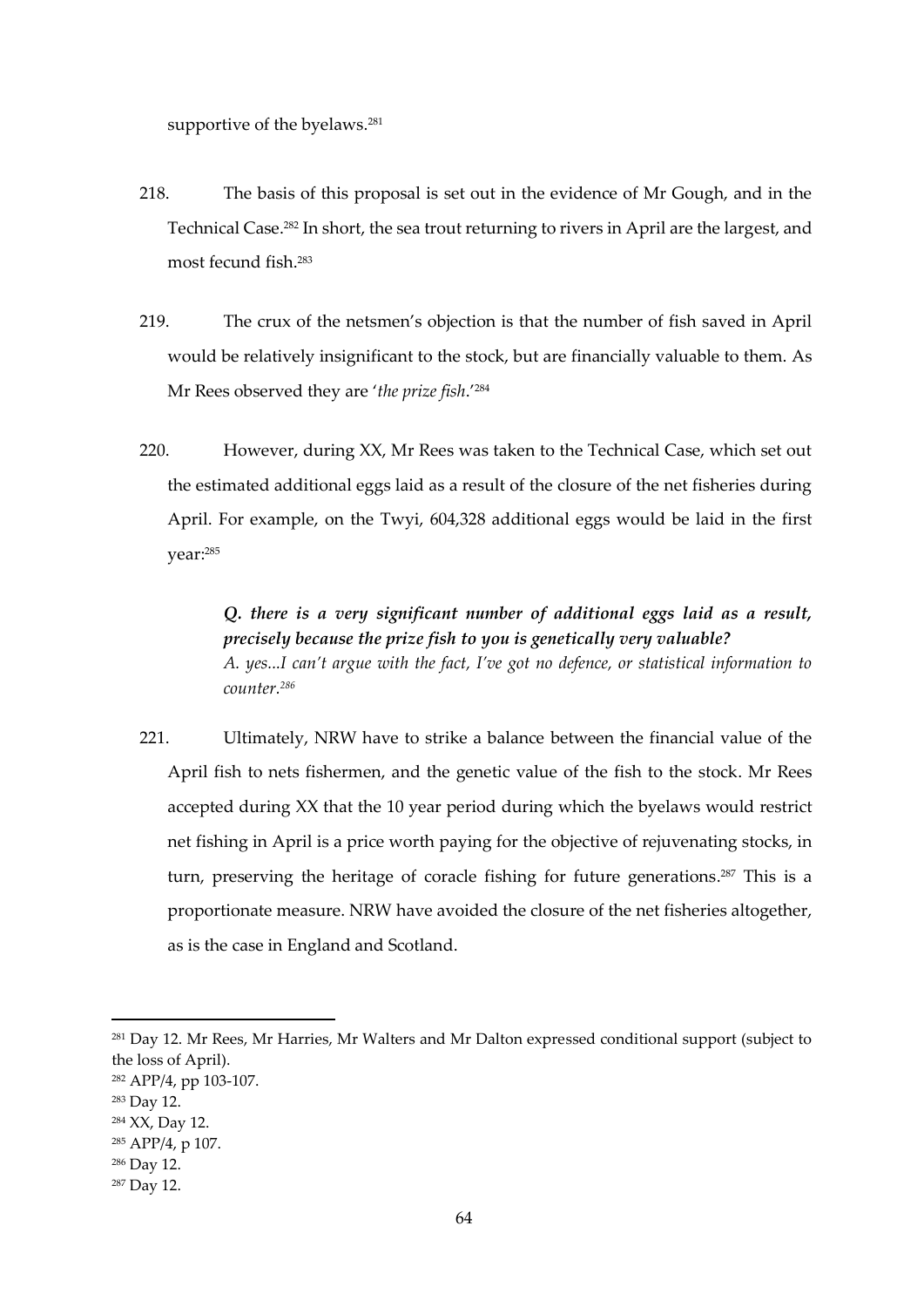#### *The socioeconomic benefits of the salmon and sea trout*

- 222. Salmon and sea trout are a significantly valuable natural resource. It is important to bear in mind that salmon and sea trout are not simply a natural resource for fishermen, but are more widely appreciated. For example, in his evidence, Mr White explained that the salmon at Conwy Falls are a great tourist attraction. The future of these stocks hang in the balance.<sup>288</sup>
- 223. As observed in the Technical Case, *'it is difficult to avoid the conclusion that the conservation of valuable stocks far outweighs any transitory impact on economic activity*.'<sup>289</sup> Moreover, Mr Gough summarized NRW's view in X-in-Ch as follows: '*catch and release will be effective, and will maintain socioeconomic benefits.'<sup>290</sup>*

#### *Equalities issues*

- 224. NRW has statutory equalities responsibilities, and has discharged them. It carried out an Equalities Impact Assessment.<sup>291</sup> Criticisms of the All Wales Byelaws have been made, in respect to their equalities impact, by Mr Meyrick in written submissions. <sup>292</sup> These criticism are addressed in detail in the written evidence of Mr Gough.<sup>293</sup>
- 225. In essence, NRW's conclusion is that its proposals are proportionate to the legitimate aim of conserving seriously depleted stocks. Following a careful consideration of the issues before and during consultation, NRW amended its proposal for a bait ban on the use of shrimp and prawn on equalities grounds. Further, concerns about the participation of disabled and elderly anglers also militated against a full worm ban. The overall effect is to maintain opportunities for anglers who can only fish with bait. In NRW's view this makes the impacts of the All Wales Byelaws

<sup>288</sup> Days 5 and 6.a

<sup>289</sup> APP/4, p 118.

<sup>290</sup> Day 1.

<sup>291</sup> APP/30.

<sup>292</sup> DM/1.

<sup>293</sup> NRW/1R2, paras 2.1-2.8.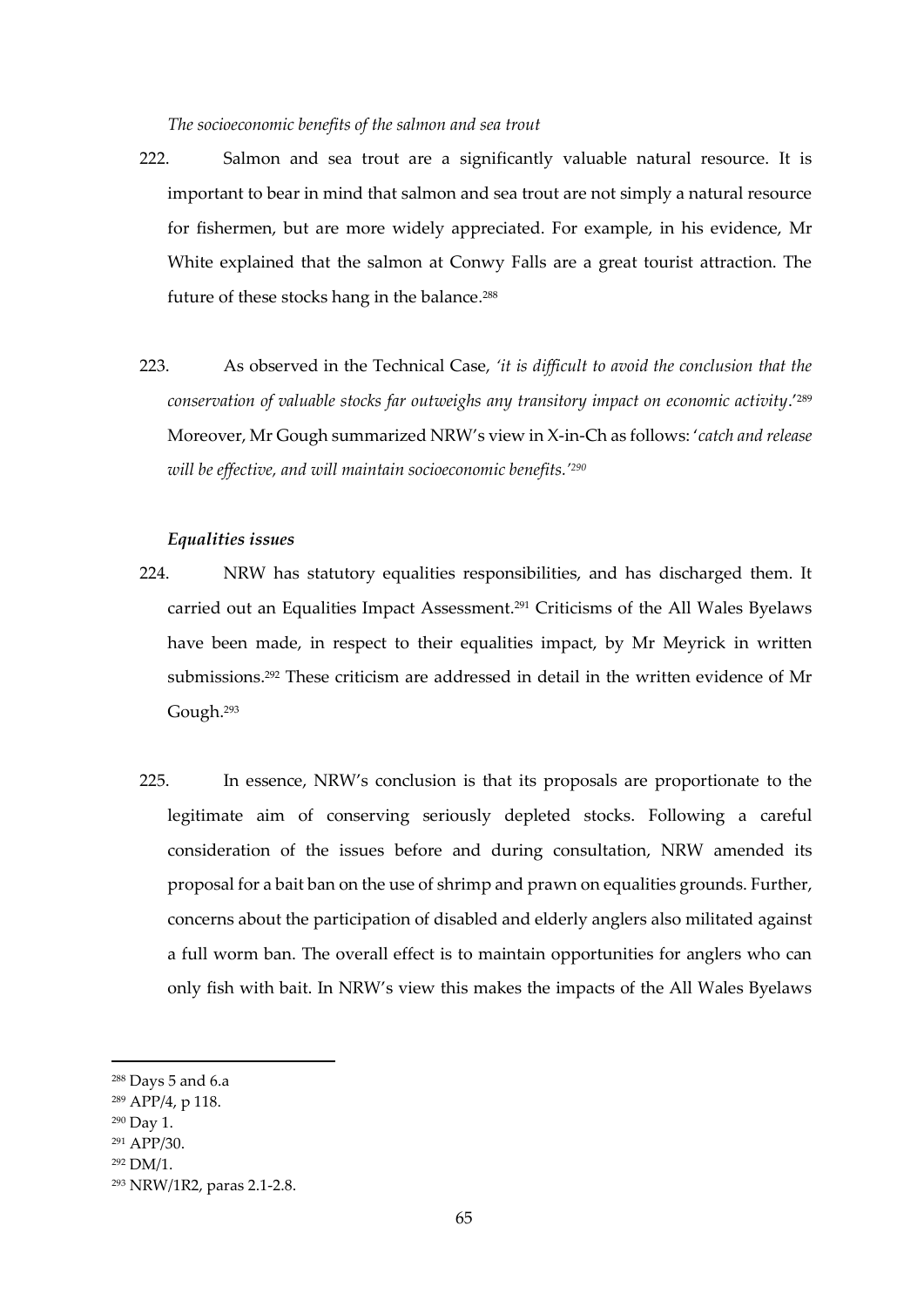on less physically able anglers proportionate and objectively justified.<sup>294</sup> Moreover, and in any event, less physically able anglers (in common with young starting out as anglers) will be able to continue to coarse fish with worm, which will be completely unaffected by the All Wales Byelaws. They will not be deprived of the opportunity to angle.

# **G. OTHER MEASURES UNDERTAKEN BY NRW**

- 226. The All Wales Byelaws are a complementary component of a broad suite of measures. It is acknowledged that it necessary for the byelaws to be implemented incombination with land management and habitat restoration proposals. These measures are addressed in detail in the evidence of Mr Vaughan.<sup>295</sup> These measures include, for example:
	- i. Using its water resource powers to control abstractions to ensure water is conserved, augmented, redistributed and the proper use of water is secured; whilst balancing legitimate needs against environmental in-river needs;
	- ii. Through the Water Framework Directive (the WFD)<sup>296</sup> identifying flow and level concerns in water bodies in Wales and developing and delivering solutions;
	- iii. Adopting and promoting sustainable drainage approaches, both in urban and rural locations and in new and existing developments. This moves away from end-of-pipe solutions and tackles runoff where it starts so that water is retained in catchments and slowly released to benefit fish and rivers;
	- iv. Promoting the Restoring Sustainable Abstractions programme to rectify historic abstractions that may be damaging the environment. This includes

<sup>294</sup> NRW/1, paras 4.41-4.3; NRW/1R2, paras 2.1-2.8.

<sup>295</sup> NRW/6.

<sup>296</sup> LEG/16.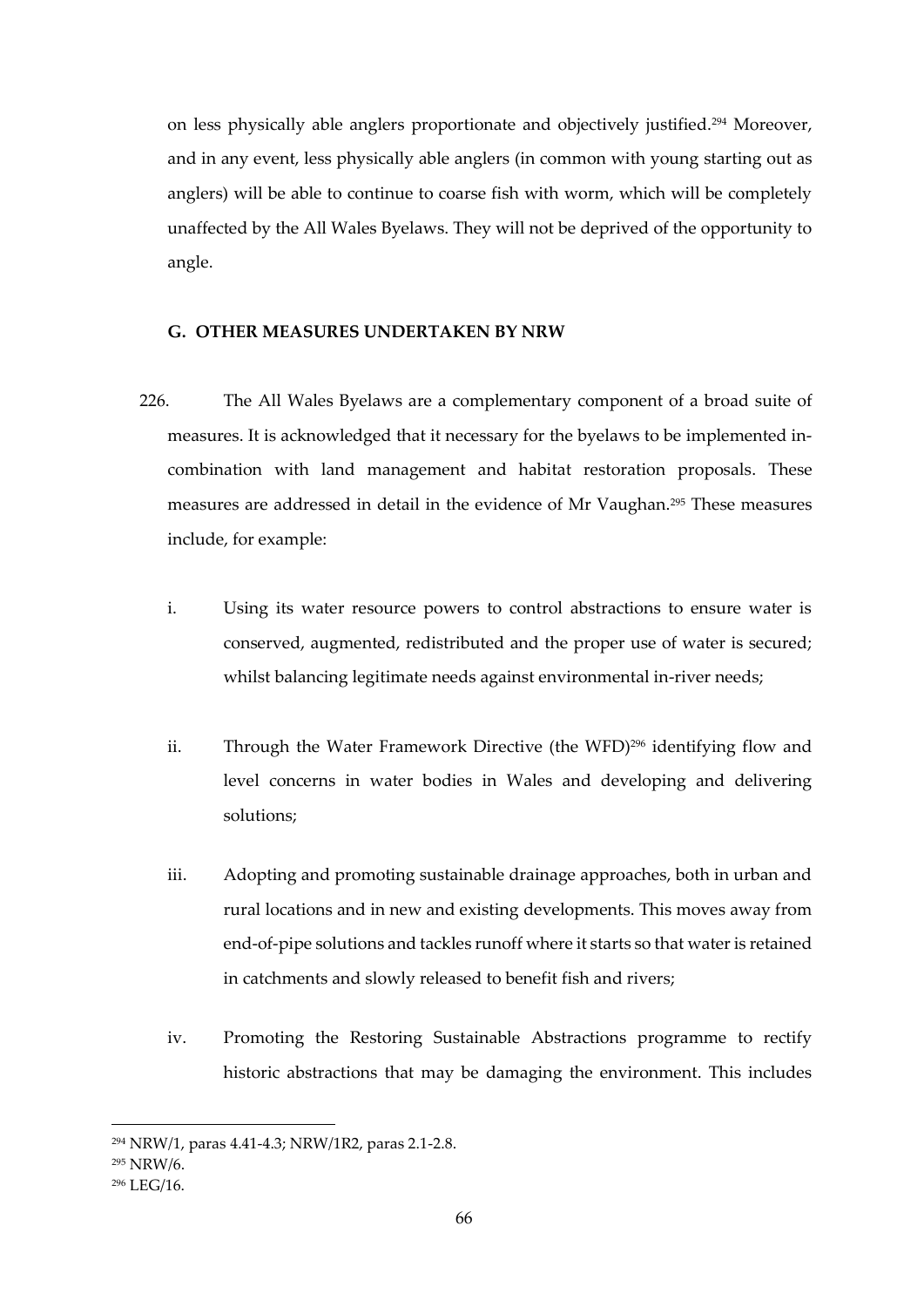installing screens on intakes to prevent fish ingress;

- v. Using its hydro-power guidance which is specifically designed to protect fish;
- vi. Using the UK Forest and Water guidelines to deliver best practice forestry operations on the Welsh Government Woodland Estate and influencing the private sector to do likewise.<sup>297</sup>
- 227. In X-in-Ch, Mr Vaughan explained how NRW approach tackling multi-layered and complex environmental issues. NRW's focus is to consider and implement multiple measures, where appropriate, to target and tackle different elements of a particular problem at different stages in one fell swoop. As Mr Vaughan stated in his X-in-Ch:

*You have to tackle the issue where it starts, rather than where it ends up. You can then introduce a whole series of interventions. We call is substrate – we look at issues downstream, and tackle the problem as close to source as possible. We look at the options, work out the options that are practical. That solution would produce a whole range of benefits…rule the whole lot in.<sup>298</sup>*

228. Further, during X-in-Ch, the following was explained:

*Q. Bearing in mind that the proposed Byelaws target net and rod fishing, and mandate certain changes in relation to both of those, how do those proposals tie in with your own assessment of the need to consider closely root cause and tailor a situation to whatever that or those causes might be?*

*A. It's part of that group of solutions that we're looking at. When we've identified that there is an issue – we've looked at all the options that are part of that mix. We look at them, we see which of those we can implement, and then we implement all of those that are applicable…in combination how they can deliver more than an individual solution… We have to look at every tool in the tool box. In the past we've done it in dribs and drabs and as a consequence we haven't had the impact. Stepping back and looking at the problem in its totality, and options we have to solve the problem wherever they may lie, we can provide a quicker way of solving the problem<sup>299</sup> .* (emphasis

<sup>297</sup> NRW/6a.

<sup>298</sup> Day 4.

<sup>&</sup>lt;sup>299</sup> Day 4. See also Ms Jenkins' evidence on the relatively recent acquisition of a wider range of statutory powers of NRW: NRW/5; Day 4.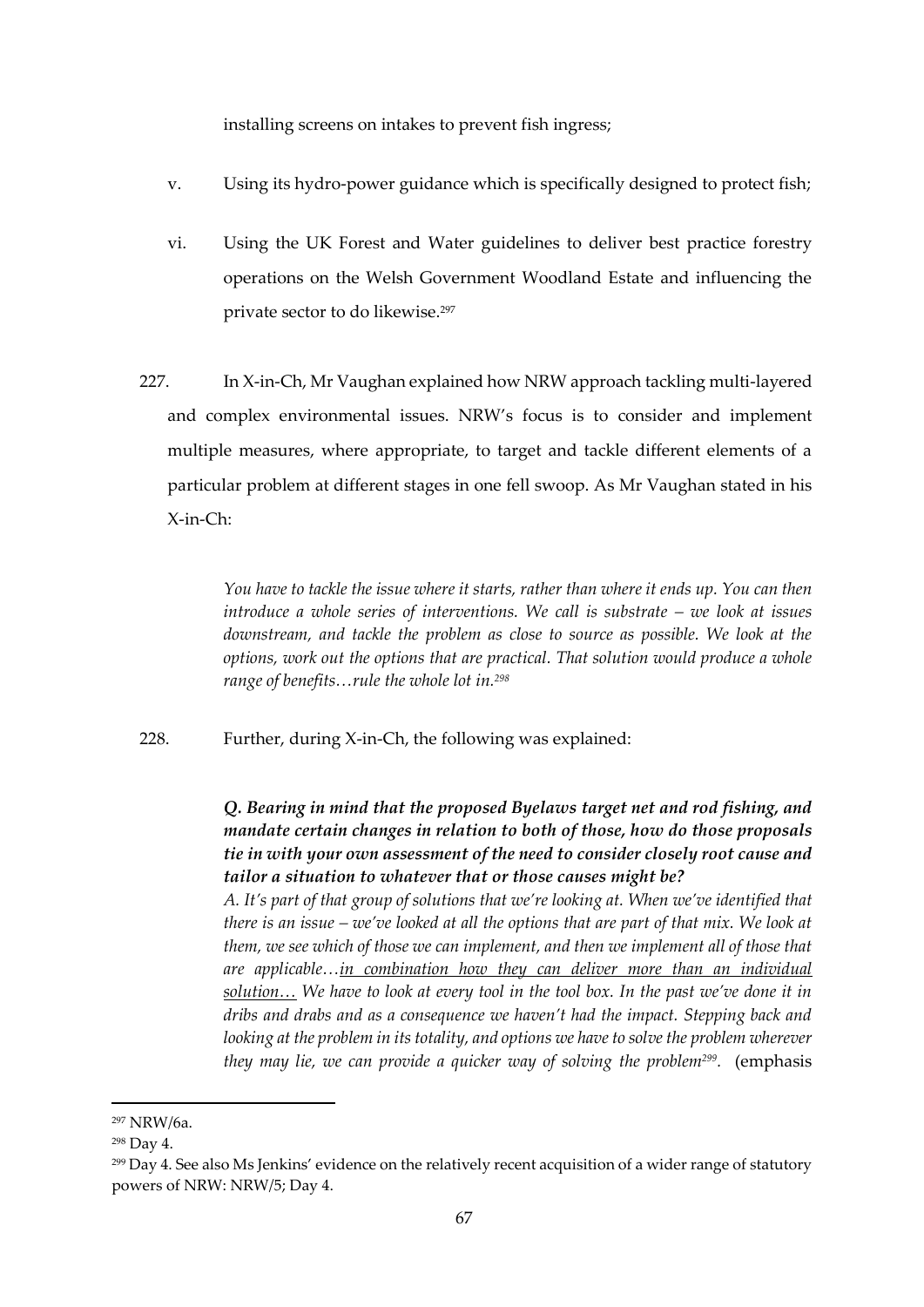added)

- 229. It is regrettable that criticism was levelled at NRW as to a perceived lack of intention to address such issues by objectors, including the Angling Trust, who acknowledged that they had not read Mr Vaughan's evidence.<sup>300</sup> In written evidence, a number of objectors referred to the All Wales Byelaws being the only measure pursued.<sup>301</sup> Objectors and interested parties were and still are urged to read this evidence.
- 230. Once brought to their attention, some objectors acknowledged that the suite of measures would have a positive impact. Mr Mark Frey, for example, accepted that if these measures were implemented '*with gusto*' as is NRW's intention, they would absolutely make a difference.<sup>302</sup>
- 231. During XX, and in closing, Dr Mawle expressed some cynicism about the suite of measures, but stated as follows:

*There may be some things going on – there is a difference between activity and achievement - such actions are going on but I'm not convinced that these other things are being addressed – if you can get the reassurance, then yes, I'll support the Byelaws.<sup>303</sup>*

232. In his SRPoE, Mr Vaughan provided this reassurance, with particular reference to Dr Mawle's presentation:

> *Throughout my evidence I have shown that there are many issues that affect our catchments, their rivers and fish. Dr Mawle identifies in his final slide six factors requiring prompt effective action, one of which applies to the Anglers themselves. I believe there are many more factors at work and have shown how NRW has identified these root causes and what it has done to develop approaches that will help mitigate the problems and issues identified. It is clear that the most effective way to protect fisheries is for all of these issues to be addressed. There is an urgent need both to implement measures and allow nature the time to recover as soon as it is able. NRW needs all*

<sup>300</sup> Day 7.

<sup>301</sup> CPWF/2, para 12, AOA/1 para 84, AR/1 para 18 and 21, AN/1a para 32.

<sup>302</sup> XX, Day 8.

<sup>303</sup> Day 10.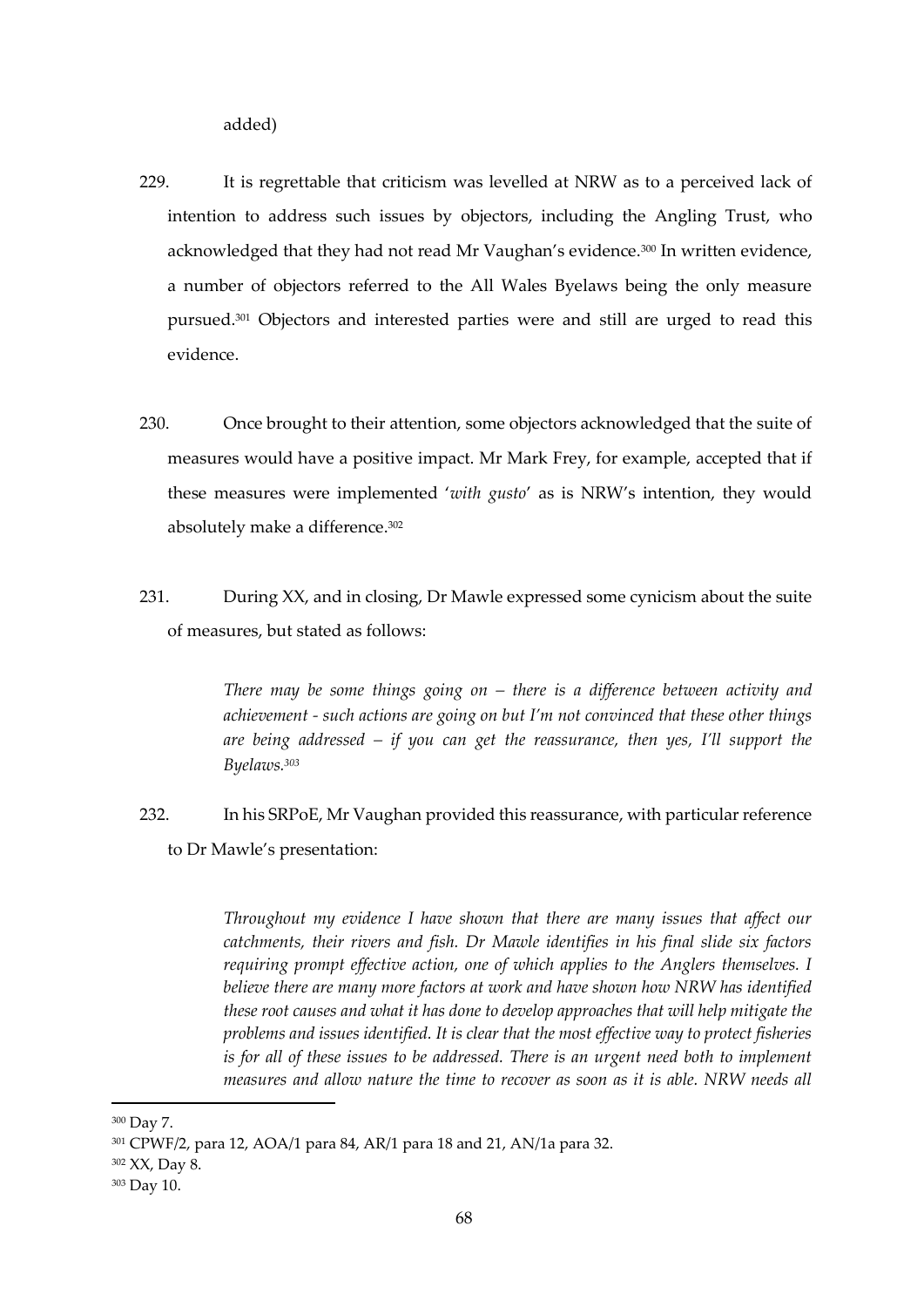*stakeholders to play their part in delivering the actions to the maximum effect. NRW intends to play its full part in this work and to work and encourage others to do the same.<sup>304</sup>*

- 233. It is indeed important that all stakeholders support NRW to address these wide-ranging environmental issues. During the course of his evidence, Mr Lloyd observed that he had seen pollution incidents '*so often that there's no point in reporting it*.'<sup>305</sup> However, the frequency of such incidents makes it all the important that they are reported to NRW. In his XX of Mr Vaughan, Mr White related that he always reported pollution incidents and explained that they were '*dealt with promptly*.'<sup>306</sup>
- 234. NRW's will continue to pursue these measures to address the wider environmental problems that are having a detrimental impact on fish stocks. Mr Vaughan explained, in X-in-Ch that:

*we are clear we have to put in a lot of effort. A lot of effort is required to put the environment right. The measures here are seeking to address the fact that we are still using that resource in a way and at a rate that we consider to be unsustainable, and methods of fishing are continued beyond a voluntary approach is to optimize the impact of all those measures that in combination effect is absolutely critical.<sup>307</sup>*

# **H. CONCLUSION**

235. The decision to seek enactment of the All Wales Byelaws has not been taken lightly by NRW. It followed a collaborative approach with stakeholders and the exercise of expert judgment following careful consideration of relevant evidence. NRW makes no apology for the fact that it has approached the process of considering and promoting the proposed legislative change with care and diligence, including through the appointment of its legal team.

236. But it is important to maintain a degree of perspective about what is being

<sup>304</sup> NRW/6R2, para 7.2.

<sup>305</sup> Day 7.

<sup>306</sup> Day 4.

<sup>307</sup> Day 4.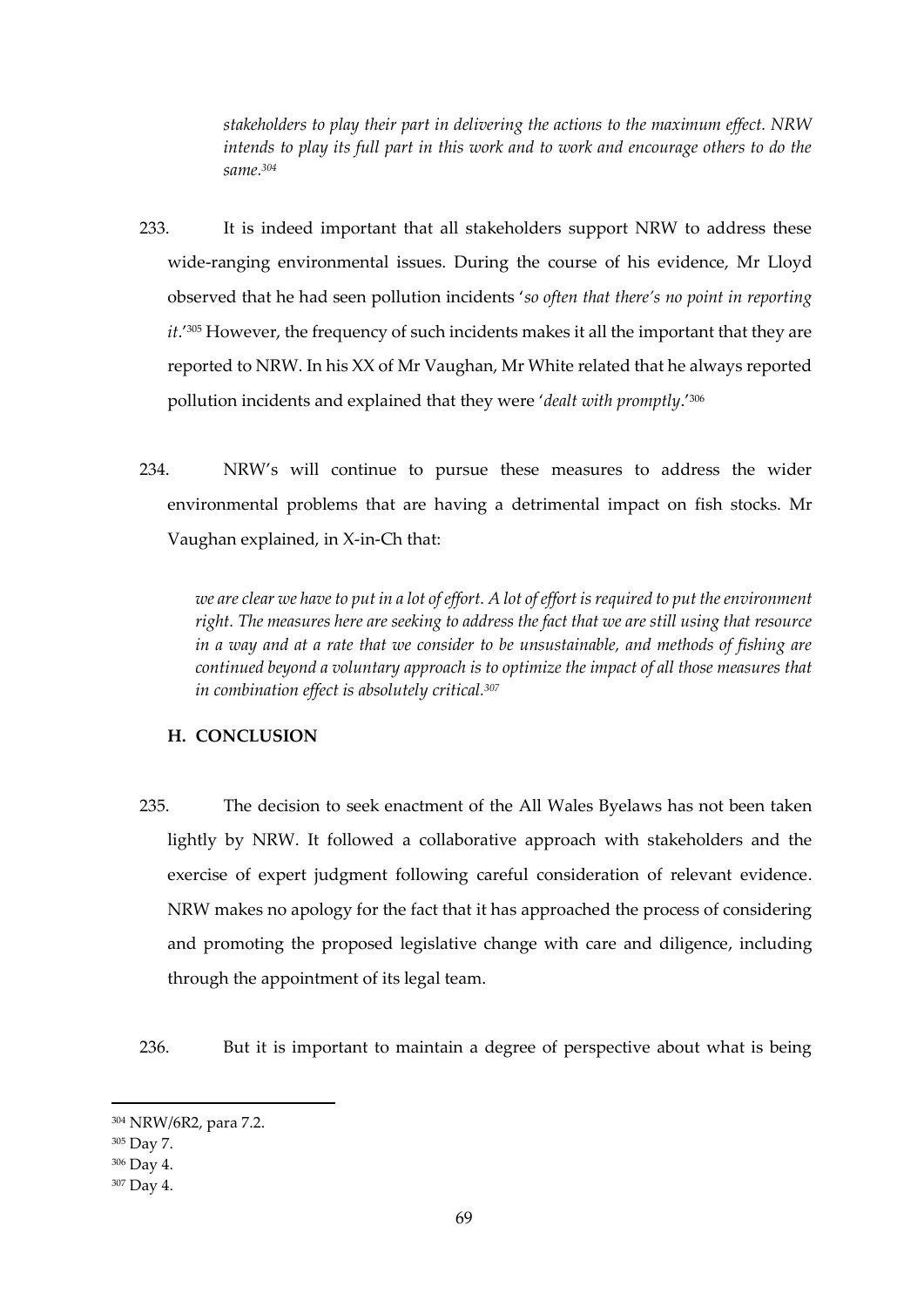proposed. After all the practical consequences of the All Wales Byelaws would, for many if not most, be relatively modest. NRW are not proposing to stop fishing. NRW are not proposing to close any Welsh river to angling. Anglers would still be able to fish for salmon and sea trout, as well as other species wholly unaffected by the All Wales Byelaws. The All Wales Byelaws are proposed for a limited period of 10 years only, with a review after 5 of those years. And for the overwhelming majority of anglers and netsmen (who already practice voluntary C&R with associated method restrictions) the All Wales Byelaws will, in any event, result in no practical change whatsoever. For the dwindling stock of Welsh salmon and sea trout, the All Wales Byelaws would, however, make a vital difference at a time when measures to stem and reverse stock depletion are urgently needed. NRW is therefore in no doubt that despite the impact of the All Wales Byelaws on a small minority who will be affected, they are necessary, proportionate and reasonable, given the current state of sea trout and salmon stocks in Wales. This, in essence, is because where populations of these species are vulnerable, as they are now, then even the intentional killing of a single sea trout or salmon is unacceptable and places at further risk their dwindling stocks.

- 237. It is vital to protect the important spawning resource of salmon and sea trout in the rivers targeted by the All Wales Byelaws, not just for the sake of those species but ultimately for the sake of those who wish to continue to fish them into future. But NRW has always made clear that the legislative measures it proposes must be accompanied a range of initiatives and practices to improve the environmental quality of the rivers in which these species live. NRW considers that the All Wales Byelaws, in combination with the other measures it has outlined, are an essential, necessary, reasonable and proportionate means of addressing the urgent and severe problem of salmon and trout stock depletion in Wales.
- 238. NRW therefore respectfully submits that the All Wales Byelaws<sup>308</sup> should be recommended to the Cabinet Secretary to the Welsh Government.

<sup>&</sup>lt;sup>308</sup> In the amended form provided to the Inquiry on Day 11 NRW/INQ/17.